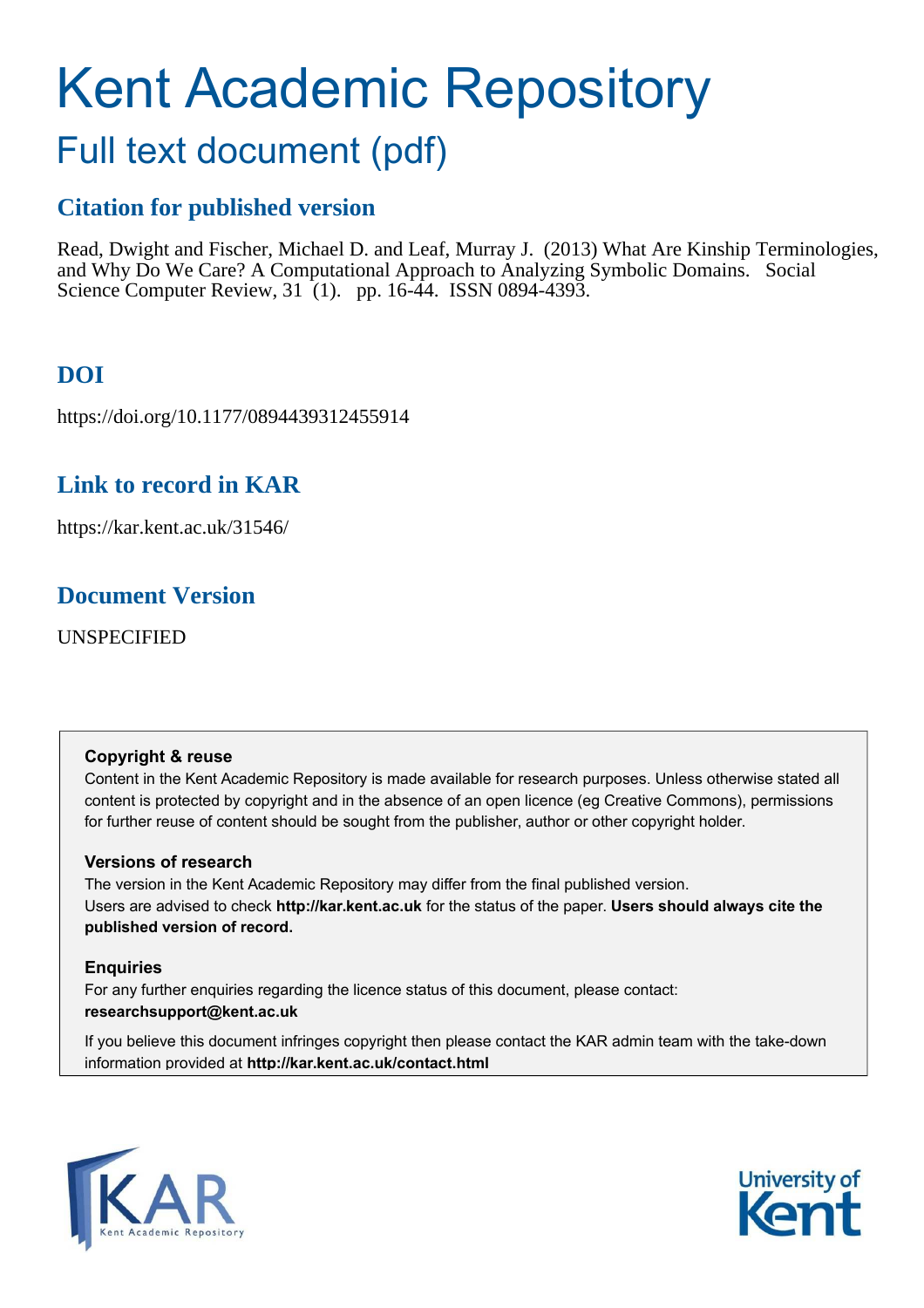**What are Kinship Terminologies, and Why do we Care?: A Computational Approach to Analysing Symbolic Domains**

**Dwight Read, UCLA**

**Murray Leaf, University of Texas, Dallas**

**Michael Fischer, University of Kent, Canterbury, Corresponding Author, [m.d.fischer@kent.ac.uk](mailto:m.d.fischer@kent.ac.uk)**

#### **Abstract**

Kinship is a fundamental feature and basis of human societies. We describe a set of computat ional tools and services, the Kinship Algebra Modeler, and the logic that underlies these. Thes e were developed to improve how we understand both the fundamental facts of kinship, and h ow people use kinship as a resource in their lives. Mathematical formalism applied to cultural concepts is more than an exercise in model building, as it provides a way to represent and exp lore logical consistency and implications. The logic underlying kinship is explored here thro ugh the kin term computations made by users of a terminology when computing the kinship r elation one person has to another by referring to a third person for whom each has a kin term relationship. Kinship Algebra Modeler provides a set of tools, services and an architecture to explore kinship terminologies and their properties in an accessible manner.

#### **Keywords**

Kinship, Algebra, Semantic Domains, Kinship Terminology, Theory Building

1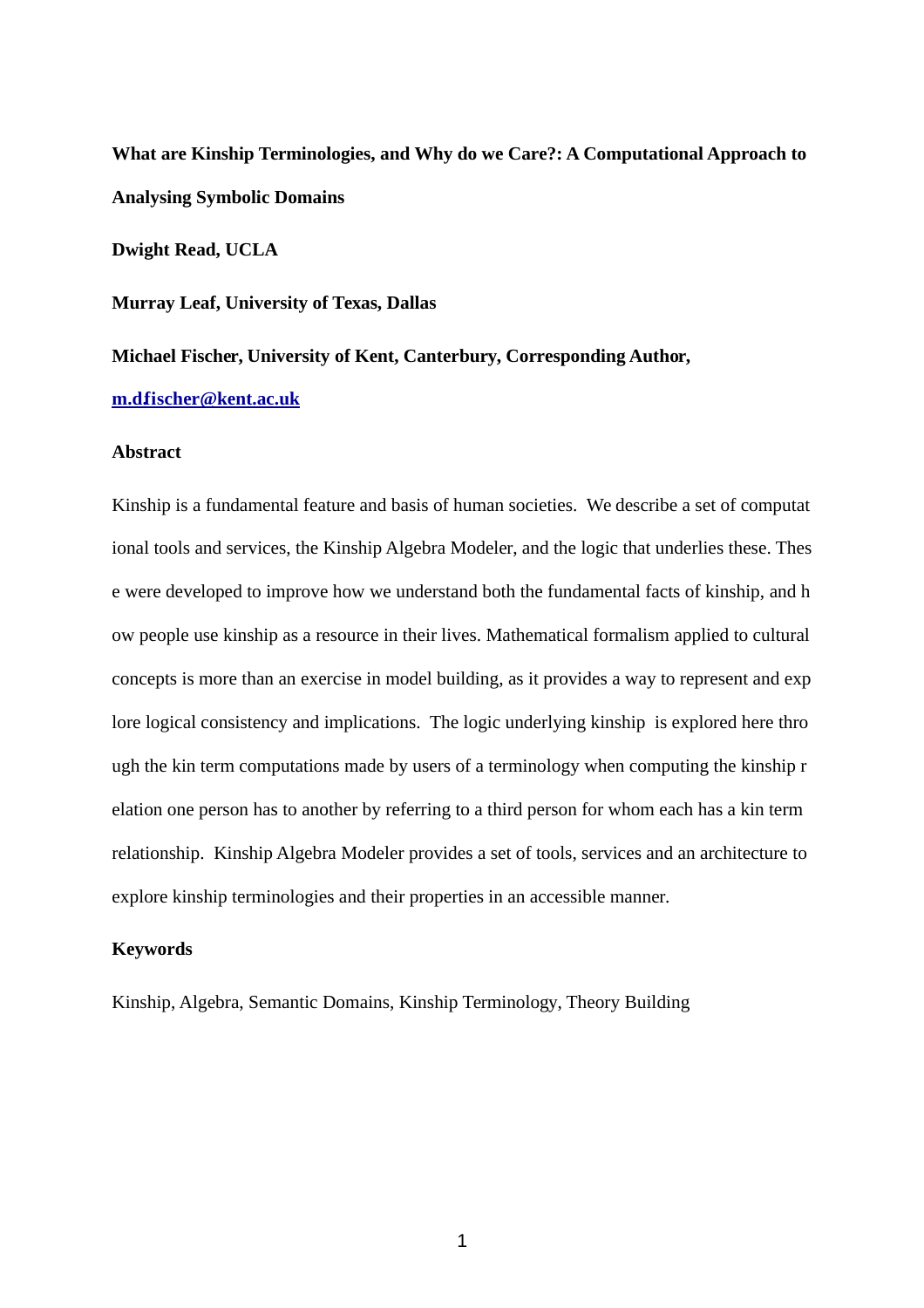#### **1. Introduction**

The Kinship Algebra Modeller (KAM) is a suite of open source software tools and services u nder development to support the elicitation and analysis of kinship terminologies, building al gebraic models of the relations structuring terminologies, and instantiating these models in lar ger contexts to better understand how people pragmatically interpret and employ the logic of kinship relations as a resource in their individual and collective lives. KAM is the latest versi on of a computational framework based on over 40 years of research by Murray Leaf, Dwight Read and, more recently, Michael Fischer.

Kinship, and particularly kinship terminologies and algebraic and computational tools, may a ppear to non-anthropologists (and to many anthropologists these days) as a rather exotic topic for which to develop specialised software to mount research. Kinship is, however, a fundame ntal feature and basis of human societies. We know this even though we do not yet have a cle ar understanding of what it is. But all societies have something we can see as comparable to whatever we recognize as kinship in our own, although never exactly the same. Likewise, the relationships that are forged by kinship shape everyone's life in important ways, and although everyone's kinship experience is unique to themselves, at the same time there is a basis for co mmon understanding. This understanding is perhaps most significant when used to understan d the kinship experience and perspective of others, rather than one's own situation.

It is also true that all societies also have other kinds of relationships beyond kinship. But few, if any, of these other kinds of relations are clearly universal. Some have government; some ar guably do not even though every community in the world is now at least nominally within so me national jurisdiction. Some have hunting organizations; some do not. Some have age-gra des; some do not. Some have business firms, some have caste, some have courts, and so on.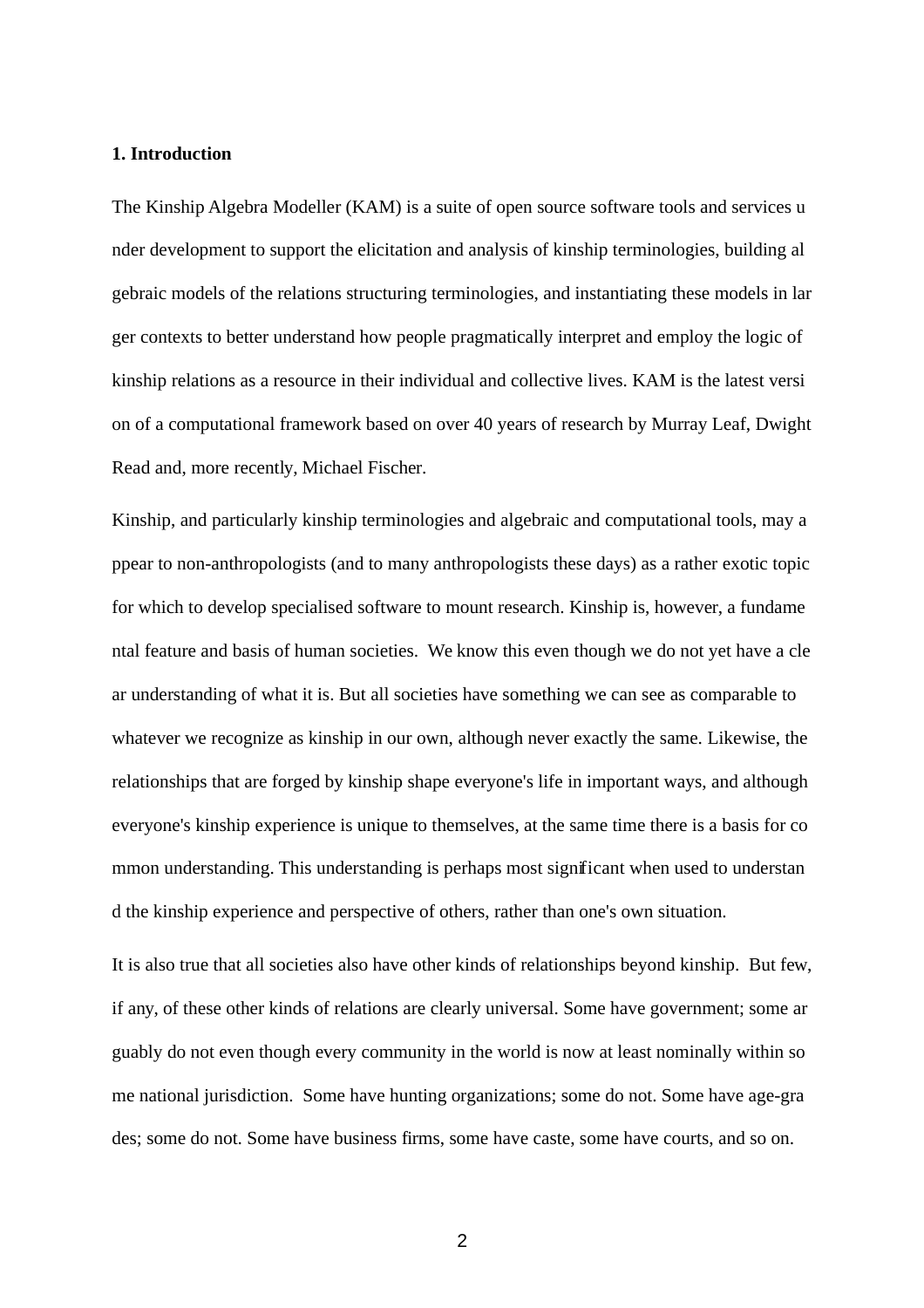The fact that there are multiple kinds of organizations presents the problem of distinguishing one from another. This involves language, in the sense that all organizations have named and defined values, roles, and relations. Distinct organizations have roles and relations with distin ct names and descriptions; related organizations have roles and relations with related roles an d descriptions. Kinship organizations are no exception. Kinship, as a sphere of organization a nd activity, is distinguished from other spheres by distinct terms for kinship roles and relation s, and as a matter of fact—plain fact—at the center of this terminology, or language, is a disti nct set or system of terms for the basic relationships that define kinship as such. All kinship s ystems are marked by a kinship terminology.

Kinship was for a very long time one of the key drivers for anthropological theory in the conv entional sense. However, many anthropologists have reached a kind of hiatus with respect to kinship theory, with origins in Schneider's repudiation of kinship theory and practice as being a reflection of western conceptions of relatedness through blood (1987). While this rightly be gan a raft of critical considerations of kinship, what Schneider and other anthropologists did n ot acknowledge was that Schneider's complaint was directed at problems in the margins of ki nship theory, not the core, which despite its weaknesses by and large had been a progressive p latform for describing one particular domain of human agency, activity and diversity and the i ntereractions between this domain and many many others. In any case many anthropologists a ppear to have accepted Schneider's criticism and the study of kinship diminished rapidly in th e 1980s and beyond.

Just as there was something to Schneider and his concerns about ethnocentric treatment and a ssumptions in kinship theory and analysis, there was something remaining in the study of kin ship relationships. Carsten (2000) focused more broadly on relationships, of which kinship w as just one. This was a useful idea, indeed one that Buchler and Fischer (1984) initially used i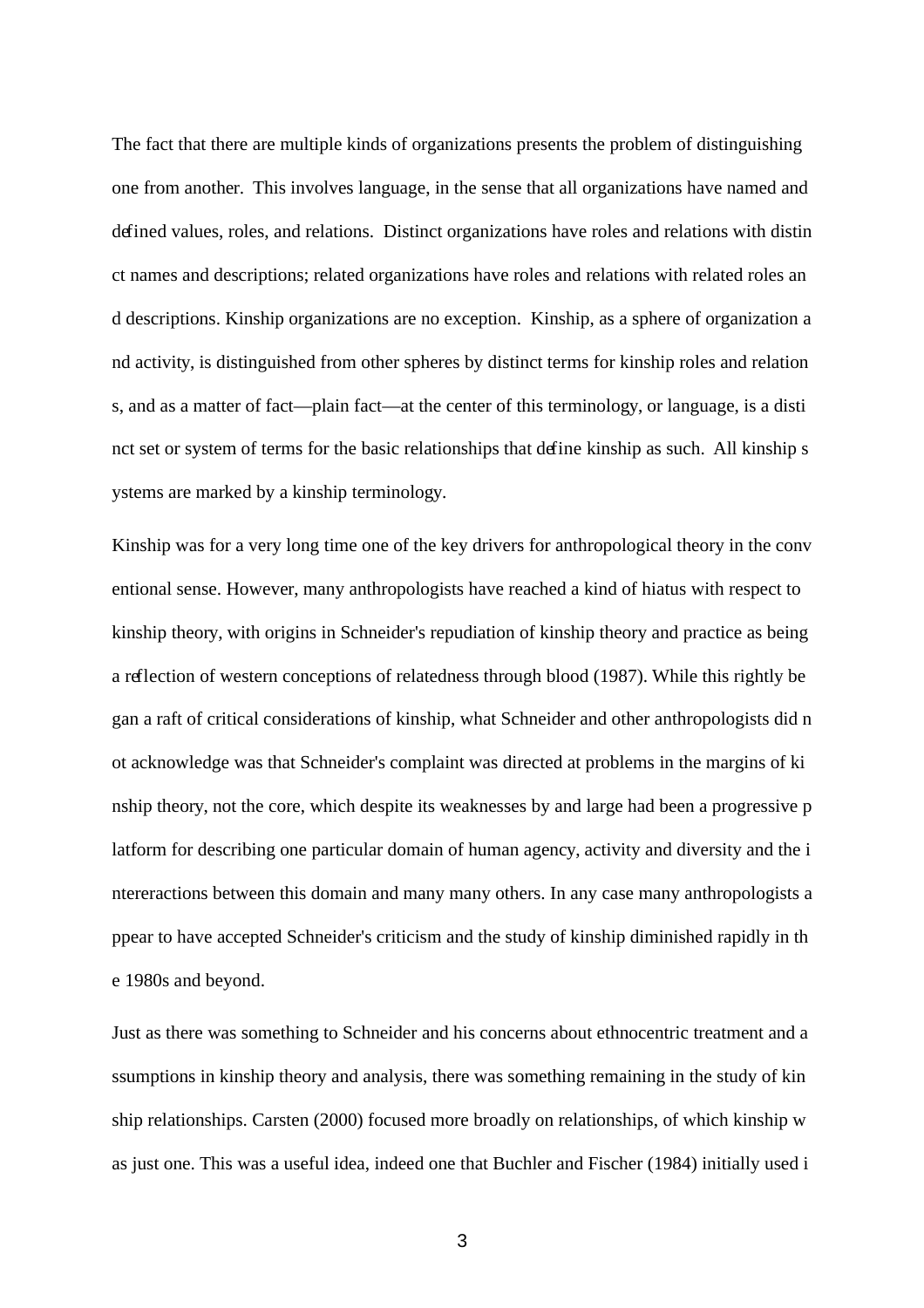n an argument in response to Read's 1984 paper describing an algebraic structure for Americ an kin terms (AKT). Buchler and Fischer were a bit too quick off the blocks with this point as Read had demonstrated something very specific and important in showing that the structure o f AKT conformed to an algebra -- this could only be constructed for kinship terms, not the ent ire set of American relationship terms. In particular, there was the question of why kinship ter ms should conform to such s tight set of constraints? This was, with a bit of reflection, quite a dramatic outcome, with far more motivation than the componential grammars and structural a nalyses in play at the time.

Based on this result we developed KAM (Kinship Algebra Modeler) with an aim to expand th e range of, and clarity in, accounting for the structure and regularity we find in kinship-relate d phenomena, including kinship terminologies, genealogies, and kinship associated behaviou r, such as marriage, inheritance and social organization. KAM as a software project originated in a project originally developed by Dwight Read and Cliff Behrens (1990) as the Kinship Al gebra Expert System (KAES) and rewritten from 1999 by Dwight Read and Michael Fischer, culminating in KAM. KAM is presently a suite of java applications that run standalone or as services to assist development of a formal, generative model, in the form of an abstract algebr a, to identify the underlying logic of any specific kinship terminology, and to support models and simulations of social processes based on instantiating the logical properties of a kinship t erminology. Further development of the components of KAES was a key basis for KAM, tog ether with other software under development that utilizes the products of KAES components.

KAM provides services for eliciting kinship terminologies in a form that is complete, for mod elling relations between the elicited terms by constructing a custom algebra for each terminol ogy based on structural properties of the terminology, and for pragmatically instantiating thes e algebraic representations to create models that reflect some of the many applications people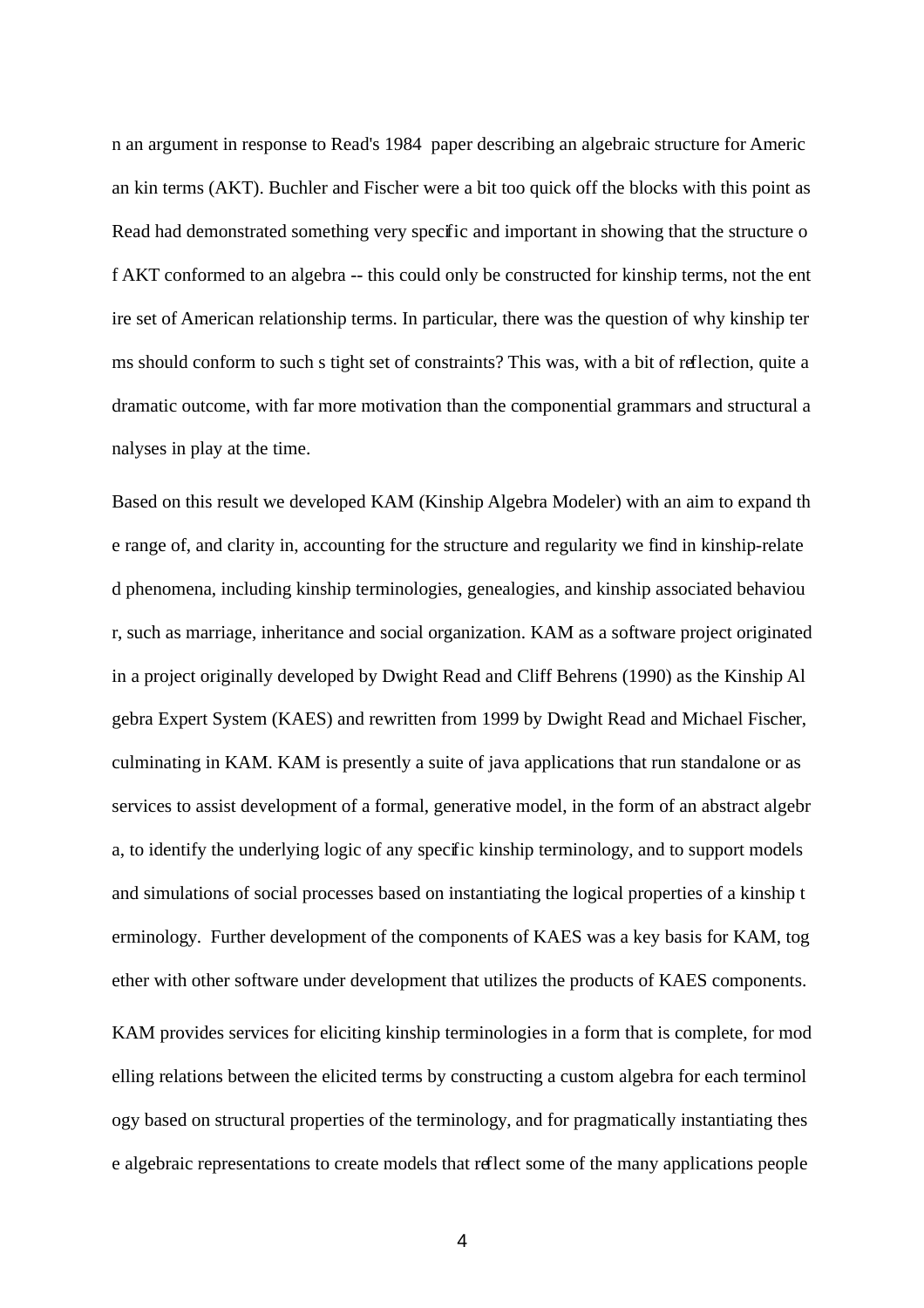have that are informed by terminological relations. These applications might take the form of merging different personal viewpoints onto a common structural model such as a genealogy o r pedigree, or a more dynamic representation such as terminological relations within a simulat ed population that maintains the more individuated viewpoint on their own relationships that each person has.

The underlying ideas and theory that have shaped the development of KAM's elicitation serv ice began over 40 years ago with Leaf's (1972) development of methods for eliciting and repr esenting relationships between ideas, resulting in what he called "semantic maps" of these rel ationships based on local judgements by members of the community. Although we will focus in this article on applications to kinship terminologies, this work is by no means limited to ki nship terminologies, and we envisage eventually a more general Semantic Domain Modeller suite to work within and between a range of cultural domains.

Following is a commentary by Murray Leaf describing the logic and elicitation methods unde rlying KAMs basic data structure, the kin term map, the instantiation of Leaf's more conceptu al kinship maps. In particular Leaf demonstrates how we know a kinship terminology when w e see one, and provides the only published solution to how we know when we have elicited th e entire terminology.

#### **2. What kinship terminologies are, and how we know it.**

#### *Murray Leaf:*

There is a great deal of confusion over what a kinship terminology is, and how we know it. T he confusion is largely generated by an underlying referential conception of meaning deriving from sociological and logical positivism, especially from Mill (1950). The alternative I will d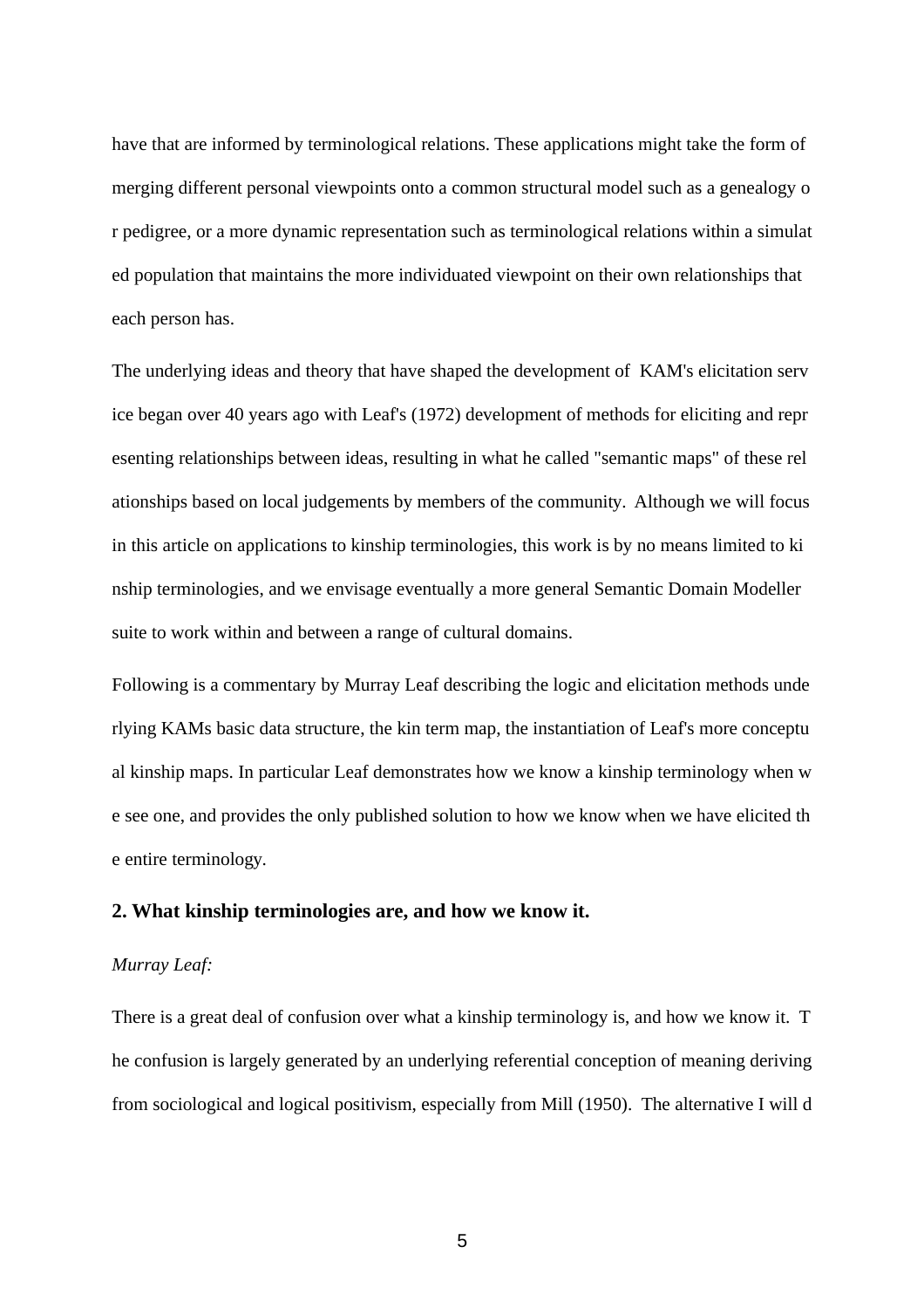emonstrate here is pragmatic (Leaf 1979; 2009). Referential theories are set up in terms of w ords and their referents. Pragmatic theories are set up in terms of ideas and their uses It may seem that it is more "objective" and hence "scientific" to speak of words or lexemes an d their referents rather than ideas and their uses. We can regard both of words (in a linguistic sense) and referents as physical in some sense, and hence "objective" (cf. Wallace and Atkin s, 1960. Ideas, on the other hand, seem more "subjective," hence either less scientific or not s cientific at all. In fact, however, the referential theory, and the associated supposed objectivit y, is infected with an inherent and unavoidable circularity. If, indeed, we strictly adhere to the notion that that a word is simply a sound or some other objective symbol, then how do we kn ow any given word is a kinship term? The usual answer is that we can see that they designate or refer to a kinsman (as though it were tied to kinsman by a kind of conceptual string). Davi d Schneider long ago pointed out the circularity in this as it had been argued in componential analysis (1969), although he eventually abandoned kinship analysis entirely because he could not find an alternative (Schneider 1987).

In reality, kinship terminologies are not like sets of labels but like geometries. They are not c ollections of lexemes but systems of ideas. Moreover, like geometry, they are generative syst ems.

We do not learn geometry by seeing how people refer to shapes, collecting the "geometrical t erms" and arranging them in some systematic formal way. We learn geometry by learning w hat its premises and corollaries are, and how to use them. In the process, of course, we also l earn the more basic ideas of what a premise is in general, what a corollary is, and what logica l computation is. Only after we have done this can we know how to apply these ideas to actua l shapes. It is exactly the same for kinship, only the premises and corollaries are different.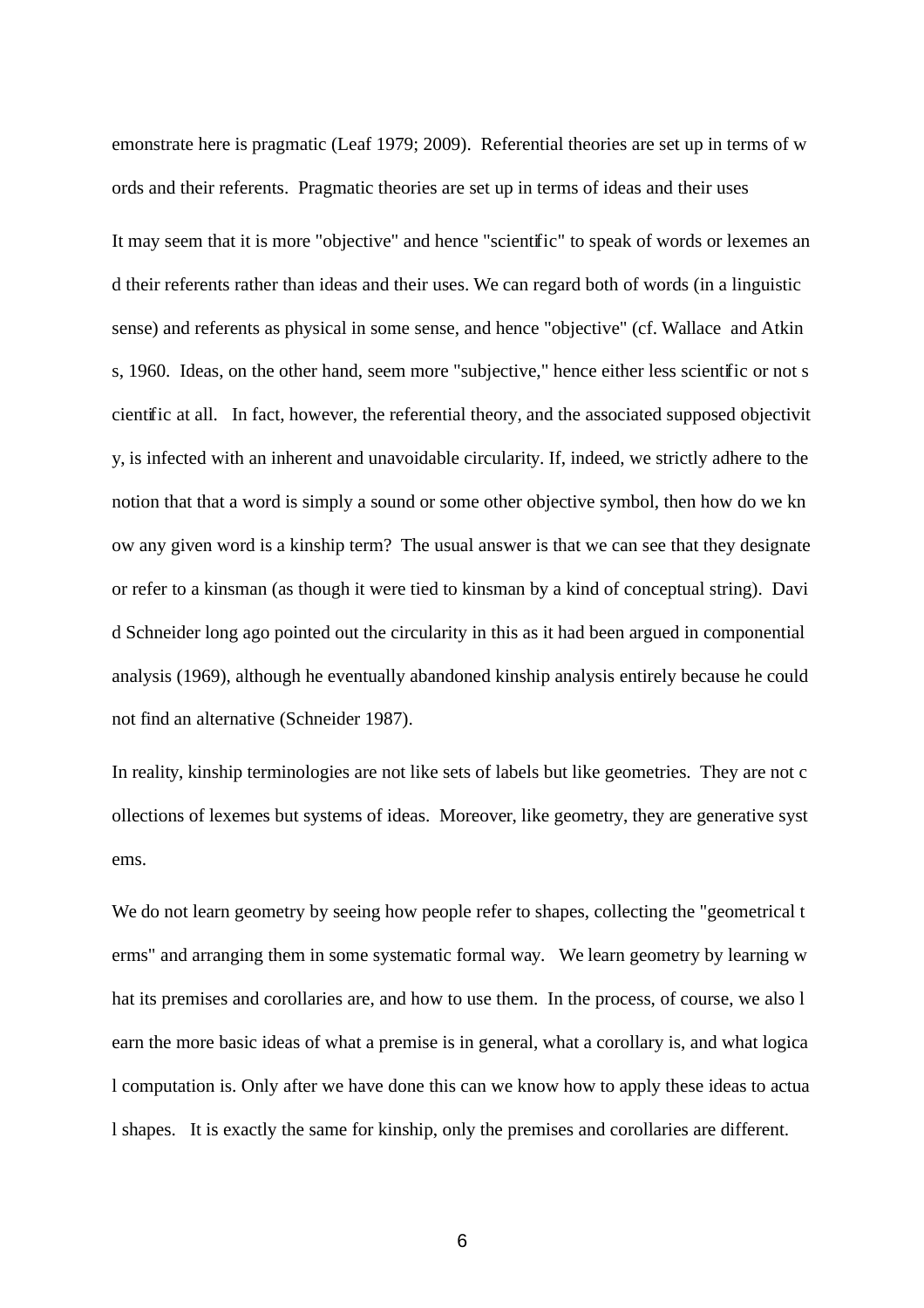Once we realize that kinship terminologies are generative systems, we can see how to elicit th em. Basically, this requires developing an elicitation method that shows what the premises ar e are and how they are used. As the premises of geometry are built into systems of geometry, so the premises of kinship terminologies are built into the terminologies. But of course the pr emises are not the same. The fundamental idea of a formal, generative, system is the same bu t the specific premises and computational rules are different.

The premises of kinship terminologies are the basic concept of a "self" or "my," the positions defined around that self as its direct, rather than indirect relations, and the relationships that in terconnect them. The relationships include the basic computational concept: recursive concat enation to produce relations that are transitive and reciprocal.

To avoid the methodological misdirection built into the term "kinship terminology" I will hen ceforth revert to the more accurately descriptive term I have used previously: kinship map. A kinship map is a map quite literally, but in a topological rather than geographical sense: it is a record and portrait of the logical relationships among positions in logically defined kinship sp ace. Under the title "Experimental Analysis of Kinship" (Leaf 2006), I have previously provid ed a detailed description of how such kinship maps can be systematically elicited, how they a re used, and how they resemble one another and differ from one another. The following is a s hortened version that account.

#### *The Kinship Map*

Kinship maps always utilize a spatial imagery. People around the world commonly speak of " sides," "lines," "distant" or "close" relatives, and reckoning "upward" or "downward." Becau se of this, the best way to capture the conceptual structure of systems of kinship definitions w ithout using one's own cultural conceptions as an obscuring filter is usually to ask for diagram s, not lists. Systems of kinship definitions are always ego-centered. This means two things. F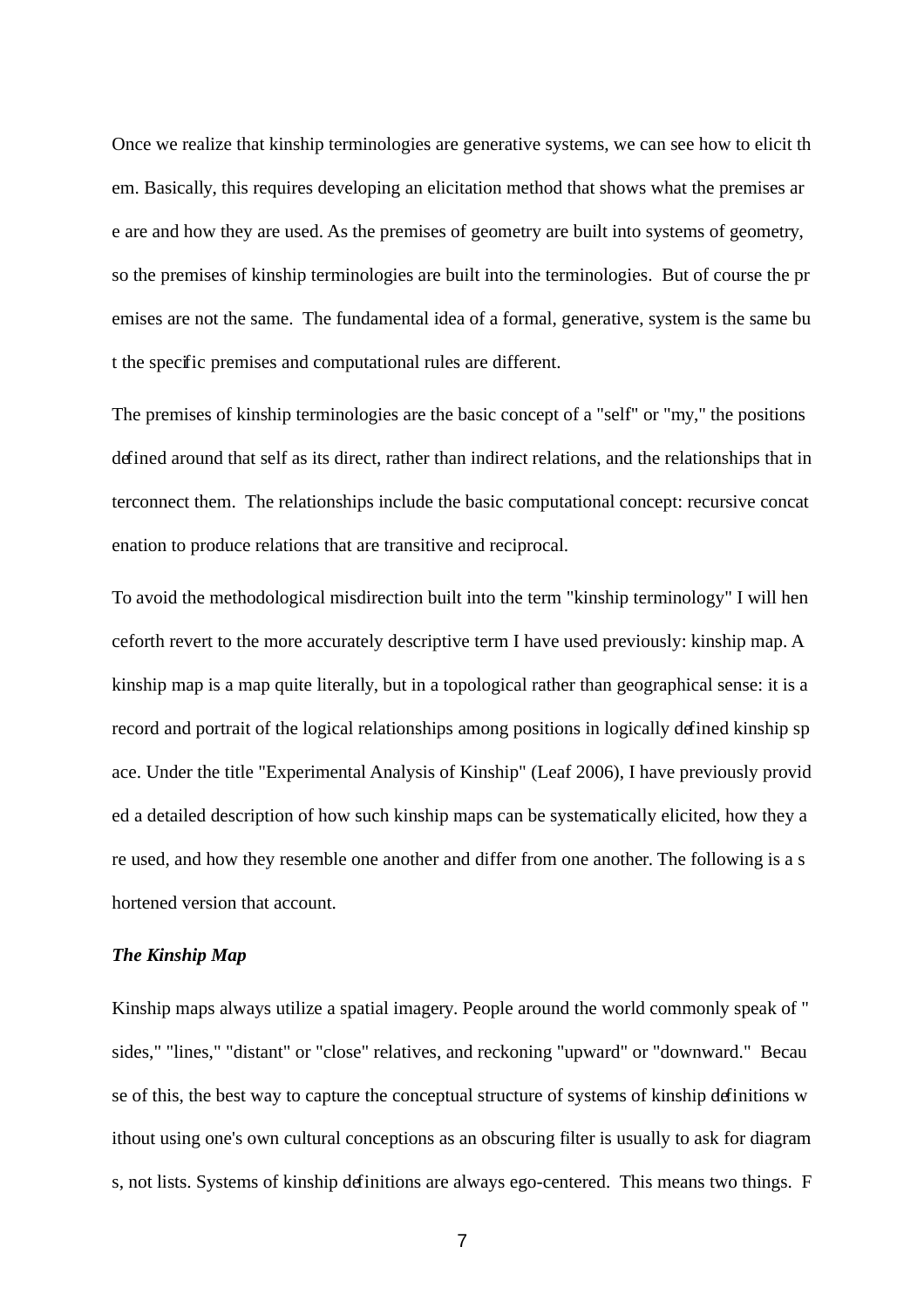irst and most simply, the positions are generally defined only with reference to a specific user. There is not a definition for father or mother against all comers in the way a temple priest, vill age headman, or the President of the United is defined against all comers. The primary defini tion is only for "my" father, a father in relation to a specific person who is a son or daughter. Moreover, such definitions always occur in fixed reciprocal pairs, in the sense that if you are my father then I must be your son and vice versa. I cannot be your uncle or cousin. By contra st, if you are "my" village priest I might be your supporter, opponent, acolyte, or any number of other things, and none of these will define your position in what most people consider to be the most important sense.

#### *Elicitation*

In kinship maps, there is always a very restricted set of *direct* relations arrayed immediately a round ego. All other relations are connected as concatenations of these direct relations. Thes e direct relations are not only the core in a pictorial and logical sense but also in a developme ntal sense: beginnings as infants, we learn them from the center out, deepening our sense of t he logic of kinship idea systems as we expand the range of positions we come to recognize.

The direct relations are not identical from culture to culture but by and large they are very sim ilar. For present purposes, I will deal only with American English and Punjabi. The configur ation of core positions is given in figure 1 with their standard English and Punjabi names. No n-standard names are recognized as being defined in terms of the standard names, like "Pop is another word for father"—although in fact such seemingly casual or informal forms often app ear to be very ancient and might very well be survivals of earlier formal terms. In the end, ho wever, it is not the terms that matter but the ideas that they evoke.

#### **[Figure 1 about here]**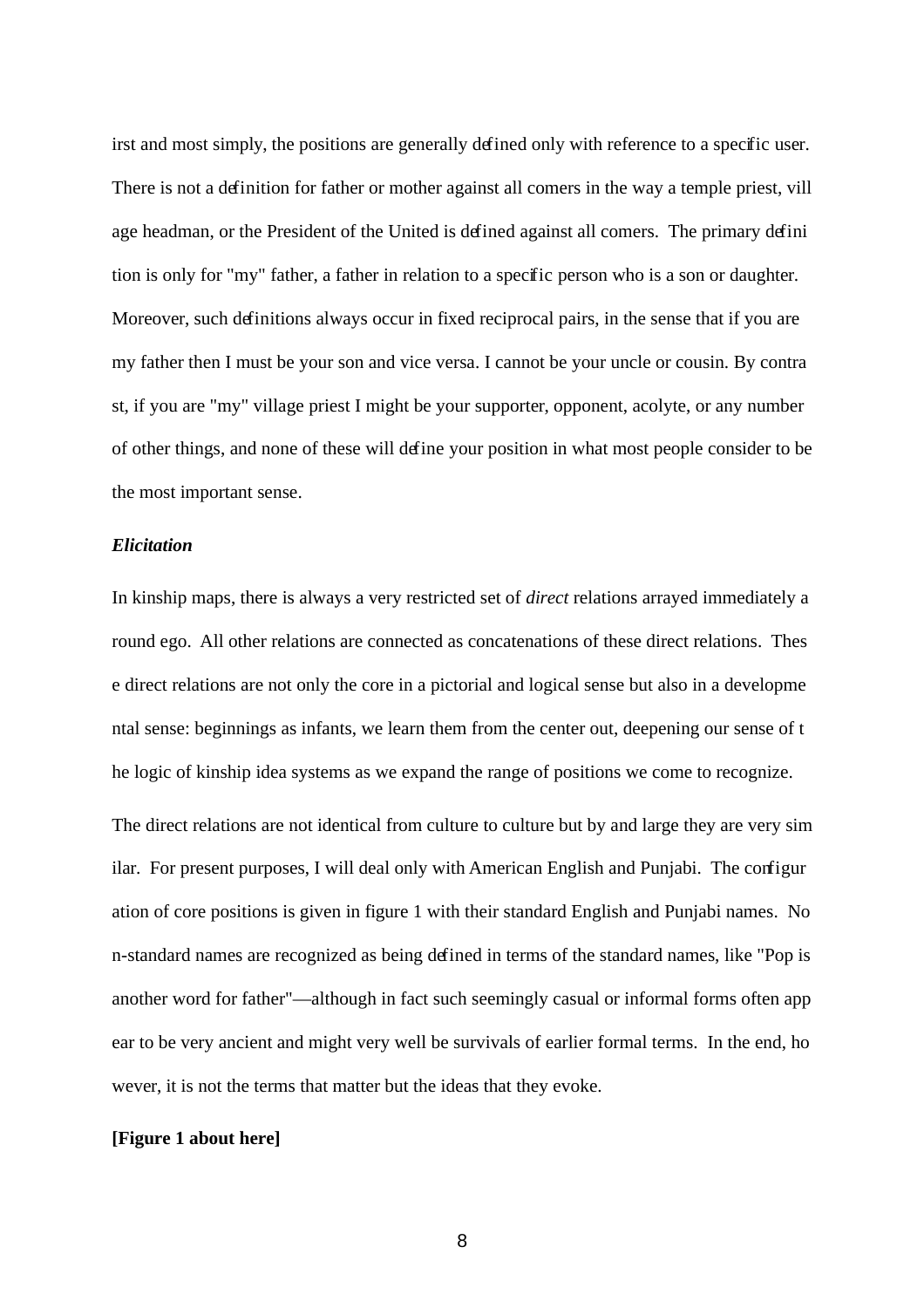The English and Punjabi definitions seem the same in terms of the other positions within the c ore, but as we will see they are not the same in terms of their implications for the positions be yond it. In both of these systems, ego may be male or female, here symbolized by a square. The definitions of relatives do not change with sex of ego.

Kinship relations are reciprocal. In the diagram, the reciprocity this reciprocity can be seen b y recognizing that each relation is "other" to ego as a "self." It follows that the reciprocal of e ach

other" to ego can be found by tracing the relation from ego to alternative other in the opposite direction. That is, the positions one link up from ego are the reciprocals of the positions one li nk down. The positions one link to the side are reciprocals of each other, allowing for sex an d other represented attributes. If you are my brother and I am male, I am your brother. If I a m female, I am your sister. If you are my father (one link up, male) then I am your son or dau ghter (one link down, differentiated by sex). More generally, reversing the path from ego to a ny position yields the relation from that position to its reciprocal.

Since any person occupying any of the direct kin relations to ego is also, necessarily a "self" i n relation to themselves, the core terminology can be used as an eliciting frame to obtain the r est of the system of definitions. We simply apply it outward to every direct relation in turn by asking what each of the direct relations to the first set of direct relations is to ego. What is fat her of father to self? What is mother of father to self? What is brother of father to self, and so on.

As elicitations proceed outward we usually find that multiple paths of links lead to each name d position. In English, father's father is the same relation as mother's father: "grandfather." If we ask whether these relations that all have the same name actually *are* the same, it is logicall y possible that we could be told either that they are or that they are not. In my experience, ho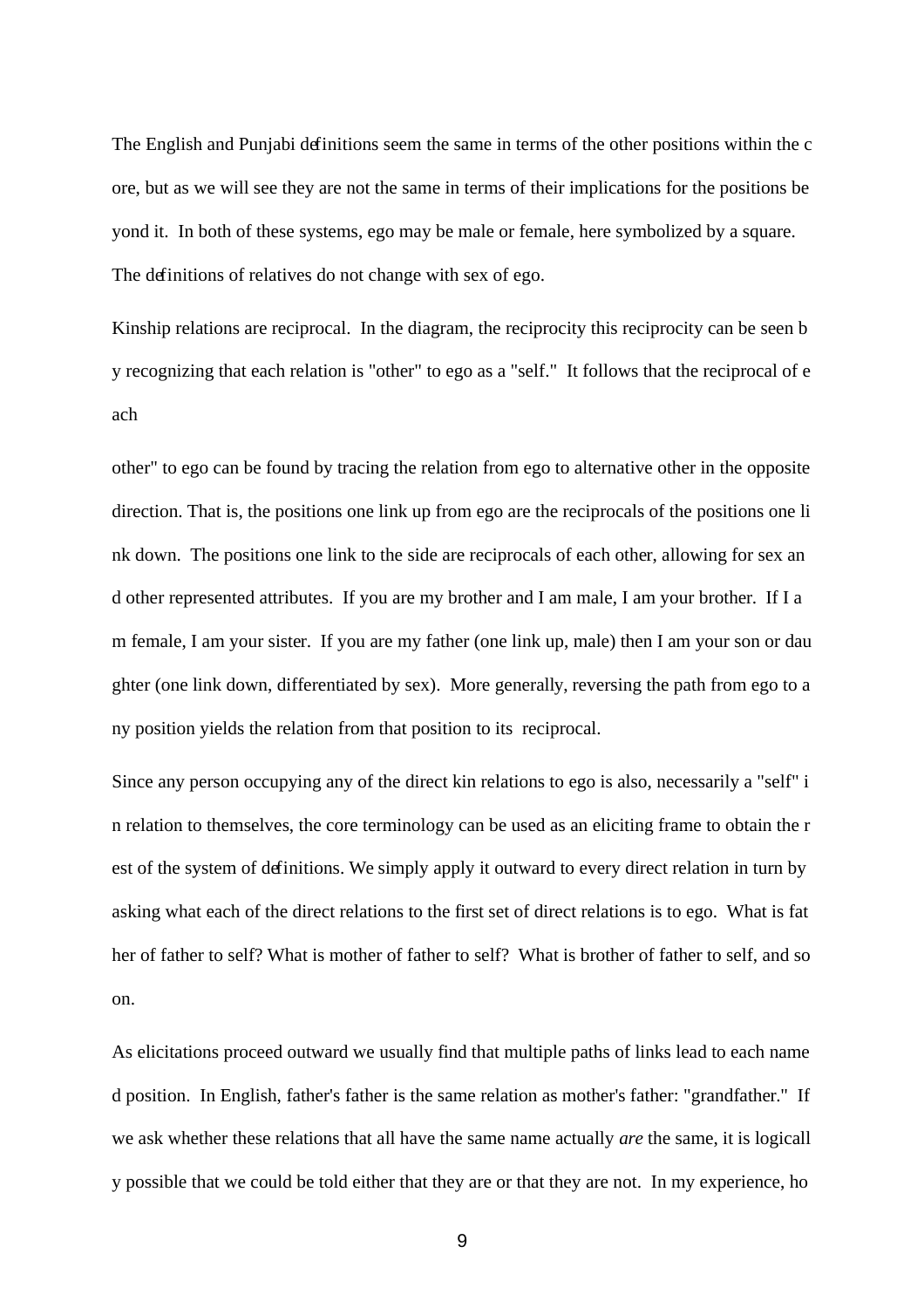wever, the actual answer has consistently been that they are. The general rule is one term, on e position. When it is, we need to draw the graph to show it by making all the different links converge on that graphic element. The one symbol then corresponds to the one relational con cept (such as grandfather) and the various paths to it correspond to different parts of its final, complete, definition. Figures 2 through 5 illustrate the process with part of the Punjabi kinshi p map.

Figure 2 takes ego's *ma* as the reference other, and asks what the core positions to *ma* are to t he original ego. What is *baap of ma* to you? What is *ma of ma* to you? And so on around.Thi s then yields names for these positions. The names of the new positions are indicated in regul ar type, the original remain in italics.

#### **[Figure 2 about here]**

I then query the new positions in the same way. Figure 3 is the responses from taking *ma* of *ma* (*nani)* as the new reference other and asking what her *bap, ma, bhai, bhain, putar, and pu tri* are to ego. As with the first step, this gives some positions that are wholly new, and some t hat have the same names as those already elicited. I then ask if the new positions with the sa me names are "the same" positions as the early positions with that name. If they are, I then m erge the drawings (by erasing and redrawing). This has to be done as the elicitation proceeds; otherwise the responses to keep the overlaps manageable. Figure 3 is the merged result for *m a of ma of ma*. So far, they have always been the same. If they were not, we would have a ser ious conceptual puzzle: how can a terminology exist and be passed on through the generation s in which conceptually different positions are not distinguished by their names? The questio n probes what can be described as the economy of thought. I cannot think of a way this can b e done without confusion. Where the positions are described as "the same," the new graphic f orm now represents the same position arrived at by additional conceptual pathways—it adds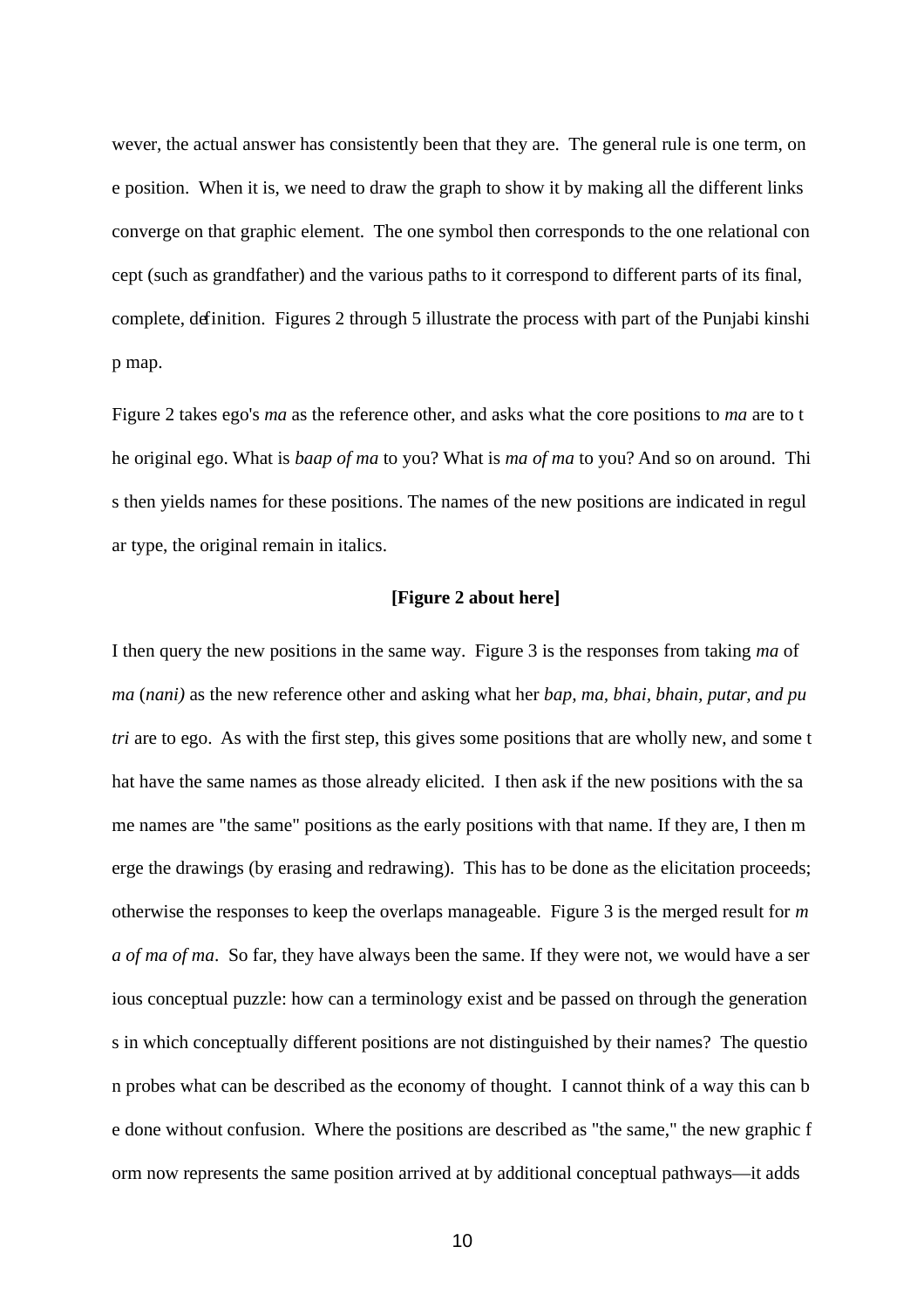additional definitions. The meaning of the position *nana*, for example, is now either a *putar o f parnana*, a *bhai of nana*, a *bhai of nani*, a *bap of ma*, a *bap of masar*, or a *bap of masi*.

#### **[Figure 3 about here]**

New positions are again queried in the same way. Figure 4 is the result from asking what the direct relations of parnana are to ego, which illustrates one way of arriving at an endpoint or r ule for logical closure.

#### **[Figure 4 about here]**

The new positions are again represented by bolder descent lines and regular typefaces. Here a gain we have some new terms and some repetitions of terms already elicited, and again for th ose that are the same we have to ask if the relations or positions they designate are actually al so the same relations. In this case, all the new positions are either "the same" as positions alre ady elicited or not kin at all. This procedure continues until it finds the endpoints of the syste m, the conceptual boundaries. In Punjabi, this happens when the parnana position is queried. The result is that all the new relations are either new paths to positions already defined, or not relations at all. The bhai and bhain of parnana, for example, are parnana and parnani, respecti vely. The putar of parnani is nana, the putri of parnani is nani, and the bap and ma of parnana are *not relations*. They are ancestors, but not relations. The reason, when I asked, was that th ey were dead; one does not have relationships with them, so they are not relations. And this o f course reveals a different basic understanding of what a relative or relation is than, for exam ple, that which we would obtain using the same procedure for English speakers. In English, by contrast, the endpoints in the vertical direction are not statements of this sort but rather rul es for indefinite continuation—"just keep adding "great.""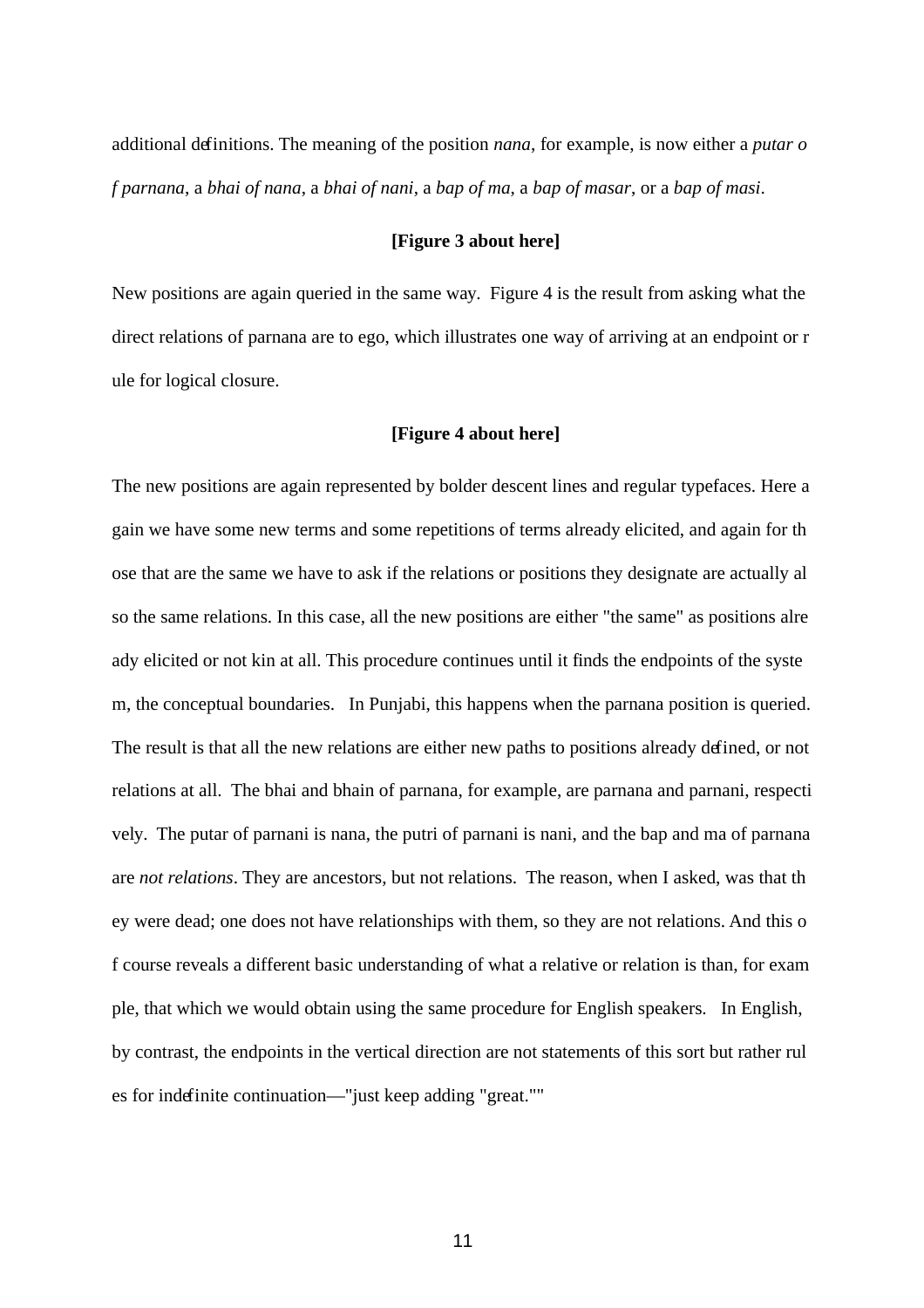After reaching one end point, elicitation has to return to a different intermediate point and tra ce it out—all the relates from the nana position, for example, or all the relations from *bhai* an d *bhain*, and then all the relations from *putar and putri*. The order does not matter; what matt ers is that all possible paths must be explored until no query yields new positions.

When all the end points are reached and all the graphic symbols used in the elicitation are gat hered so that there is just one graphic representation of each recognized position, the result is an experimental trace of the system of kinship concepts that exactly parallels a photographic exposure or an instrument reading in a physical experiment. It is a trace that will let us see ho w each positional idea is related to all the others, and, thereby, to predict its use. Figure 5, bel ow, is the same as the diagram I drew in the village during my first field work to summarize t he Punjabi analysis.

The only difference between this and the final map I drew in the village to check with those w ho had been in the interviews is that in that one the names were written in Gurumukhi script. Below ego's generation, the terms noted are stems which take four different endings for each position in the group that they appear in. The endings "a" and "i" indicate a female descenda nt. "Joai" indicates a male who has come in by marriage, and "nuh" indicates a woman conne cted by marriage. So, for example, *patija* is *putar of bhai*. *Patiji* is *putri of bhai*. *Patij-joai* i s husband of *patiji*, and *patij-nuh* is wife of *patija*.

This is not an "interpretation" of what I observed or any sort of inference from it. It is what I elicited. There is an unbroken chain of experimentally collected observation from the conver sation in the village to the final representation on the printed page that is every bit as clean an d definite as the results from an experimental process in a physical laboratory.

#### **[Figure 5 about here]**

12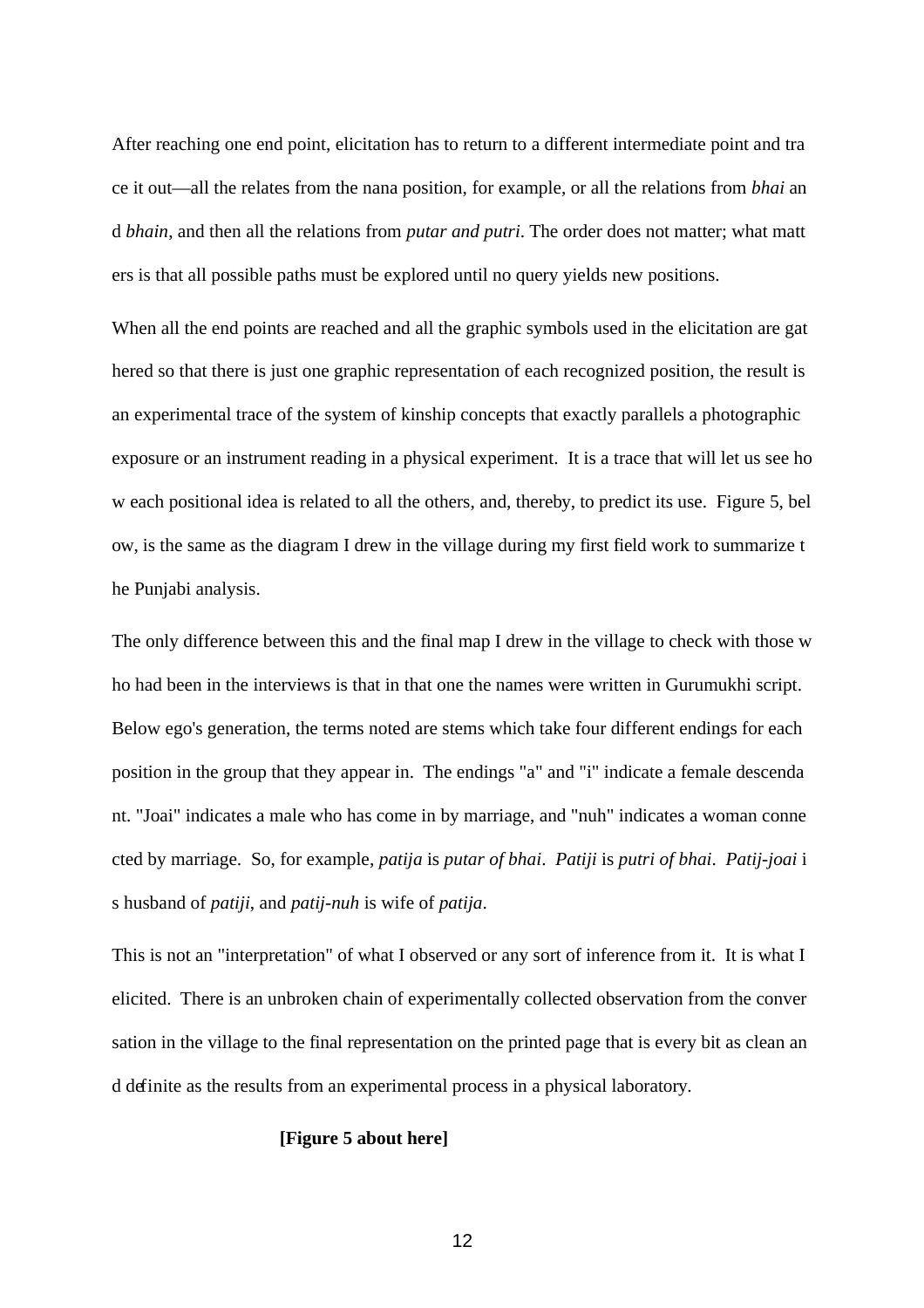#### *Comparison*

When the same procedure is applied to English, the results are as in figure 6. I have simplifie d this diagram slightly in the same way as I did the Punjabi, by not including additional positi ons for relations acquired by marriage relatively late in life—terms for relatives of spouses of relatives. In both of these systems, however, the basic rule is that you treat them like actual r elatives, and take the connection from the relative they are connected through, allowing for th e difference in gender.

#### **[Figure 6 about here]**

Since readers are probably familiar with this system in practice, even though they would nor mally have no reason to elicit it in its entirety in the manner described here, there is no need t o review the details.

The most evident point of contrast is the most important. The shapes are not the same. Engli sh looks like a Christmas tree and Punjabi looks like a butterfly. This immediately tells us tha t the ways the definitions are interconnected differ in the two systems. Note first that in the P unjabi case the positions below ego's generation fall into groups of four, each marked by a uni que stem and common set of four endings. The endings indicate sex and marital status. The ending for a consanguine male is *-a*. For a consanguine female it is *-i*. For affinal male it is *joai* (the term for husband of daughter) and for affinal female it is -*nuh* (the term for wife of s on). The stem indicates the descent-relation to ego, in which relational distance is suggested by similarity of sound. It is actually a kind of kinship poetry, which can be readily heard read ing down the groups, the phonetic combinations mirroring the graphic pattern. In the Americ an/English case, because of the ways collaterals are distinguished from lineal relatives, it is p articularly important to remember to read the definitions as developing in the direction of the arrows, from ego out but not the reverse. A great uncle is anyone who is the brother of a gran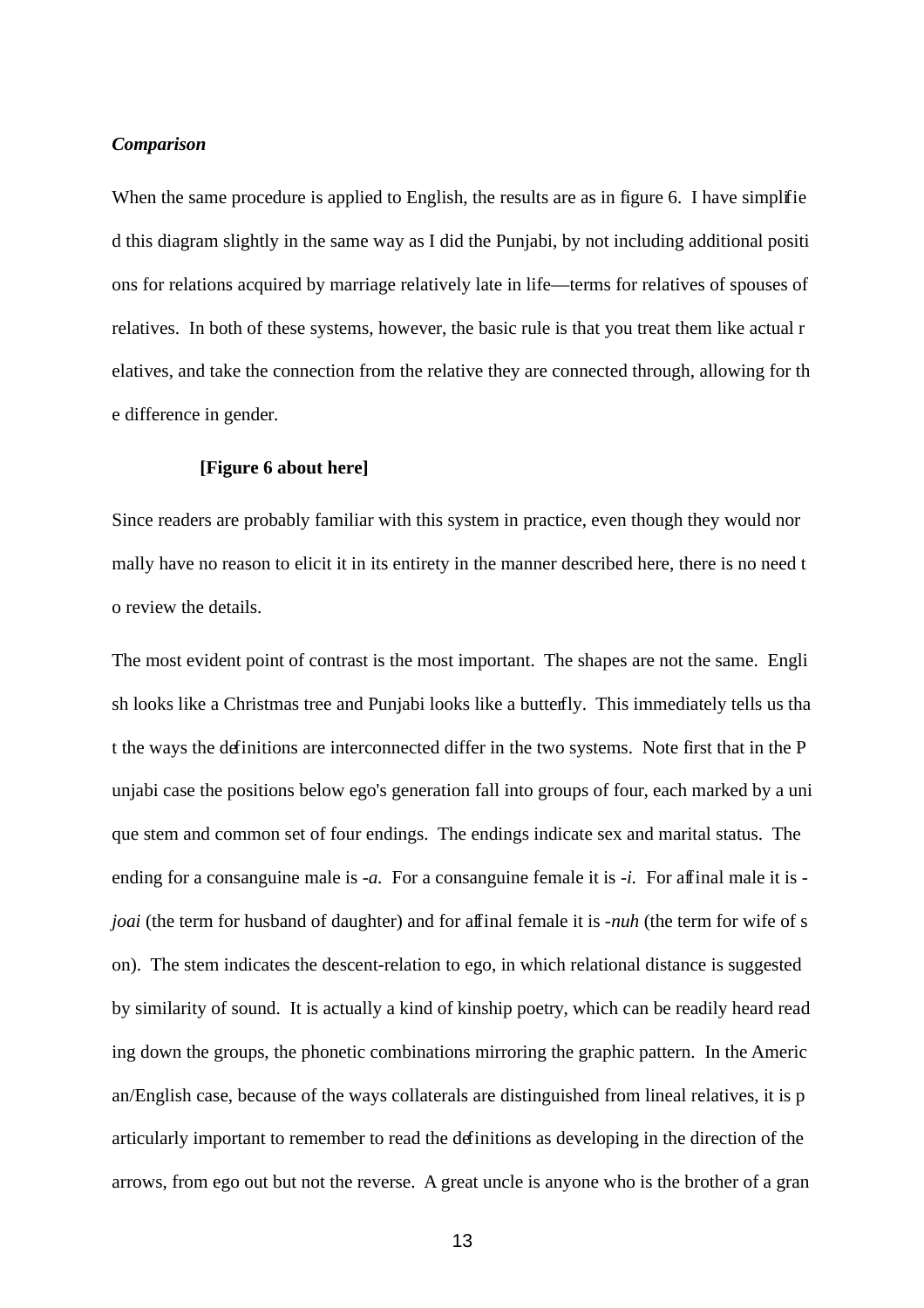dfather but a grandfather is not anyone who is the brother of a great uncle. The configuration including uncle and aunt relations on the superior generations, which connects them by both a line indicating common "blood" and an equal mark indicating marriage, is to be read that an u ncle is *either* the brother of an aunt *or* the husband of an aunt, and an aunt is *either* a sister of an uncle *or* a wife of an uncle, *but not both* because there is a rule that one does not marry a s ibling. For the same reason, father is understood as not being brother to mother and a grandfa ther must be *either* the father of mother *or* the father of father, *but not both*, and so on. There is no reason to draw the two sets of uncles and aunts or grandparents as separate any more tha n there is a reason to draw each brother as separate. *The drawing represents the relationship s, not the people who take them.*

The second major difference is that boundary concepts are not the same. In Punjabi, as note d, beyond the positions pictured as the top and bottom of the map, a person can be an ancesto r but not a relative. The system is limited in the vertical dimension but relations can be indefi nitely extended in the horizontal dimension. English is the opposite. The conceptual outer bo undaries of the system are indicated in the horizontal dimension by the cousin line and in the vertical dimension by Rules 1, 2, and 3. Cousin is a boundary because it is a conceptual outer limit beyond which a person is defined as either yet another cousin or not a relative. Rules 1, 2, and 3 are limits because they are rules for indefinite extension. Ascendant and descendant relations go on forever according to the rule, but there is nothing beyond the rule. Rule 1 is t hat for each succeeding ancestor beyond great grandfather one simply adds a *great*, and the sa me is true for the reciprocal—each successively more remote descendant beyond great grands on or great granddaughter. Rule 2 is the comparable rule for collaterals, the uncle and aunt p ositions and their nephew and niece reciprocals: "add great." And Rule 3 is that any descenda nt of a cousin is a cousin. With these rules, the system is complete and logically closed, with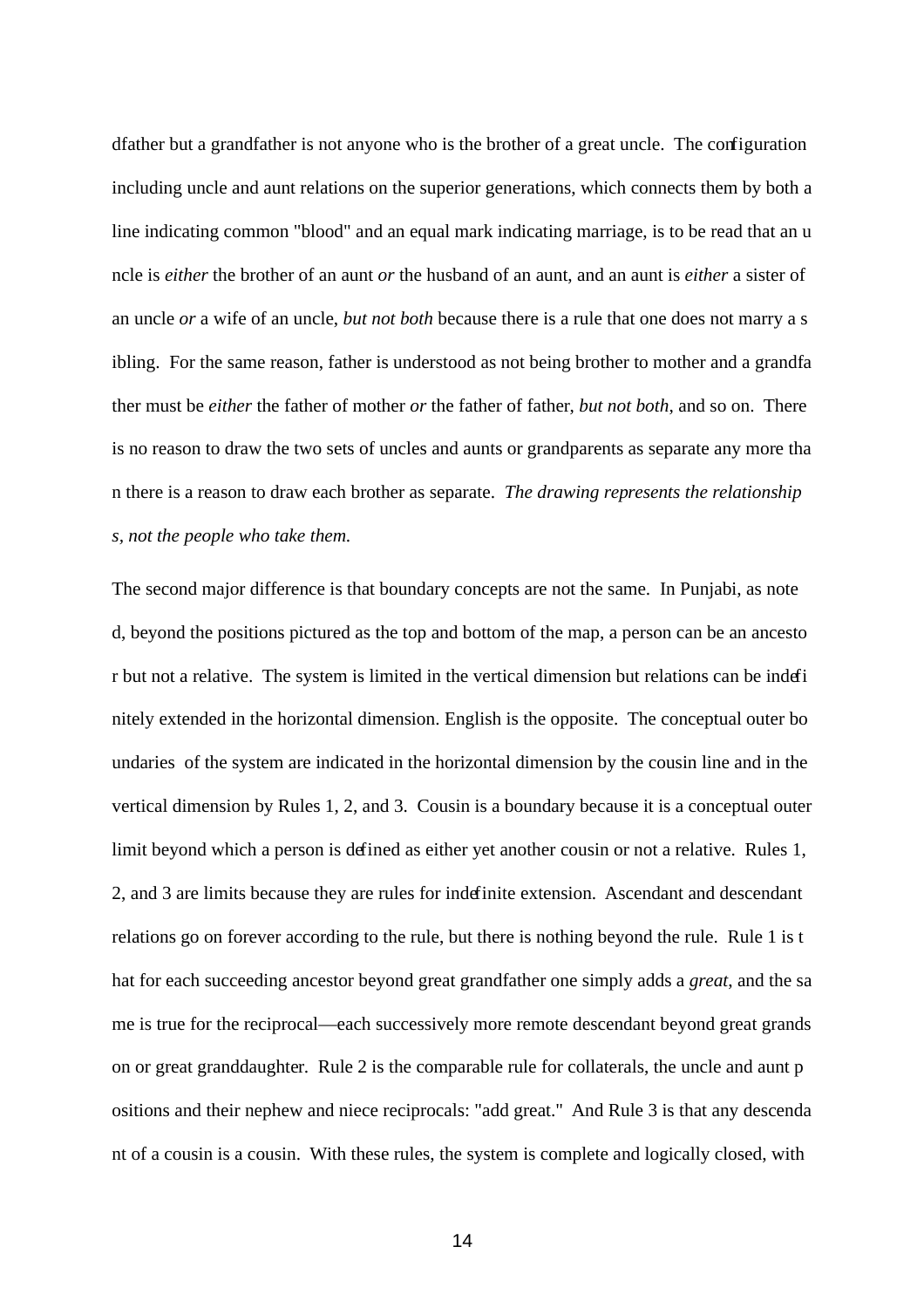every term defined in relation to every other term. For any person, it will be possible to know if they are a relative or are not, and if they are their relation to oneself and all other relatives will be specified consistently.

The different shapes and boundary conceptions reflect different basic notions of what a relatio n is and what kinds of relationships are permissible. In the American system the idea of a bro ther and a sister is restricted only to children of one's own parents. In Punjabi, they are all chi ldren of one's own parents or their siblings, and those parents' siblings in turn are all children of *their* parents' siblings, a class that is ultimately infinitely large. The American idea is thus very strongly an idea of common descent, common "blood." The Punjabi idea is much more an idea of mutual interrelations. The American ideas define those who can be recruited as rel atives as a very small set out of a much larger world of strangers, and define kinship relations substantially as something that comes down from ancestors. The Punjabi ideas allow recruit ment of an indefinitely large set with the only ultimate distinctions being between different ty pes of relatives rather than between relatives and non-relatives, and define kin relations as so mething that one builds outward from oneself.

#### *Kinship and social organization*

These kinship maps, like all kinship maps, can be used to generate an indefinitely large numb er of implications. These implications, when instantiated in behavior, are the map's uses. By tracing generative links as defined in the core among a set of actual people, any two people ca n decide whether they are or are not related, and precisely what that relation is—reciprocally. One can generate ideas of specific kinds of groups or organizations: a lineage, a "side," a fami ly, a generation, or a category like "my female cousins" or "his *nanke*" (the people of his *nan a*'s household).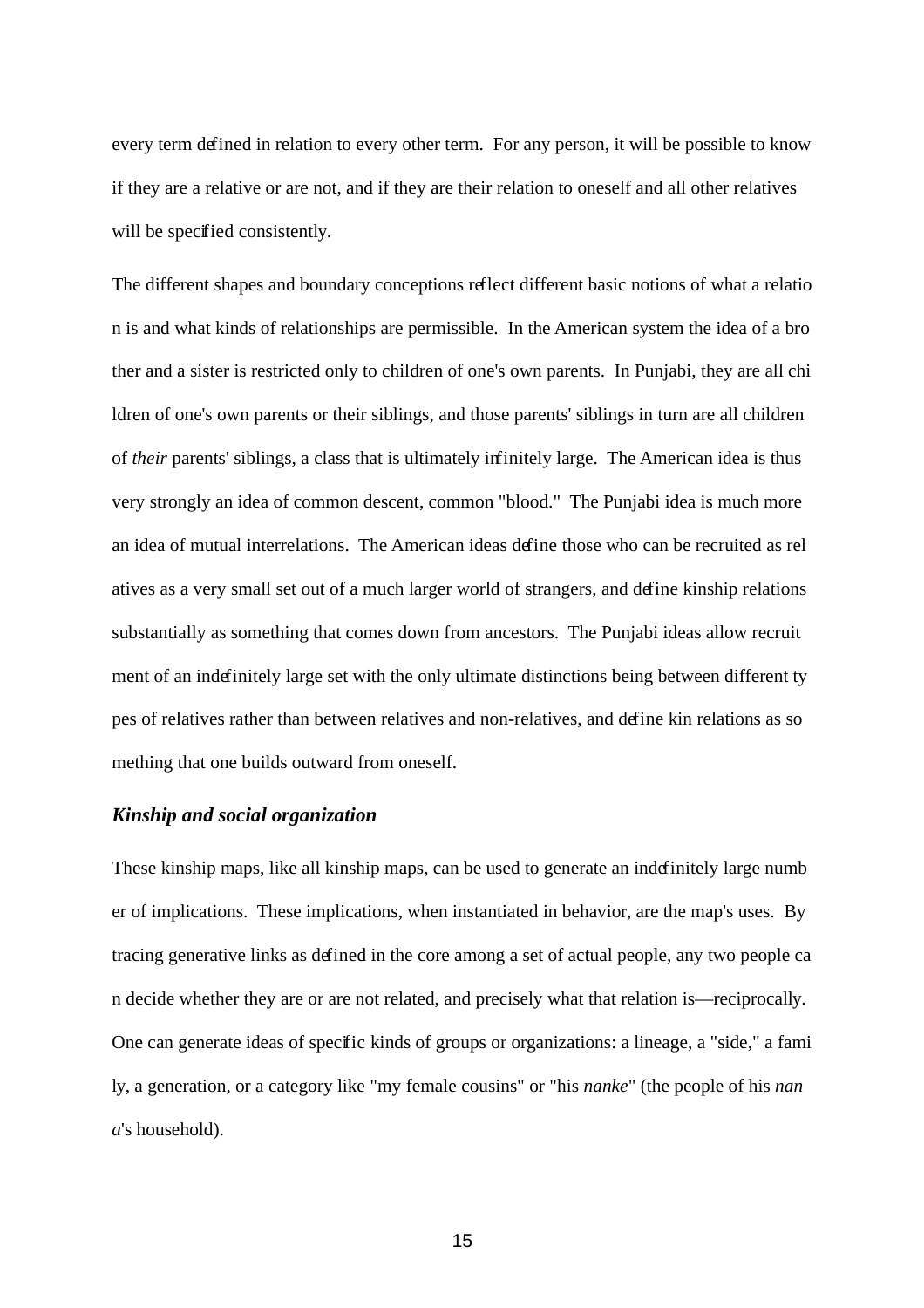Group definitions generated from kinship maps may be actual organizations but they need not be. With English, for example, there is a persistent belief in America (especially among socio logists) that the core relations also define a quintessential or "typical" family—the "nuclear fa mily." In fact, in the United States according to the 2000 census, only 22 % of households of households had a householder, spouse, and at least one natural child. But we can be sure that in 100% of households, if people were related they had a common way to compute what their relationships were.

As can be seen above, Punjabi has essentially same core relations, but there is no such idea of a nuclear family as an ideal or typical household. Rather, there is an idea of a "joint family" o r *parivar,* which is a group of brothers and a father who share rights in ancestral property, alo ng with their female dependants. The nearest thing to the idea of a "household" is a "hearth," meaning those who store and take their food together. A hearth may be a joint family in this s ense, but a joint family may also involve several hearths.

#### *Czech Compared to English and Punjabi*

Probably one of the most important barriers to seeing kinship terminologies as coherent ideasystems that not only name kin relations but actually constitute conceptual universes of kinshi p is that fact that when we learn a second language we also learn accepted translations for kin terms we already know. This necessarily allows English speakers who talk to Punjabi speaker s in English about kinship to think that they are talking about the same things. Similarly, ever y Czech who speaks English knows English names for his relations, which allows the same i mpression. Such impressions must be tested, and the method of elicitation I have described p rovides the way to do so.

To close the argument by showing that the elicitation process is entirely natural from the poin t of view of the informant, imposing no ideas alien to the idea-system itself, I offered to elicit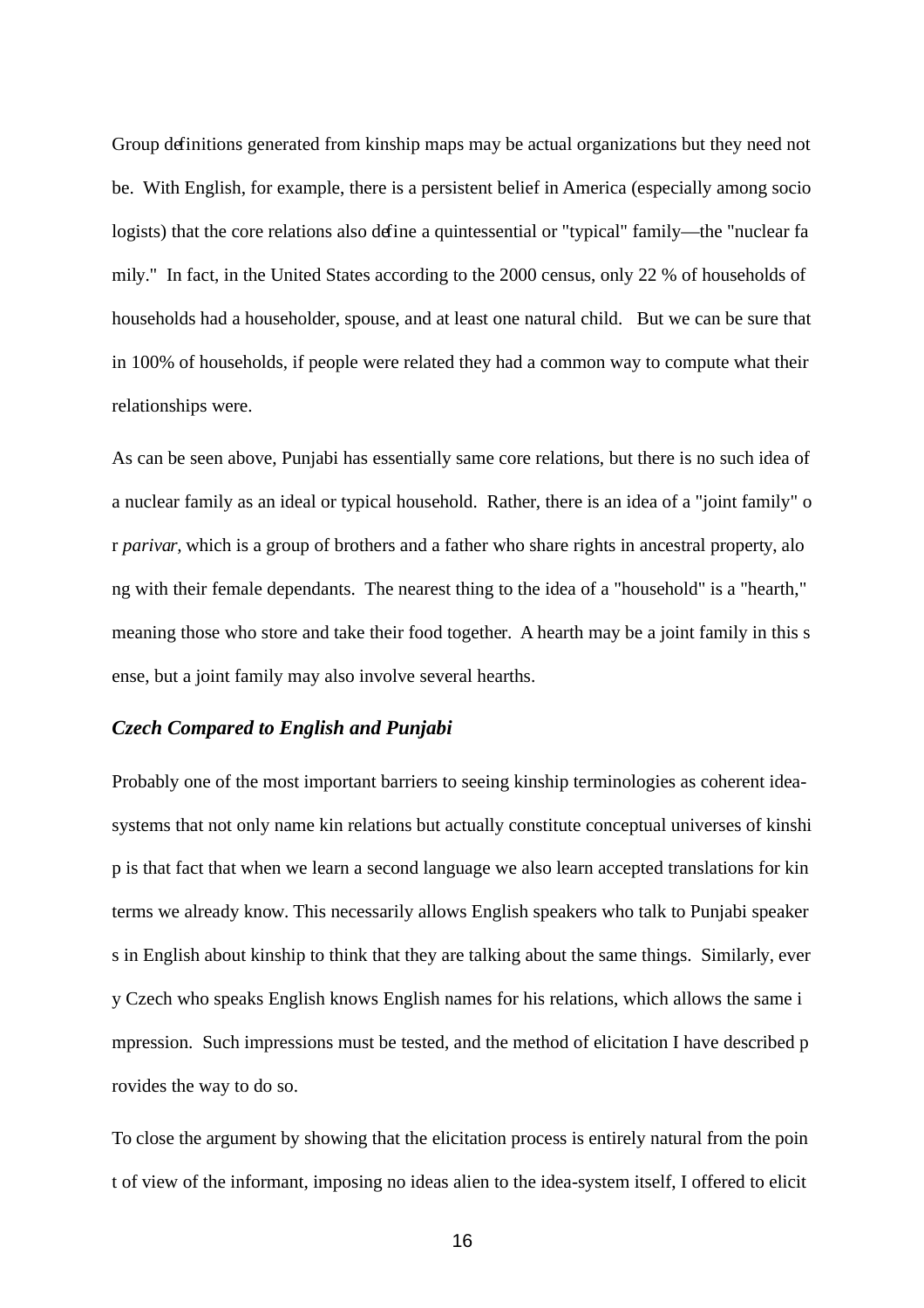the Czech terminology from the audience, using a large paper easel. I had no prior knowledge of Czech or of Czech kin terms. Daniel Sosna took the lead in responding. We started with th e direct terms and proceeded outward as in figures 1 through 4. Figure 6 is a photograph of th e drawing at that point. The triangle in a circle represents the concept of self, and positions i mmediately around self are the direct kin.

#### **[Figure 7 about here]**

At or just after the point captured in the photograph, it seemed clear to me that the pattern tha t was emerging corresponded to English as represented in figure 6. I said so, and those prese nt agreed. More precisely, since Czech distinguishes *syn* of *stryc* and *teta* from *dcera* of *stryc*  and *teta*, it is exactly like Spanish, French, and German. It is very clearly unlike Punjabi. H owever, since the elicitation could not be carried out to far enough to encounter the boundary conditions within the time allotted in the meeting, this impression remained as a hypothesis to be tested. The most crucial test is to ask if Czech has rules for indefinite upward and downwa rd generation of the line from *otec* and *matka* to *d de ek* and *babí ka.* The answer can be obt ained in a dictionary: it does. The Czech equivalent of the English rule 1, to "add a *great*-," is "add a *velký*". It follows that the basic concept of kinship itself in the Czech terminology, as i n English but unlike Punjabi, is tightly linked to the idea of biological descent. It would mak e no more sense to a user of the Czech terminology to say a given person is an ancestor but n ot a relative than it would for an English speaker. Similarly, the ethnological distinction betw een lineals and collaterals will make the sense to a Czech speaker as it does to an English spe aker. English, French, German, Spanish, and Czech demonstrably share a common metaphysi cs of kinship that contrasts with the metaphysics of kinship of the Indo-European languages o f South Asia.

#### *Commentary*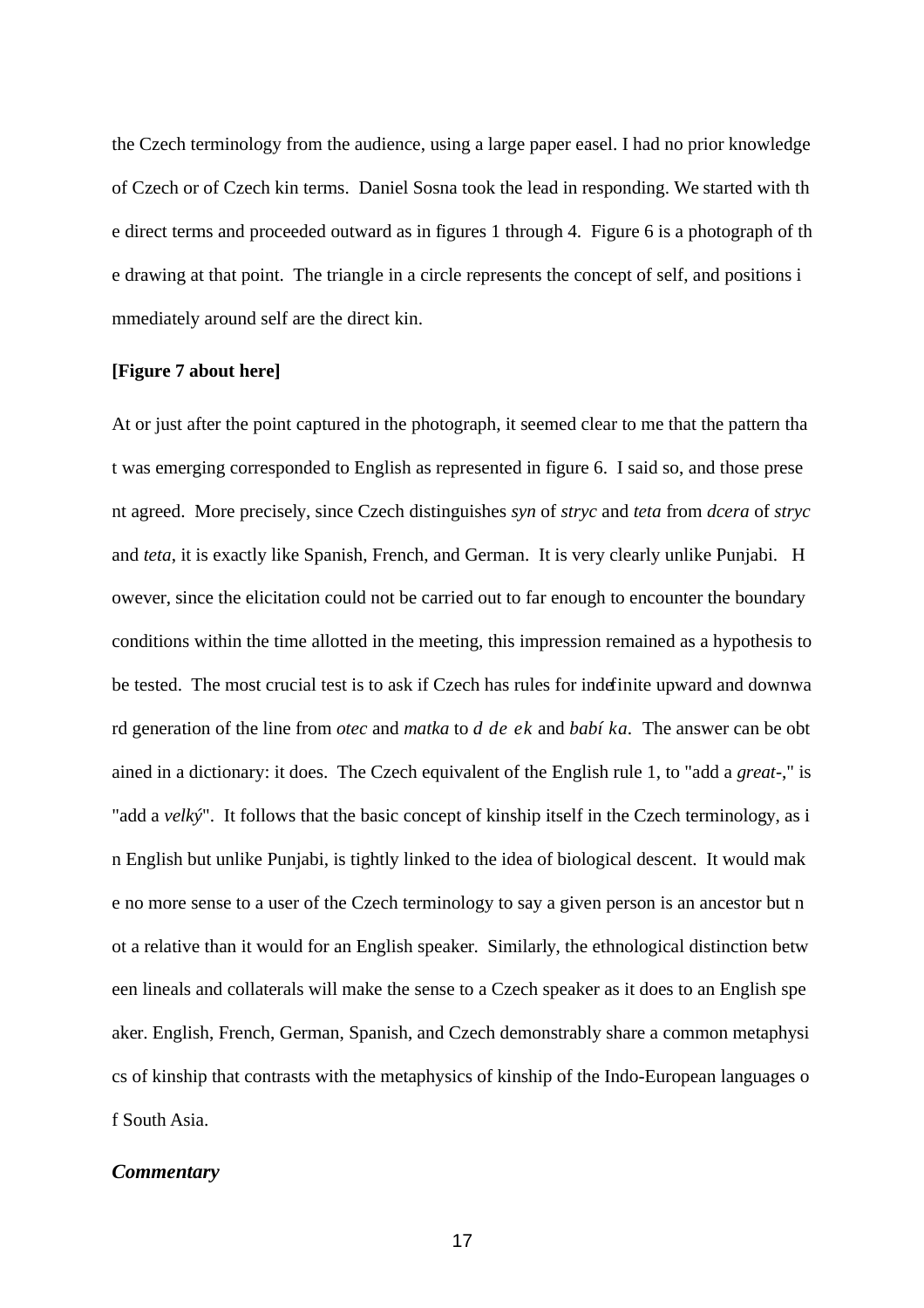Kinship maps are as real as pots and houses. They are also objective, but not in the way that pots and houses are. They are objective in the way systems of mathematics are, in a very stri ct sense as Dwight Read has shown repeatedly (1974; 1984; 2002). Systems of mathematics, like geometry, are bases of objectification. Geometry lets us objectify physical space as som ething we are in, that we move through, and that is the same for all of us. Calculus lets us obj ectify orbits and trajectories within space—among many other things. So, in precisely the sa me way, kinship maps lets us objectify kinship and kinship space as a system of relations that we move through and that is the same for all of us. What is truly constant about kinship map s, staying the same across all the cultural variation, is not anything about what the terms "refe r" to or designate, how kinship is conceived or how specific relations are conceived. Nor are t hey what is universal about kinship, what is truly constant rather than what varies from cultur e to culture. That, clearly, is in its logical structure. It is first of all in their use of a core set of relational definitions as premises, and in the computational rules for concatenation, embodyin g the ideas of recursiveness, transitivity and reciprocity, that allow these premises to entail the rest of the system.

 Of course I am not saying that kinship in a biological sense is not real, or not "there." There c learly is something (or more exactly some things) that this objectification captures, something that ideas of descent, marriage, and the like take hold of and make available socially and conc eptually, and we can say a great deal about what it is. But many species reproduce sexually, h ave some sort of bonding between parents and offspring, and have means by which mature in dividuals assure the survival of offspring until they can grow enough and learn enough to pro vide for themselves. But only human beings organize all of this, and more, with a consciously held conceptual system associated with grammatical language. This is what kinship idea-syst ems are the foundation for. The most fundamental explanation of kinship terminologies is no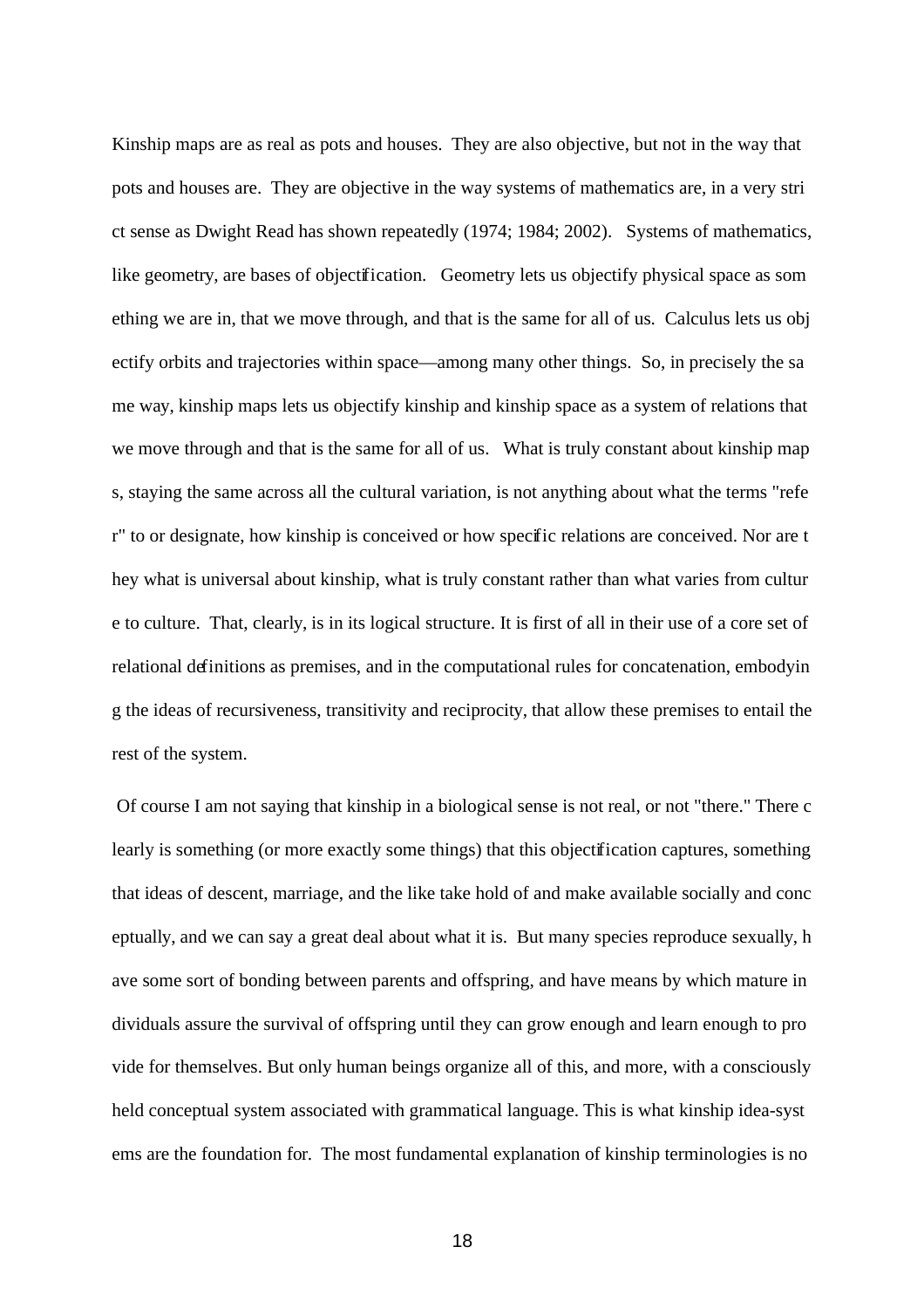t to be found outside them either in the sense of what they refer to or in the sense of arbitrary analytic schemes we impose upon them for purposes of "comparison." It is, rather, to be fou nd within them, in the principles and concepts that give them their generative power. Seeing h ow this happens brings us face to face with the cultural and social basis of thought itself.

#### **3. KAM: Kin Term Maps to Algebra**

KAM has services that support establishing a *kin term map* following Leaf's more conceptual Kinship Map (see Figures 5 and 8), a complete set of terms and their relationships to each oth er without reference to a genealogical structure or other external relationships. In KAM a kin term map can either be based on a set of existing terms elicited using conventional methods, or can serve as a means for eliciting terms and the products of the terms; e.g., for American ki nship terms, the product of the kin term *father* with itself is *grandfather*: *father* of *father* is *gr andfather*. This follows from the fact that if speaker (properly) refers to a male as *father* and that person (properly) refers to another person as *father*, then speaker (properly) refers to that third person as *grandfather*. The kin term map is based on kin terms products of kin terms wit h the primary kin terms of the kinship terminology. Once it is formed, the kin term map is a d escription of the structure of a terminological system and kin term maps for different terminol ogies can be compared directly as a way to determine structural differences between kinship t erminologies.

It can then be genealogically instantiated (if one wishes to do this) by mapping the kin terms t o a standard genealogical diagram, starting with the mapping of the primary kin terms to the genealogical space and doing the composition of relations in the kin term space. Thus given t he genealogical path, ego's *ffs* (father's father's son), then for English speakers the primary kin terms *father*  $\rightarrow$  {*f*}, and reciprocal primary term son  $\rightarrow$  {*s*}, so *ffs*  $\rightarrow$  *son* o *father* o *father* (ki n term products are written from right to left so that "*son* o *father* o *father*" can be read "*son*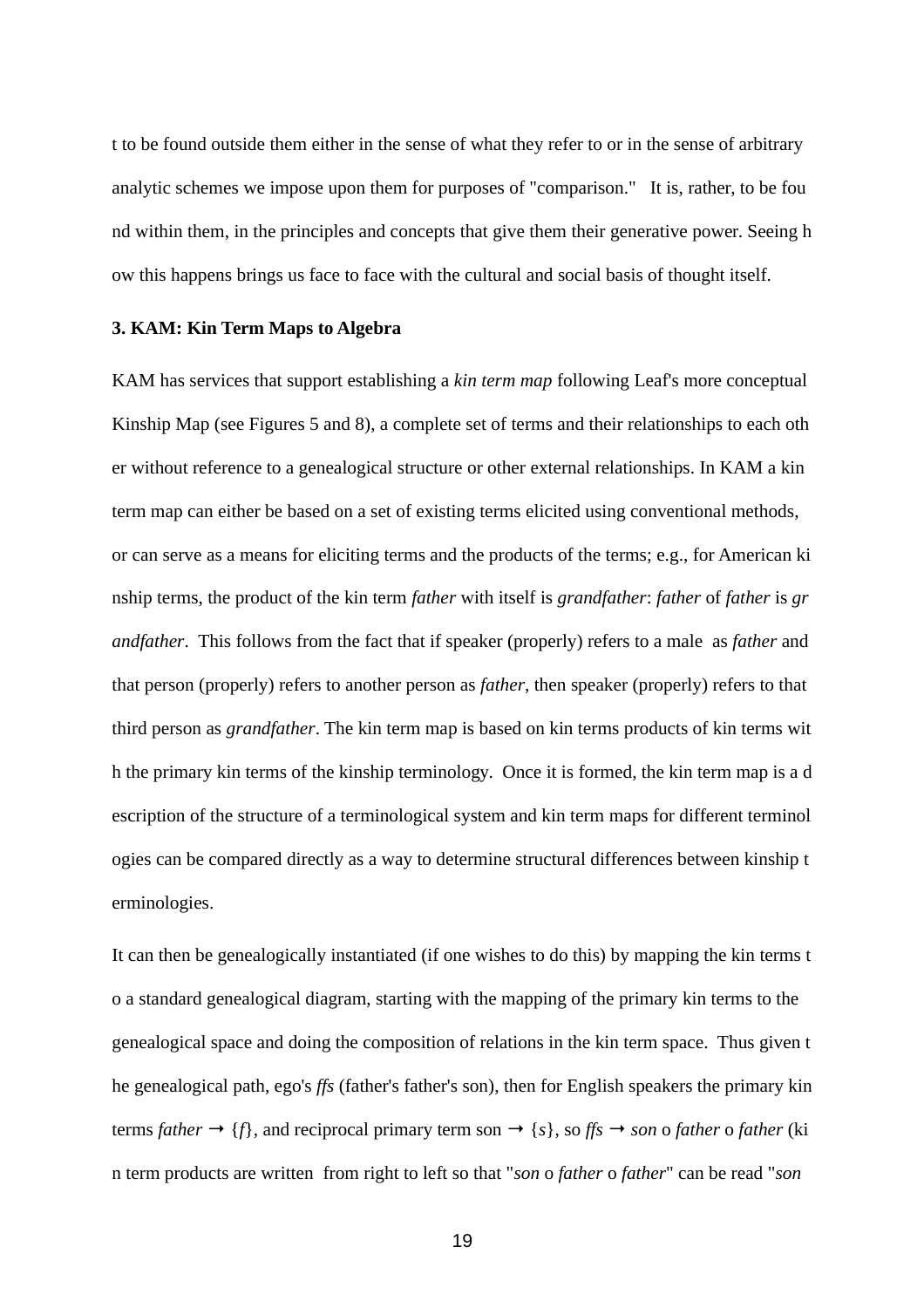of *father* of *father*") = *uncle* (from the kin term map) and so *ffs* is one of the genealogical path s mapped to the kin term *uncle*. In this way, we generate (and therefore predict) the categoriza tion of genealogical relations for a given kinship terminology rather than induce meanings for the terms based on genealogical relations.

Having represented the data as a kin term map, KAM provides additional services to identify the structural logic of the terms, and to produce an algebra consistent with the structural logi c. The approach employed originates with Read's demonstration of an algebraic structure for AKT (1984), This was, however, based on mathematical reasoning and methods which are m ostly not available to anthropologists. Read saw this as a barrier to further development of his remarkable result in the discipline as a whole, and in 1990 published with Behrens (Read & B ehrens, 1990) a description of a software program, Kinship Algebra Expert System (KAES), t hat was intended to take a relatively non-technical anthropologist step by step through the alg ebra creation and visualisation process. Although this was an interesting early example of usi ng a software tool as a part of the theory building process itself, in the end it was still not acce ssible enough for most anthropologists, and relatively difficult to update as new structural feat ures and consequent requirements emerged from treatments of new terminologies.

In 1999 Read and Fischer began work on a joint research grant to develop the framework furt her to investigate the use of the algebraic models for further descriptive and analytic research. This required a redesign of KAES. Initially KAES was intended to be an 'expert system' for al gebra-based structural analysis of kinship terminologies as a means for involving the larger a nthropological community which could otherwise be excluded. However, Read had found it was rather more than this: "... the software program became the idiom through which the theo ry was developed..." (Read, 2002: 411)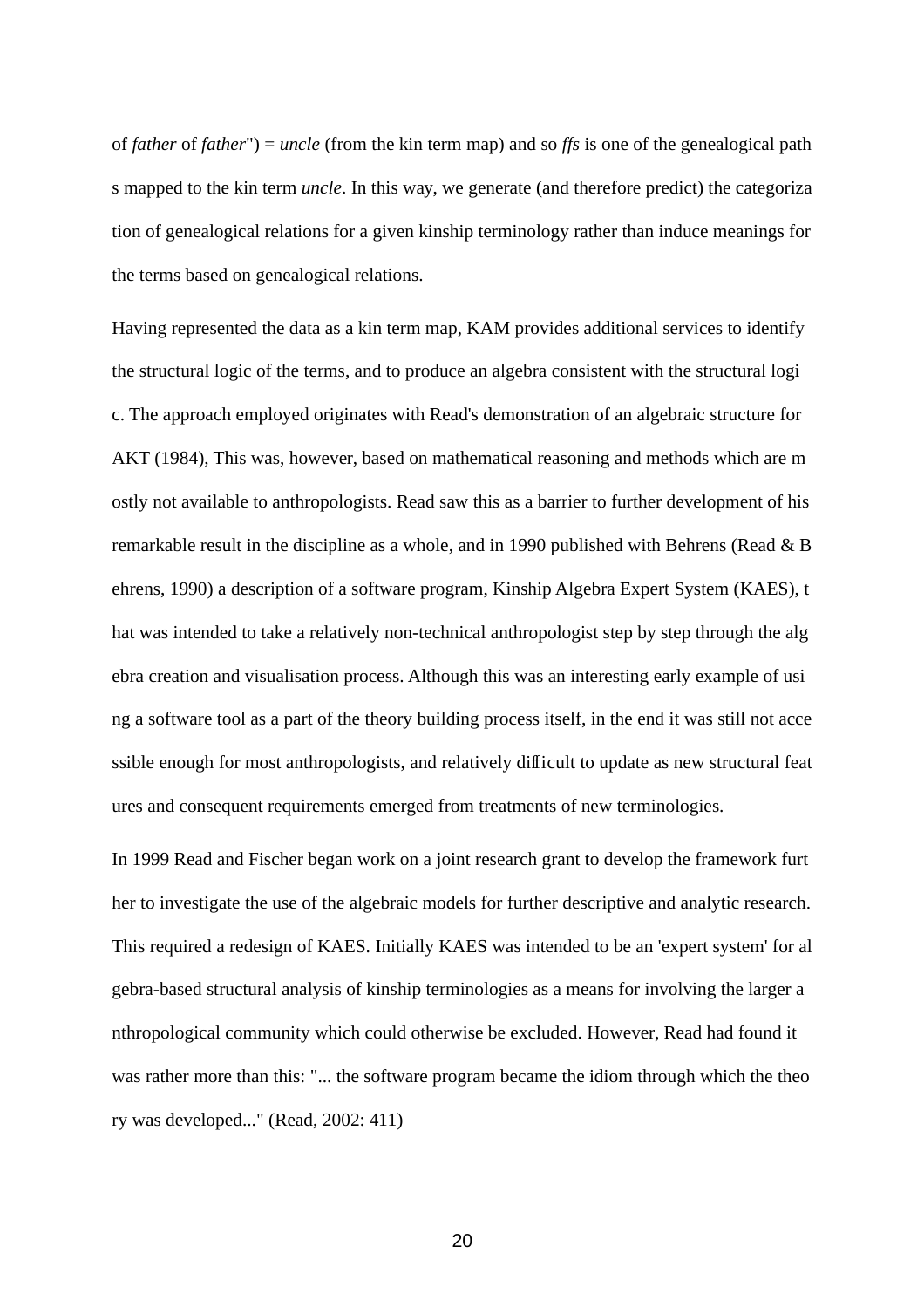In developing a theory of kinship terminology in concert with implementing the theory with F ischer in computer software, they had the unexpected result that the the algebraic analysis per formed by KAES was almost algorithmatic - the 'expert system' aspect was redundant as ther e were very few choices to be made. The information and relationships used by the KAES pr ogram are drawn entirely from indigenous judgments relating to the terms themselves, withou t reference to the genealogical information anthropologists conventionally used in analyzing a nd interpreting kinship terminologies (and which was the basis of Schneider's (1987) rejectio n). It is therefore unnecessary to regard terminologies as a labeling system for kin categories which are distinguished for reasons external (such as a genealogy). KAES made it evident tha t the structural properties of kinship terminologies arise from logical constraints on the genera tion of structure and differences among terminologies relate to places in the generation of a st ructure where alternative ways to develop the full terminology structure are logically possibl e.

KAM includes services derived from the earlier work on KAES to elicit and represent a kin te rm map, identify the logical relations in the kin term map and to identify an algebra consisten t with these logical relations. Following is a description by Dwight Read of the logic and orga nization underlying these services as they are implemented in KAM.

#### **4. What kinship terminologies are: the logical foundations**

#### *Dwight Read*

Leaf states in the previous segment that kinship terminologies are "… systems of ideas. Mor eover, like geometry, they are generative systems." That kinship terminologies are generative systems of ideas and what this entails can be seen from the analogy made with geometry. In t he case of geometry, being a generative system implies that we begin with intuitive ideas, or axioms, such as the idea of a point or a line, from which we define other geometric ideas that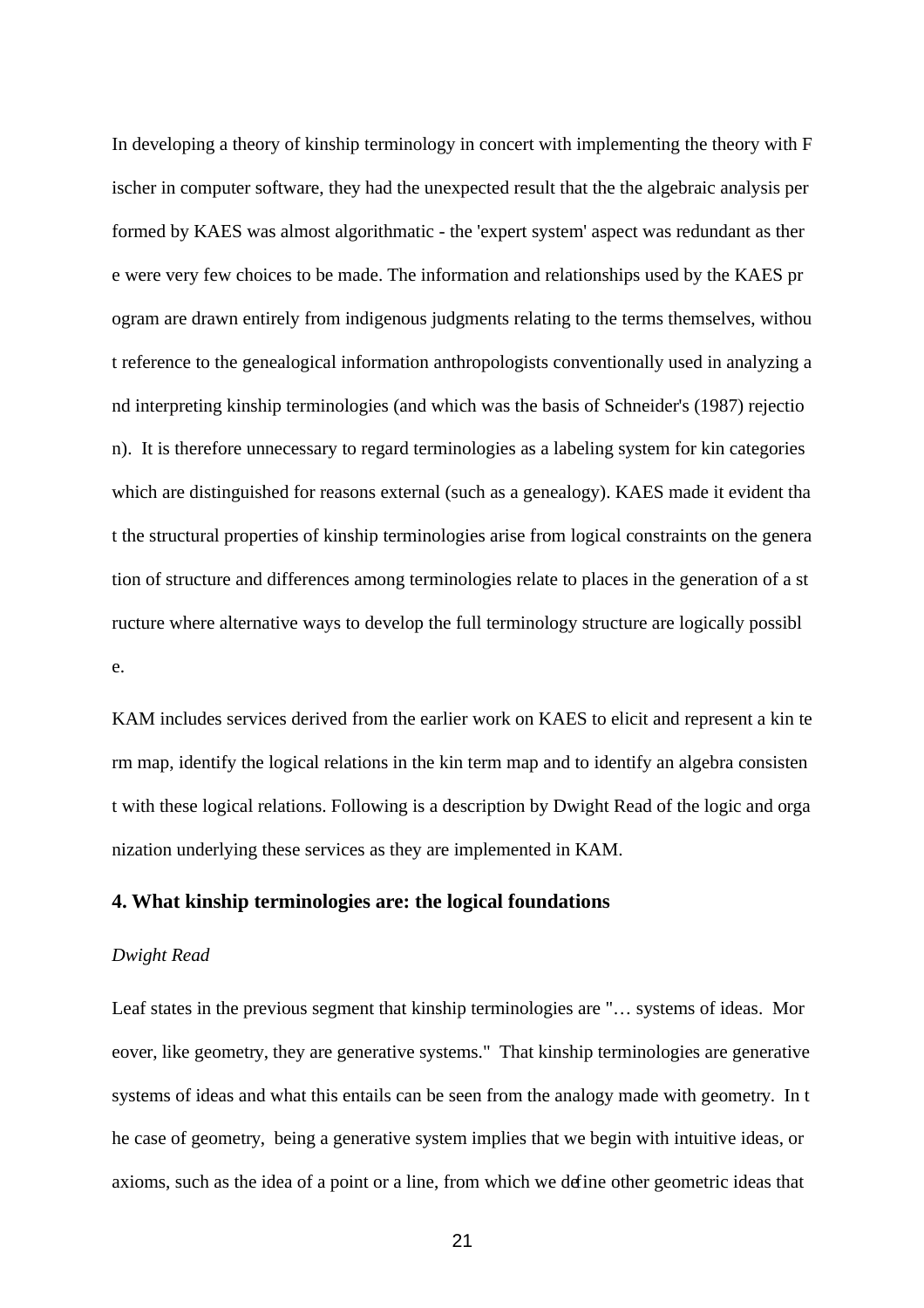then become part of a logically generated system of ideas and their meaning. Similarly, as we will see, kinship concepts are generated from primary concepts such as motherhood, fatherho od and spousehood -- the equivalent for kinship terminologies of points and lines in geometry -- whose meaning is intuitively understood by culture bearers. These primary concepts are as sociated with culturally specified behaviors that are the marker for when these statuses are rea lized, such as the status of motherhood being associated with a woman engaging in supportiv e behaviors directed towards her infant, including feeding, caring, nurturing and comforting.

This implies that the conditions under which primary kinship concepts are recognized as bein g satisfied are culturally specified and not simply determined by biological facts. This is espe cially evident for spousehood with its dependence on marriage since the latter, due to the mul tiple ways it is culturally specified and recognized, does not have a biological counterpart. E ven though motherhood, in particular, and fatherhood, to a lesser extent, are often associated with behaviors that are initiated and implemented as part of procreation, the criteria by which these statuses are recognized as being satisfied cannot be reduced to biological facts. The stat us of motherhood (or fatherhood) may be realized even when, for example, the recipient of a female's behavior is an infant who is not her biological offspring. Though procreation and th e behaviors it activates can lead to the status of motherhood being realized, procreation is not a necessary condition for this to happen and so procreation is not a prerequisite for kinship rel ations to be recognized as has often been assumed. While no kinship system ignores procreat ion, the biological facts of procreation alone are not sufficient for recognizing when kinship st atuses are realized.

As with geometry, a kinship terminology is a system of interconnected concepts with properti es derived from its premises. The premises for a kinship terminology are the kin terms -- refe rred to here as primary kin terms -- that correspond to the culturally recognized primary kinsh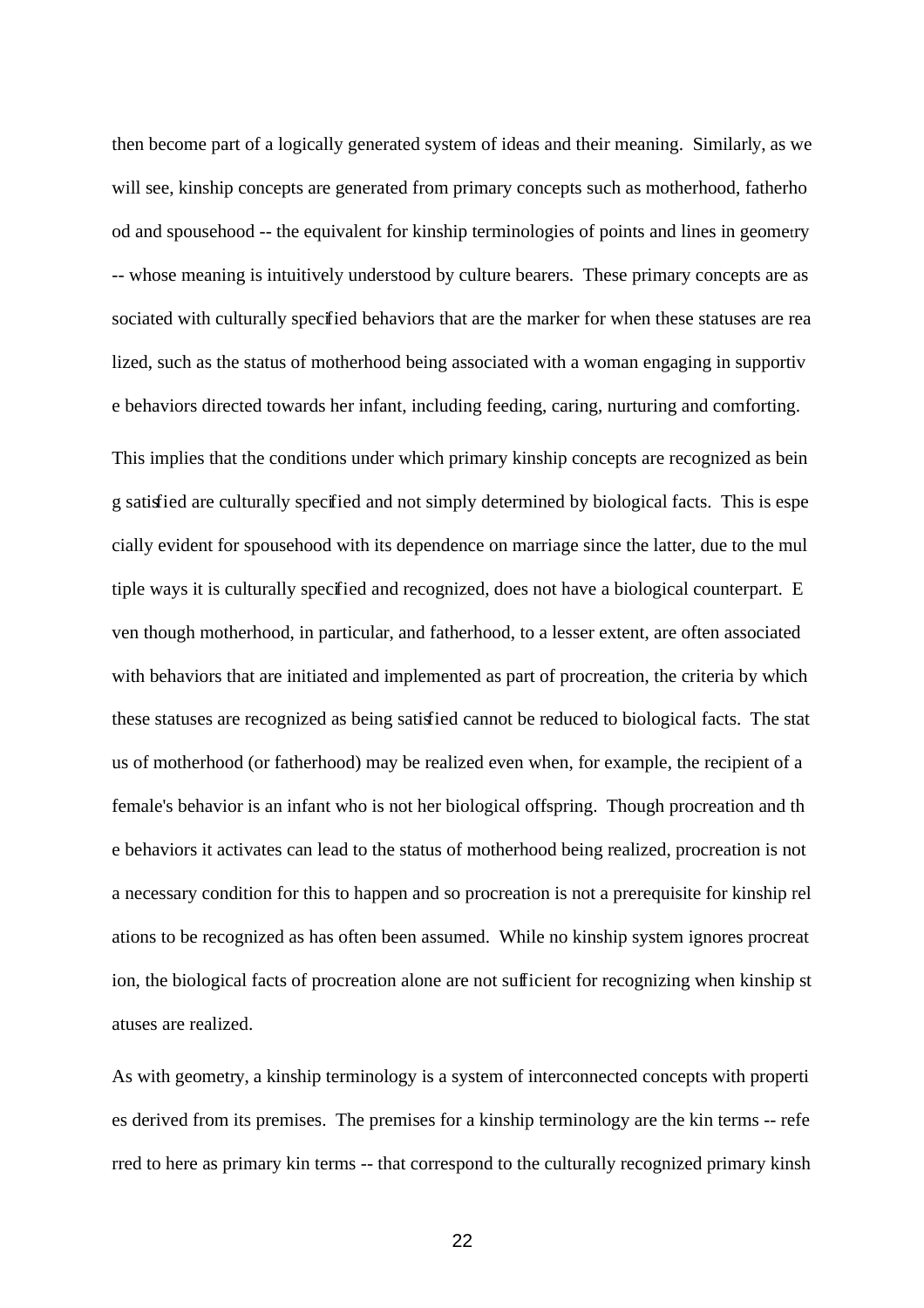ip statuses and their reciprocal statuses. For English speakers these are the kin terms *parent*, *child* and *spouse* that take on the cultural meaning of the primary kinship concepts of parenth ood, childhood and spousehood. The meaning of the kin terms making up a kinship terminol ogy is then determined through interconnections involving the primary kin terms and not by g enealogical denotata (Read 2001). Genealogical denotata may be identified when kin terms a re instantiated as categories of genealogical relations, but these categorizations are derived fr om the meaning kin terms have as a system of interconnected terms (Read 2001, 2007) in the same way that meaning of geometric concepts is derived from the system of interconnected c oncepts of which they are a part and not from their physical world denotata.

The interconnections that give meaning to kin terms can be made explicit through the elicitati on procedure discussed by Leaf (2006). The procedure builds on the fact as a child becomes a user of a terminology, s(he) does not first learn genealogical denotata of kin terms, but inste ad initially learns the interconnections among terms and only later their genealogical denotat a. Studies of the way children learn to use kin terms (e.g., Luong 1986 for Vietnamese childr en, Price-Williams 1978 for Hawaiian children, Benson and Aglin 1987 for Canadian childre n, Milicic 2010 for Bosnian and Quechuan children, among others) show that they understand the proper usage of kin terms long before they can formulate genealogical definitions of kin t erms, which implies that there is a logic or "grammar" for kin terms that children learn. If thi s were not the case and a child learned each term individually through its supposed denotata, t hen we would expect that a language with complex terms (at least for English speakers) such as sibling terms dependent on sex of speaker, sex of referent and relative age of speaker and r eferent would be harder for a child to learn than sibling terms in a language where the sibling terms only distinguish the sex of referent, but this is not the case (Milicic 2010). If there is a l ogic or grammar through which the meaning of kin terms is determined, then we want to wor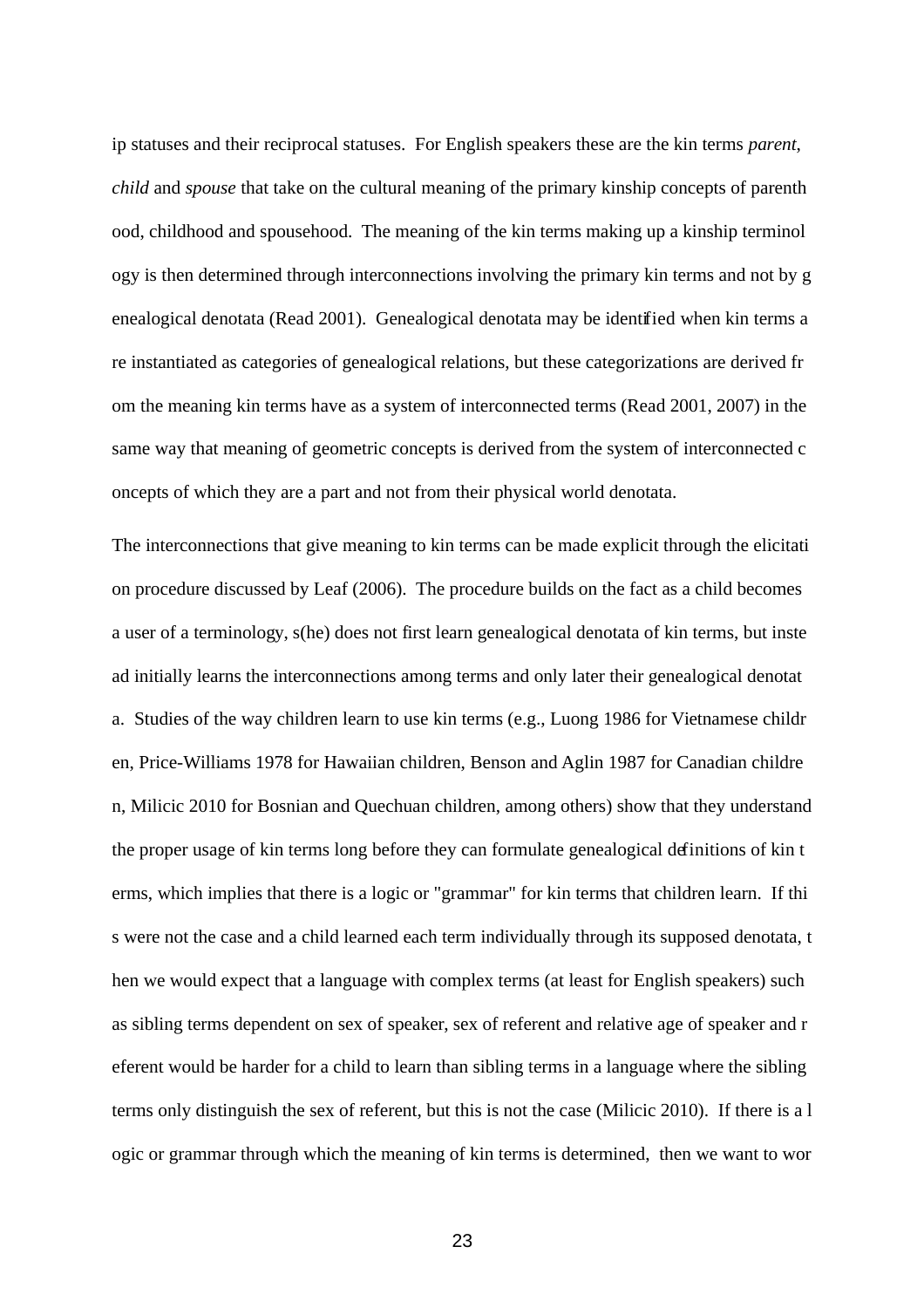k out the logic for the system of kin terms making up a kinship terminology from its premises in the same way that we work out geometry as a system of concepts derived from its premise s. To do this, we will begin by representing formally the information about a kinship termino logy obtained through the elicitation procedure so that we can determine how kinship concept s are generated from the primary concepts underlying kinship terminology systems.

Due to limitations of space, we will only work out the formal representation of some of the ba sic properties of kinship terminologies and then exemplify how these relate to the important d istinction between descriptive and classificatory terminologies introduced by Lewis Henry M organ (1871). A more complete presentation of the formal generation of kinship terminologie s from basic concepts is given in Read (1984, 2001, 2007), Read and Behrens (1990), Bennar do and Read (2007) and Leaf and Read (2012).

#### *Elicitation of Kinship Terminology Structure*

We want the formalism to express the properties and relations obtained for a kinship terminol ogy through the elicitation procedure. Consequently, we will focus here on the properties exp ressed in Leaf's elicitation diagram (Figure 1) for eliciting a kinship terminology. The elicitati on procedure determines the conceptual interconnections among kin terms obtained through r epeatedly asking questions of the form "If you properly refer to a person by the kin term, *L*, a nd that person properly refers to another person by one of the primary kin terms, *K*, then what kin term, *M*, (if any) do you use to properly refer to that latter person?" (see Figures 8 and 9). We will refer to the relationship between *K* and *L* as the product of these two kin terms and n otationally we will express their product by *K* o *L* (read "K of L"), where "o" is a symbol repr esenting a binary operator. By *K* o *L* is meant the kin term (if any) that would be used by spe aker when speaker refers to alter<sub>1</sub> by the kin term *L* and alter<sub>1</sub> refers to alter<sub>2</sub> by the kin term *K*. If speaker uses the kin term *M* to refer to alter<sub>2</sub>, then *K* o  $L = M$  (read "K of L is M"). In P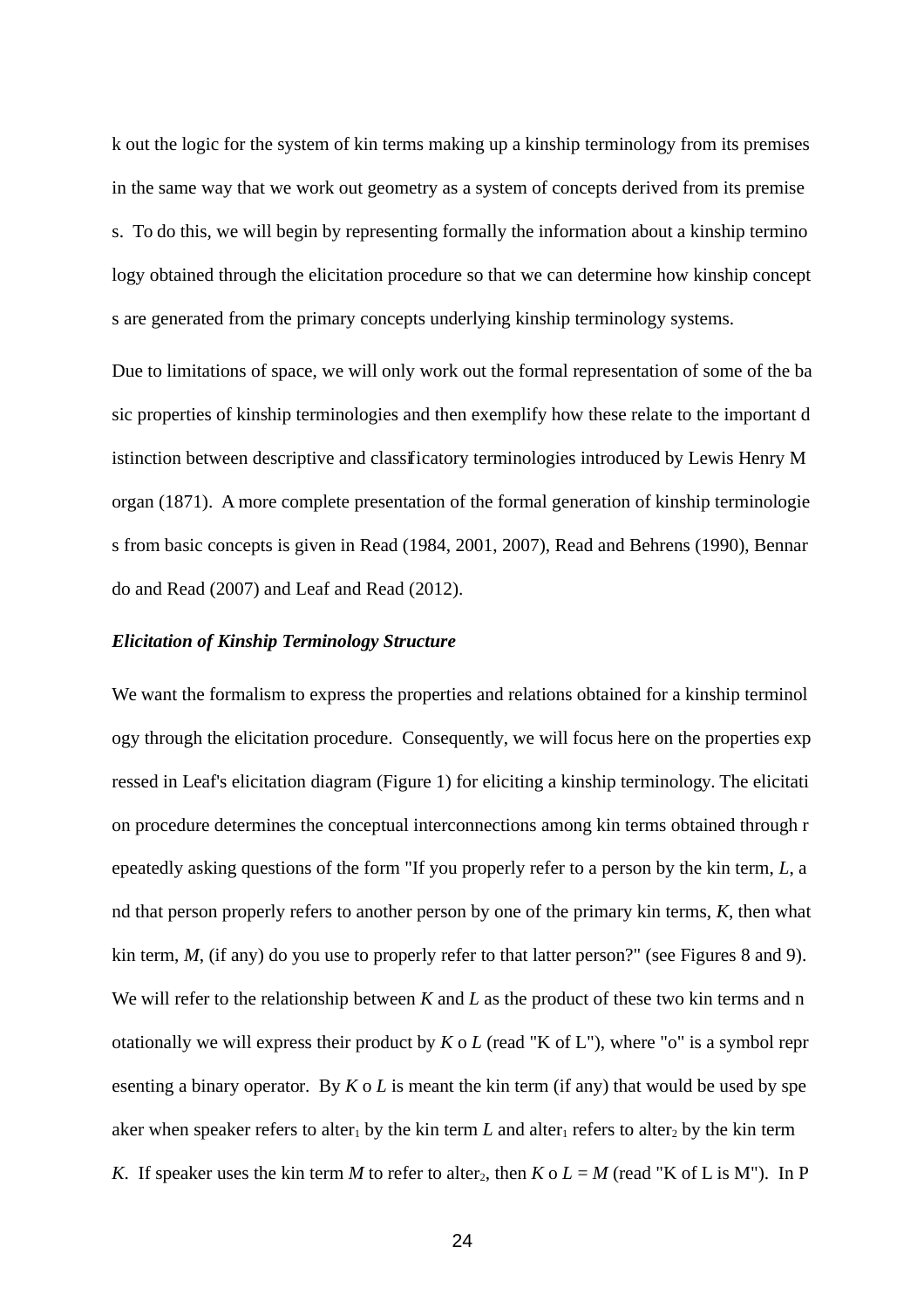unjabi, the terms *bap*, *ma* and *masar* are connected in this manner by the kin term product eq uation, *bap* o *ma* = *masar*, meaning that if ego (properly) refers to a woman as *ma* (*L*) and tha t woman refers to a man as *bap* (*K*), then ego refers to that man as *masar* (*M*). For English sp eakers, a comparable statement would be that *father* of *mother* is *grandfather.*

We can formally express the idea of a kin term product of a pair of kin terms as follows (Read 1984):

*Kin Term Product*: Let *K* and *L* be kin terms in a kinship terminology, T. Let ego, alte  $r_1$  and alter<sub>2</sub> refer to three persons each of whose cultural repertoire includes the kinshi p terminology, T. The kin term product of *K* and *L*, denoted *K* o *L*, is a kin term, *M*, in T, if any, that ego may (properly) use to refer to alter<sub>2</sub> when ego (properly) uses the ki n term *L* to refer to alter<sub>1</sub> and alter<sub>1</sub> (properly) uses the kin term *K* to refer to alter<sub>2</sub>.

For example, if  $K =$  *father* and  $L =$  *mother*, then *father* o *mother* = *grandfather* for English sp eakers and so  $K \circ L = M$ , where *M* is the kin term *grandfather*.

While we can work out the genealogical relations involved in a kin term product, the critical point is that we do not need to do so as we are using the idea of a kin term product to determi ne the relations among the kin terms directly in accordance with the cultural knowledge of inf ormants. The elicitation question asks, for example, about the product of the kin terms *bap* an d *ma* and we are informed through the elicitation procedure that the product of the kin terms *bap* and *ma* is the kin term *masar* without reference to genealogical relations. We continue in this manner, using the primary kin terms, to elicit the interconnections among the kin terms in a kinship terminology.

#### *Structural Relations Among Kin Terms*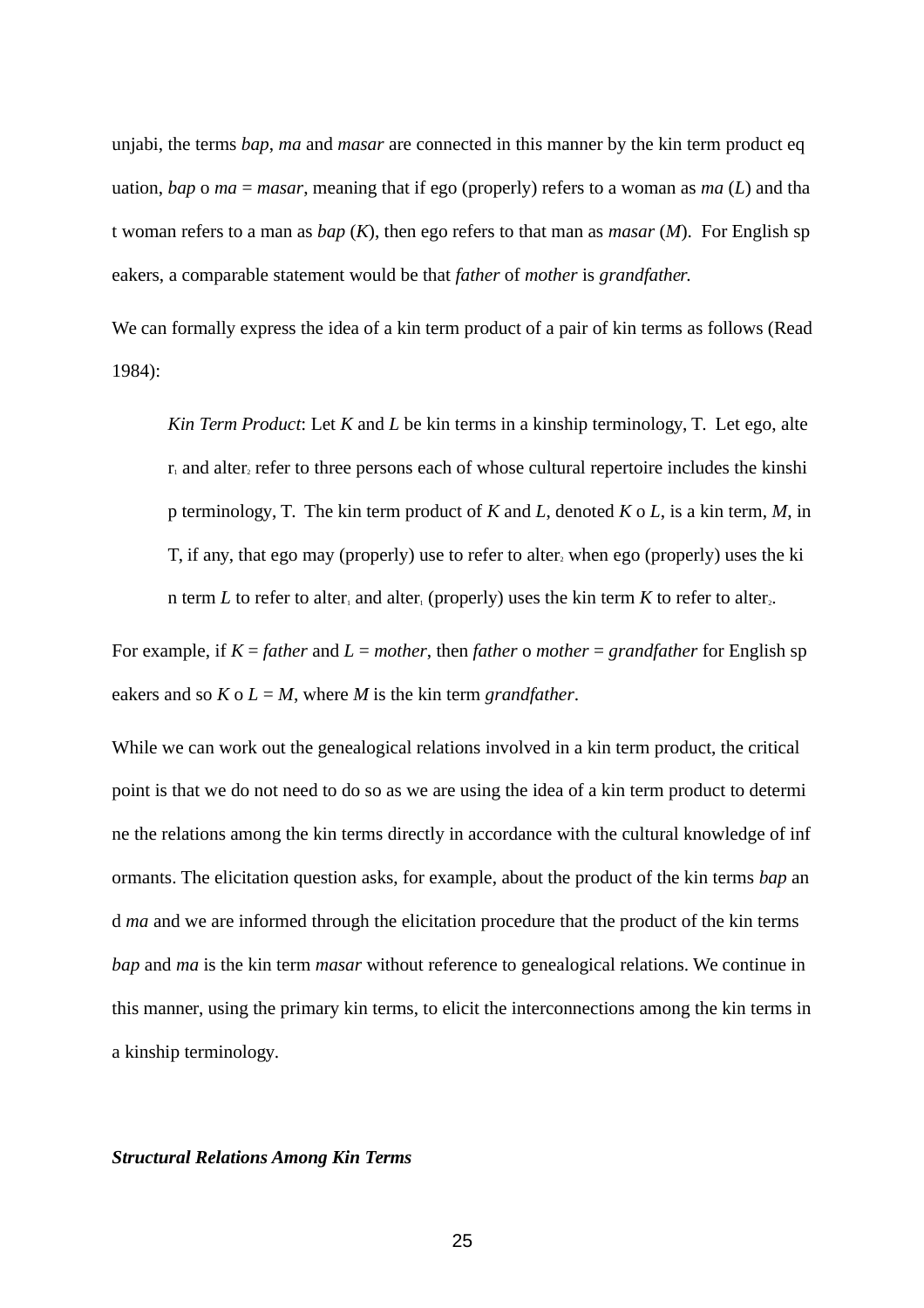The elicitation procedure uses a conventional kinship diagram to display the relations among the the core, or primary, positions linked directly to the *self* position where ego is located (see Figure 1). We can read off from the physical form of the diagram the kind of relation express ed by a kin term. For example, we know that the Punjabi kin term, *bap*, expresses a fatherho od status given the position of the term *bap* in the kinship diagram (Figure 1). In our formal r epresentation, however, we want the defining properties of a term such as *bap* to be expressed through the structural relations among the kin terms, not through the physical shape of the dia gram and the meaning of iconic symbols. For this reason, we will use a modified diagram, ca lled a *kin term map* (Read 1984), which has one node for each kin term and arrows connectin g nodes according to the consequence of taking a kin term product with a primary term. The form of the arrow (shape of arrowhead, type of line used for the shaft) will be specific to the p rimary term used in the kin term product represented by the arrow. An arrow shows the result of taking a kin term product by connecting a pair of nodes where the kin term at the head of t he arrow is obtained from the kin term at the tail of the arrow by taking a kin term product of the latter kin term with the primary kin term corresponding to the form of the arrow. In this way the kin term map expresses directly the cultural knowledge we have elicited about interc onnections among kin terms.

A kin term map of the American kinship terminology, based on the *parent*, *child* and *spouse* p rimary terms, is shown in Figure 8. Compare with the kinship map in Figure 6 that shows the relationship among the elicited kin terms. The structures represented in the two diagrams are isomorphic and differ only by the kinship map showing the way the elicitation procedure lead s to a structure of interconnections among the kin terms while the kin term map displays the same structure through kin term products with the primary kin terms.

[Figure 8 about here]

26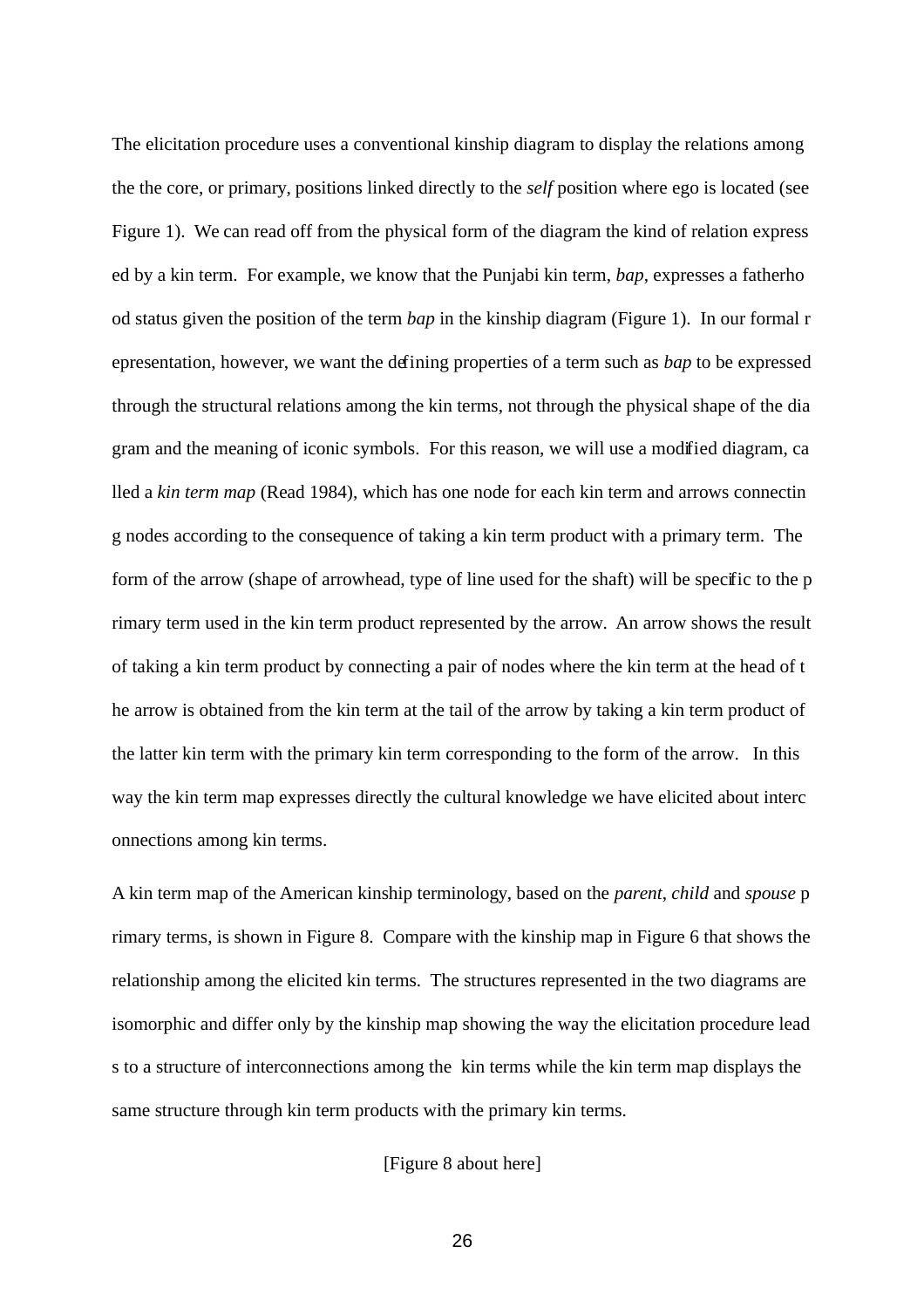If we think of a kinship terminology as a natural language, then the kinship map and the kin t erm map for a terminology make visually evident structural properties that are embedded in t hat language. The structure we see in Figure 8 or Figure 6 is not a model of a theory we have about the structure of kinship terminologies (that is, it is not a theory model) but a model expr essing the relations that are part of the cultural knowledge English speaking culture bearers h ave about their terminology (that is, it is a data model for the kinship terminology of English speakers). The structure shown in Figure 8 displays properties of the natural language of kins hip terms.

#### *Formal Properties of Kinship Terminology Structure*

We want to determine from the structure shown in the kin term map its formal, generative pro perties. In particular, we want to know if this is a structure that can be generated from its pri mary kin terms by using the kin term product and a few, structural equations that involve cult urally salient properties of a kinship terminology. The answer is "yes" for all kinship termino logies considered to date, including terminologies as disparate as the American (Read and Be hrens 1990), the Shipibo (Read and Behrens 1990), the Trobriand (Read and Behrens 1990), t he Tongan (Bennardo and Read 2007), the Kariera (Leaf and Read 2012), the Dravidian proto type (Read 2010), the Punjabi (Leaf and Read 2012), and the !Kung San (Read 2012) termino logies. Differences in the primary terms (e.g., Is a sibling term a primary term or is it derived from a kin term product such as *child* of *parent* = *sibling* as is the case for English speakers? Are the primary terms sex marked? and so on) and in structural equations used to generate a t erminology then become a way to account for differences among kinship terminologies at a g enerative, structural level and this can be the basis for a more meaningful typology of kinship terminologies (Read n.d.). We will only illustrate some of these structural results here, in part icular differences in terminologies for primary terms for the ascending relations, the sibling re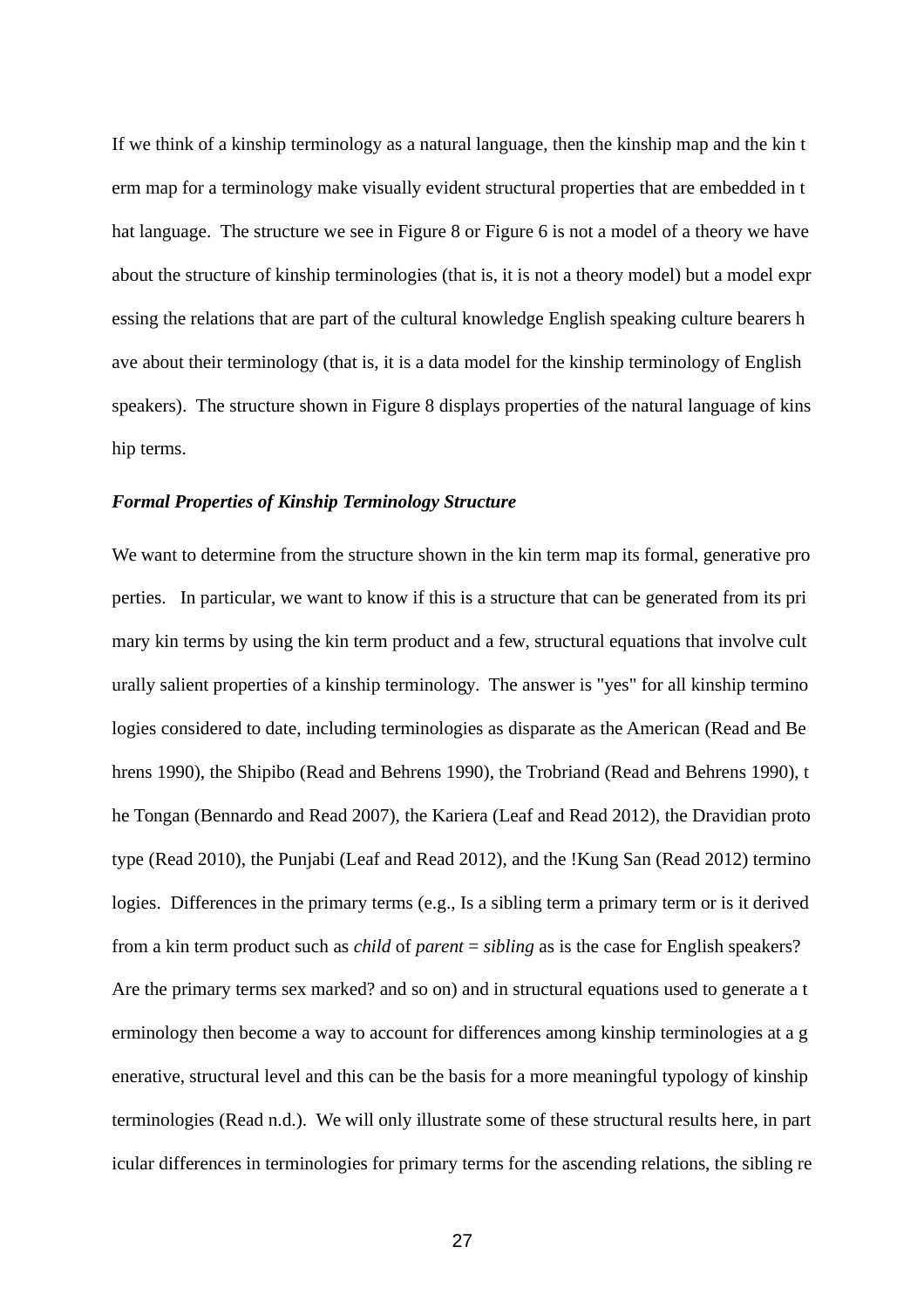lations and the spouse relations as well as the structural basis for reciprocity of kin terms and the structural difference that provides a generative basis for Morgan's seminal distinction bet ween descriptive and classificatory terminologies.

Because the properties we derive are obtained from a kin term map that displays the structure embedded in a kinship terminology viewed as a natural language, it follows that these are pro perties of the corresponding natural language. Unlike other analytical methods such as rewrit e rules and componential analysis that impose formalisms rather than deriving the formalism from the structural properties embedded in a kinship terminology, the formalism developed h ere uncovers the structural properties of the natural language of kin terms. We begin the form al representation with ascendant kin terms.

#### *Ascendant Terms*

We first structurally distinguish ascendant parental terms based on fatherhood and motherhoo d such as Punjabi *bap* and English *father* from related, but structurally different kin terms, su ch as the Punjabi and English sibling terms, *bhai* and *brother*, respectively, and then all of the se from spouse terms by identifying different kin term product equations that distinguish the s tructural differences among these kin terms. To distinguish the ascendant terms, we note that only ascendant terms have the property that they traverse across generations in their genealog ical instantiation of the terms determined from kin term products of ascendant terms with the mselves. For example, Punjabi terms *bap* and the kin term product, *bap* o *bap* = *nana* ('grand father'), (or for English terms, *father* and *father* o *father = grandfather*) refer, respectively, to first and second generation relations with speaker when they are genealogically instantiated.

The property of traversing generations is captured by the fact that in virtually all terminologie s the kin term product of an ascendant kin term with itself will lead to a new kin term; e.g., *m other* o *mother* = *grandmother* in English. There are exceptions such as the terminology for t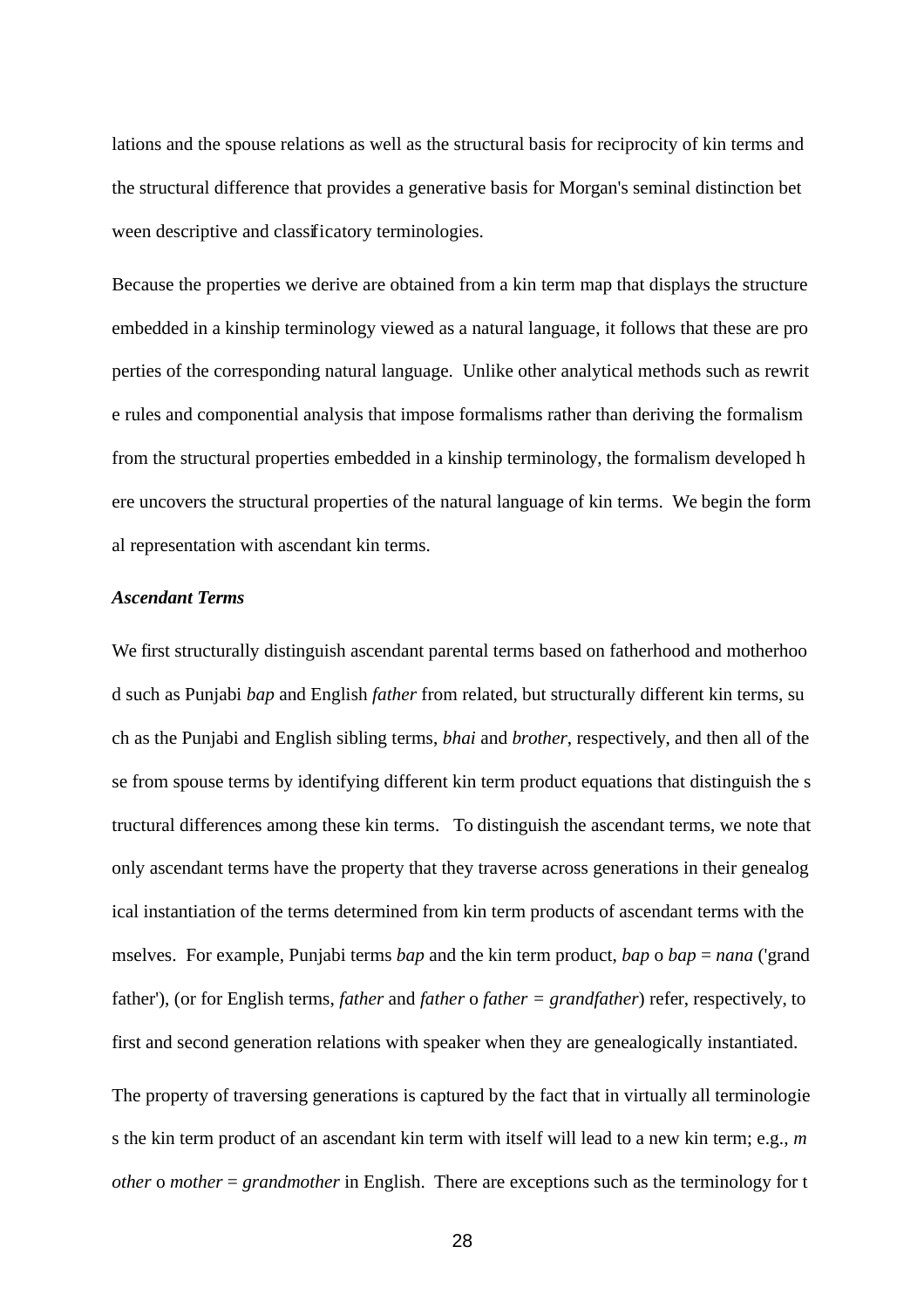he !Kung san hunter-gatherer group in Botswana where a product of the form, *ascendant ter m* o *ascendant term*, is not genealogically defined without first referring to the naming relatio nship activated when a child is born (Marshall 1976).

In most terminologies, though, if *K* is an ascendant kin term, then *K* o *K* will be a new kin ter m *M K*. Thus for the Punjabi ascendant primary kin term *bap* ('father'), *bap* o *bap* = *nana*, where *nana* ('grandfather') is a new, elicited kin term. To take into account sex marking of as cendant kin terms in Punjabi (and many other terminologies), we also include the equations *b ap* o *ma* = *nana*, *ma* o *bap* = *dadi*, and *ma* o *ma* = *nani* for the female marked ascendant terms *ma* ('mother') and *nani* ('grandmother'). (The corresponding equations in English are *father* o *father* = *grandfather*, *father* o *mother* = *grandfather*, *mother* o *father* = *grandmother*, and *mot her* o *mother* = *grandmother*.)

Additional products using the primary ascendant kin term will either (1) yield new terms inde finitely (e.g., in the English terminology, products of *father* and/or *mother* always yield new k in terms labeled by adding *great* to the initial kin term name), (2) stop after several products (e.g., in the Punjabi terminology, *bap* o *bap* o *bap* o *bap* o *bap* does not yield a kin term), or (3) become reflexive (e.g., in the terminology for the Shipibo, a horticulture group in the east ern part of Peru, products of *papa* ('father') and/or *tita* ('mother') eventually always yield the t erms *papaisi shoko* ('great grandfather') or *yoshan shoko* ('great grandmother') [Behrens 198 4]). Thus the way new kin term concepts are generated in an ascending direction across gene rations may be expressed formally through kin term products of the primary ascendant kin ter ms.

#### *Reciprocal Kin Terms*

A critical kinship property of terminologies is the reciprocity of kin terms. The descendant Pu njabi kin terms *putar* ('son') and *putri* ('daughter') are the reciprocal terms for the ascendant te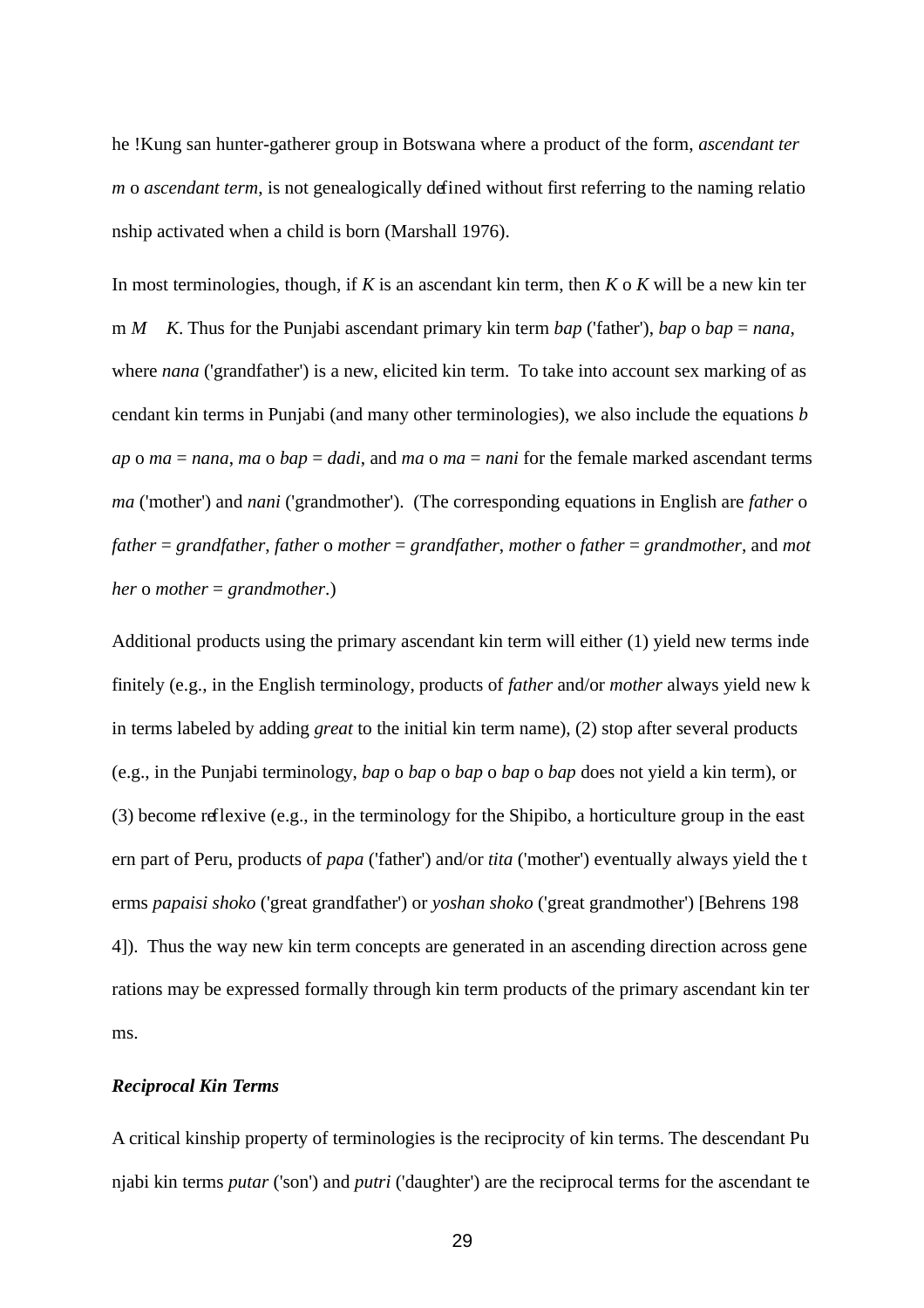rms *bap* and *ma* (taking into account the sex of speaker and sex of alter), meaning that if fem ale speaker refers to alter as *bap*, for example, then alter refers to that female speaker as *putri*. The eliciting kinship diagram (Figure 1 in Leaf, this volume) reflects the reciprocity between *putar*/*putri* and *bap*/*ma* by their symmetric positions in the upper and lower parts of the diagr am. In the formal representation, we need to express reciprocity without referring either to th e usage of kin terms or to their physical location in a diagram. To do this, we need to determi ne what kin term product equation holds between a kin term, *K*, and its reciprocal kin term, *L*. Consider reciprocal ascendant and descendant primary kin terms. Observe that if *K* is a prim ary ascendant kin term and *L* its reciprocal descendant term, then the term, *L,* leads us, throug h kin term reference, from ego to alter and the term, *K*, takes us back to ego from alter. Thus, according to the definition of a kin term product, *K* o *L* will be a kin term ego uses to refer to ego. Since ego refers to ego by the *self* concept, it follows that *K* o *L* = *self* is the desired kin term product equation. This leads to the following definition.

*Definition of Reciprocal Primary Terms*: The primary ascendant kin term *K* and the pri mary descendant kin term *L* are reciprocal kin terms when *K* o  $L = \text{self}$ , taking into ac count the sex marking of speaker and of the terms *K* and *L*, as appropriate.

Note that a primary kin term, *K*, will be self-reciprocal when *K* o  $K = self$ . We may extend th e concept of reciprocity to kin term products as follows.

*Definition of Reciprocal Kin Term Products*: The reciprocal for the kin term product *K*  $K_1 \circ K_2 \circ \ldots \circ K_n$  of the primary kin terms  $K_1, K_2, \ldots, K_n$  is the kin term product  $K_n^r \circ K_{n-1}$  $r \circ \ldots \circ K_I^r$ , where  $K_i^r$  is the reciprocal of the primary kin term  $K_i$ , 1 *i n*, taking int o account the sex marking of speaker and of the primary kin terms as appropriate.

For example, in English the reciprocal of *child* o *parent* o *parent* is *child* o *child* o *parent*; that is, the reciprocal of *child* o *parent* o *parent* = [*uncle*, *aunt*] is *child* o *child* o *parent* = [*nephe*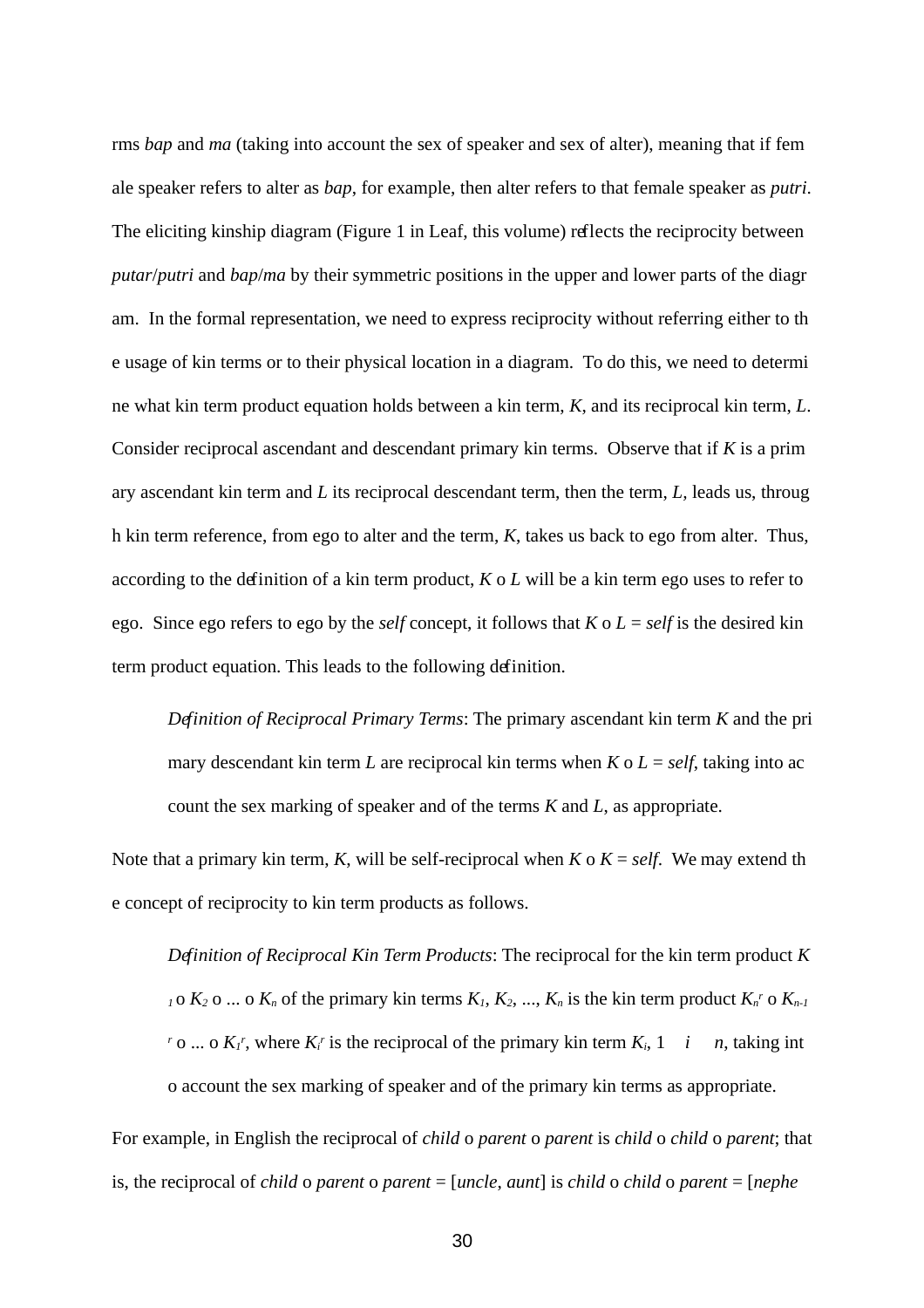*w*, *niece*], where the square brackets denote an unnamed, neutral cover term for the pair of ter ms enclosed by the square brackets.

#### *Descriptive Terminologies*

The kin term product in the reverse direction, namely *L* o *K*, will not reduce to *self* when a ter minology distinguishes collateral genealogical relations through kin terms. In English, *child*  o *parent* = [*brother*, *sister*] and not *self*. More formally, if a terminology distinguishes collate ral genealogical relations, then *L* o *K* will be a kin term, *M*, other than the *self* concept: *L* o *K*   $=M$  *self.* 

We can now stipulate a formal criterion for Lewis Henry Morgan's (1871) idea that descriptiv e terminologies are those in which collateral genealogical relations are distinguished by kin te rms.

*Definition of a Descriptive Terminology*: A terminology will be called a *descriptive ter minology* when the terminology has a primary ascendant term, *K*, and a reciprocal des cendant term, *L*, for which *L* o  $K = M$  *self.* 

#### *Sibling Terms*

Just as we define new geometric objects in geometry using the primary geometric concepts of a point and a line, we may use the kin term product to define a sibling term for descriptive ter minologies as a kin term product of a primary ascendant with its reciprocal descendant kin ter m. Then, from the product definition of a sibling term, we can establish a key property that di stinguishes a sibling term from ascendant and descendant kin terms.

*Definition of a Sibling Term*: If *K* is a primary ascendant kin term and *L* is its reciproc al term in a descriptive terminology, then *L* o  $K = M$  will be called a *sibling term*.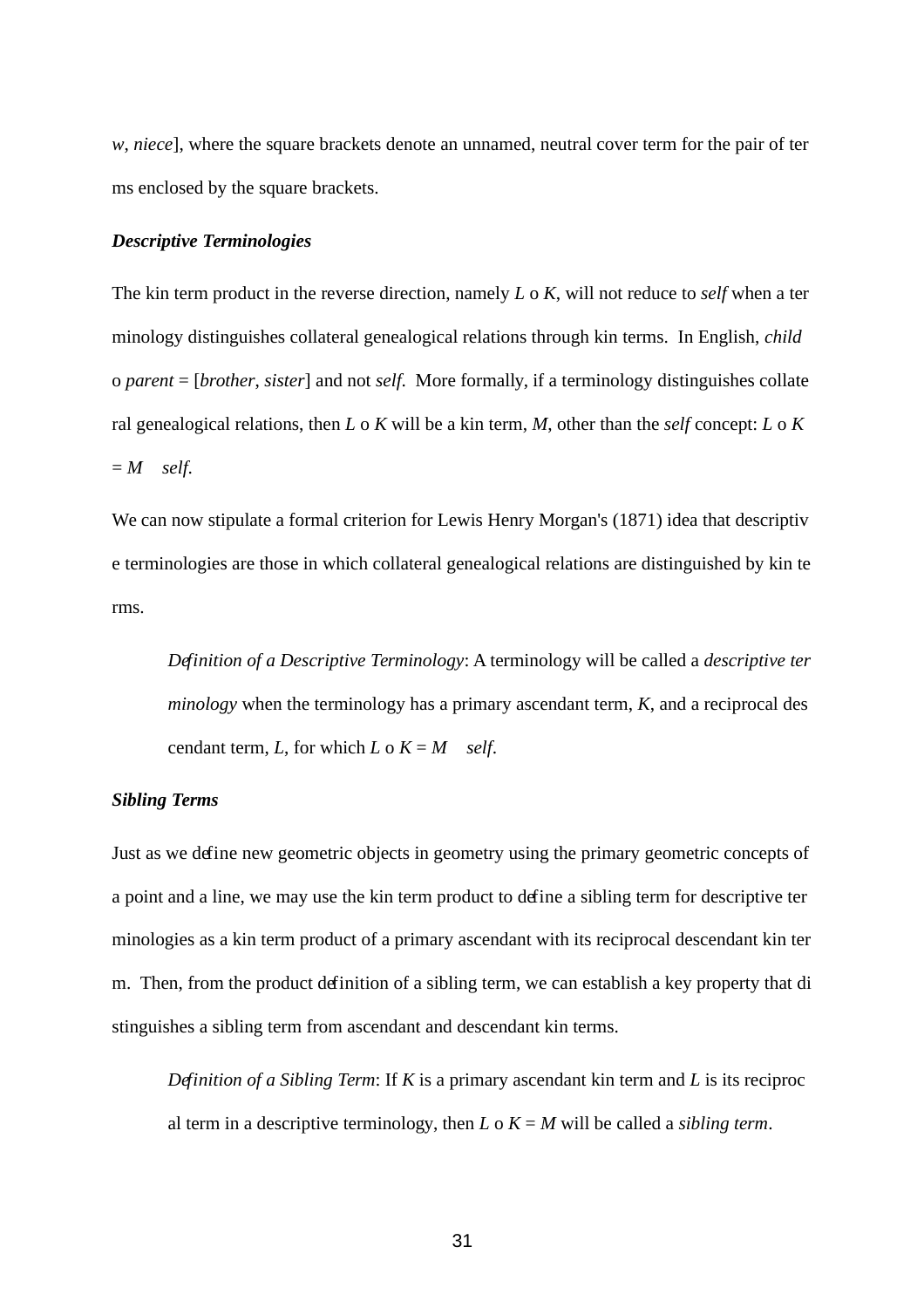For example, in English, with  $K = parent$  and  $L = child$ , then  $L \circ K = child$  o *parent* is the (co vering) sibling term for [*brother*, *sister*]. From this definition it follow that the sibling kin ter m, *M*, is reflexive, meaning that *M* o *M* = *M*. This follows by noting that *M* o *M* = (*L* o *K*) o  $(L \circ K) = L \circ (K \circ L) \circ K = L \circ self \circ K = L \circ K = M$ . Hence a sibling relation satisfying the above definition is transitive: a sibling of a sibling is a sibling. A sibling term so defined diffe rs from an ascending term by the fact that it is reflexive and products of sibling terms are hori zontal in that, genealogically speaking, they stay within the same generation.

These are, of course, properties that can be derived from a genealogical definition of sibling t erms such as individuals A and B are genealogical siblings when they share the same genealo gical parents. The critical point is that the genealogical definitions are not necessary and inste ad these properties derive from the defining concepts of kinship terminologies, hence are part of the conceptualization of a kinship terminology whether or not the terms are instantiated as categories of genealogical relations or by other criteria such as adoption.

Since kin terms are often sex marked, we need to take sex marking into account for products of sibling terms. For the Punjabi terminology, we have the sex-marked sibling terms *bhai* ('br other') and *bhain* ('sister') and so we have the equations *bhai* o *bhai* = *bhai*, *bhai* o *bhain* = *bh ai*, *bhain* o *bhai* = *bhain* and *bhain* o *bhain* = *bhain*.

As Morgan noted, not all terminologies have terms that distinguish collateral from lineal gene alogical relations. These will be terminologies for which *L* o  $K = self$ , where *K* is a primary a scendant kin term and *L* is its reciprocal term. For terminologies like this, which Morgan refe rred to as classificatory terminologies, a sibling term is not defined through a kin term product since *L* o  $K = self$ , but instead it is a primary kin term. Hence siblinghood will be a primary c oncept in the kinship domain of societies with classificatory terminologies. We can see this i n comments such as "siblingship is the determinant that descent [parent-child links] might ha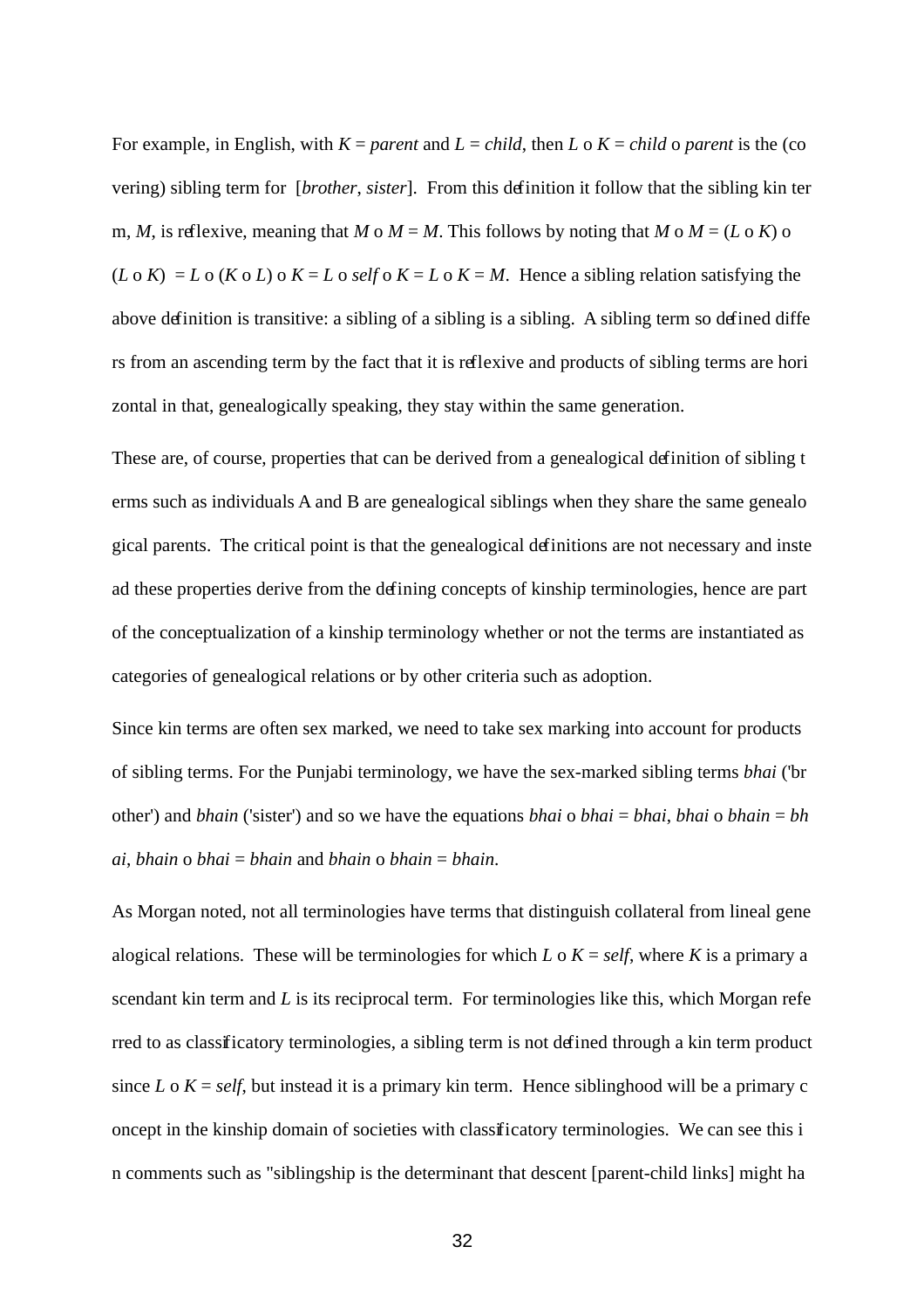ve been expected to be ... descent was probably always calculated from siblingship ... and sibl ingship rather than descent always provided the definitive norms of social behavior" (Burridg e 1959/60: 128, 130) for the Tangu of New Guinea, a group with a classificatory kinship term inology.

We can distinguish terminologies in which a sibling term is determined from a kin term produ ct; e.g., [*brother*, *sister*] = *child* o *parent* in English, and terminologies in which the sibling te rms are irreducible; e.g., *kaja* ('elder or ascending brother'), *margara* ('younger or descending brother'), *turdu* ('elder or ascending sister) and *mari* ('younger or descending sister') in the ter minology for the Kariera, traditionally a hunter-gatherer group in western Australia, by equat ions relating a primary ascending term to a sibling term. Whereas for the descriptive terminol ogies we have an equation of the form *sibling term* = *descendant term* o *ascendant term*; e.

g., [*brother*, *sister*] = *child* o *parent* in English, the classificatory terminologies have an equati on of the form *ascendant term* o *sibling term* = *ascendant term*; e.g., *papa* o *kaja* = *papa* in t he Kariera terminology for the sibling term *kaja* (and similarly for the sibling terms *margara*, *turdu* and *mari*). We can express this structural difference diagrammatically (see Figure 2). T he difference between referring to *parent* of *sibling* and *child* of *parent* is also noted in ethnog raphic comments. For example, when the Kaluli of New Guinea are working out kin relation s they "frequently invoke a sibling relationship as the link that explains the application of a te rm—'I call him brother because my father calls his father brother.'" (Schieffelin 1976: 54).

[Figure 9 about here]

#### *Classificatory Terminologies*

We now have the formalism we need to formally define a classificatory terminology.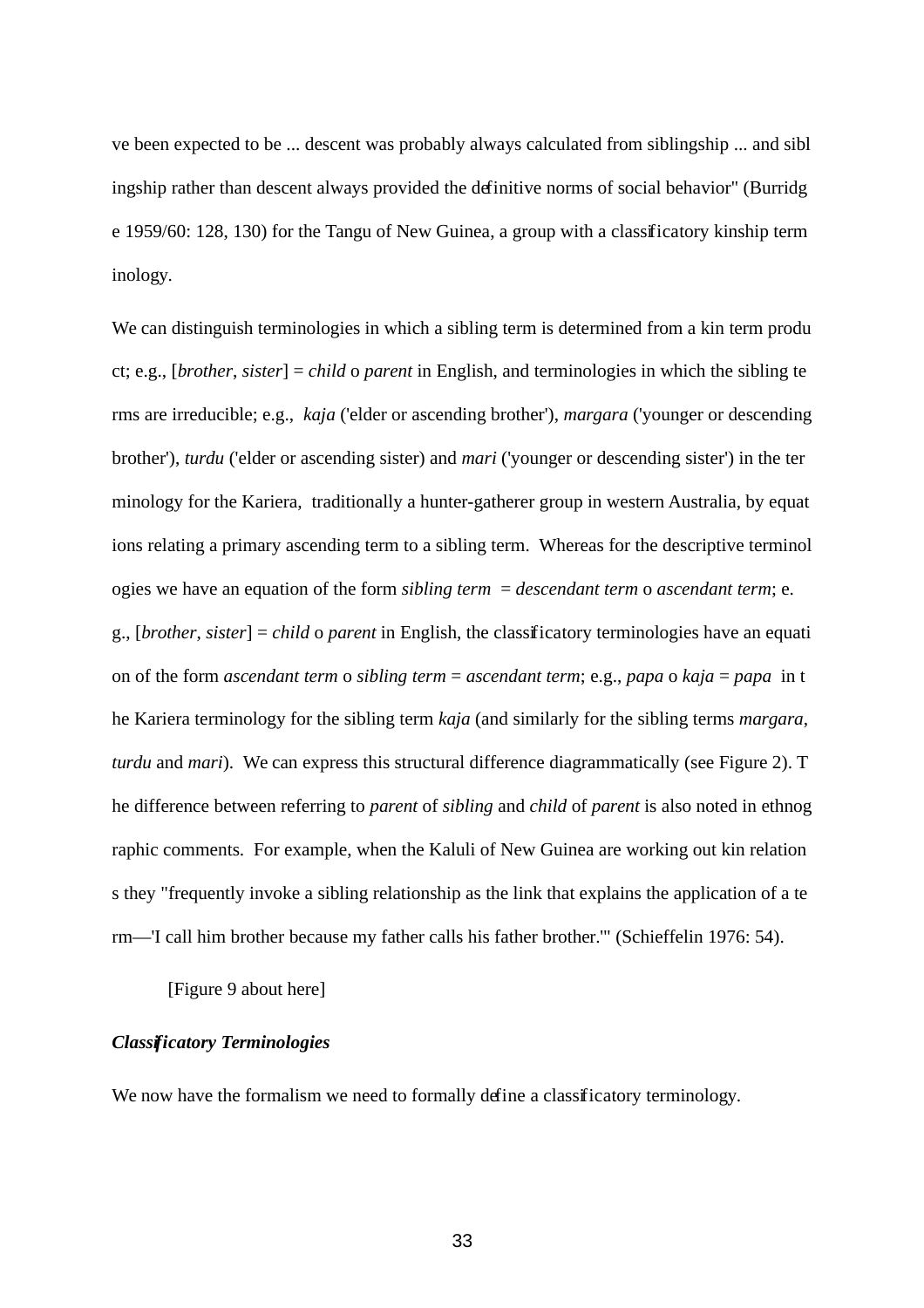*Definition of a Classificatory Terminology*: A terminology will be called a *classificato ry terminology* when the terminology has a primary ascendant term, *K*, and a primary sibling term, *S*, satisfying the equation  $K \circ S = K$ .

For *S* to be a primary sibling kin term, it cannot be written as the product of other primary ter ms, hence *S*  $L \circ K$ , where *L* is the reciprocal term for *K*. Consequently,  $L \circ K = \text{self}$  (where *self* has the same sex marking as *L* and *K*) in a classificatory terminology, thus collateral gene alogical relations are not distinguished terminologically from lineal genealogical relations. Fr om this definition, the property of classificatory terminologies equating the kin term '*father*' w ith the kin term product '*brother*' o '*father*' (and '*mother*' with '*sister*' o '*mother*') may be shown to be a logical consequence of having a primary sibling term (see Read 2007, Bennardo and Read 2007 and Leaf and Read 2012 for details).

#### *Spouse Terms*

The third kind of primary kin terms is affinal terms such as *spouse* = [*husband*, *wife*] in Engli sh. The English neutral spouse term is structurally distinguished by the fact that it is self-reci procal: *spouse* o *spouse* = *self*. Sex-marked spouse terms, such as *husband* and *wife* in Englis h, are reciprocal terms in both directions: *husband* o *wife* = *self* = *wife* o *husband* for the Engl ish terms *husband* and *wife*. Two equations that hold for the English primary affinal term *spo use* and the ascendant and descendant primary terms *parent* and *child* are: (1) *spouse* o *parent*  = *parent* (read "spouse of parent is parent') and (2) *child* o *spouse* = *child* (read "child of spou se is child"). Equations like this are widespread in kinship terminologies by virtue of the com mon requirement that the child of a woman is only presumed to be a legitimate societal memb er when she is married.

These two equations illustrate, in particular, the way in which a terminology can incorporate equations that express the conceptual "interaction" among different kinds of primary kin term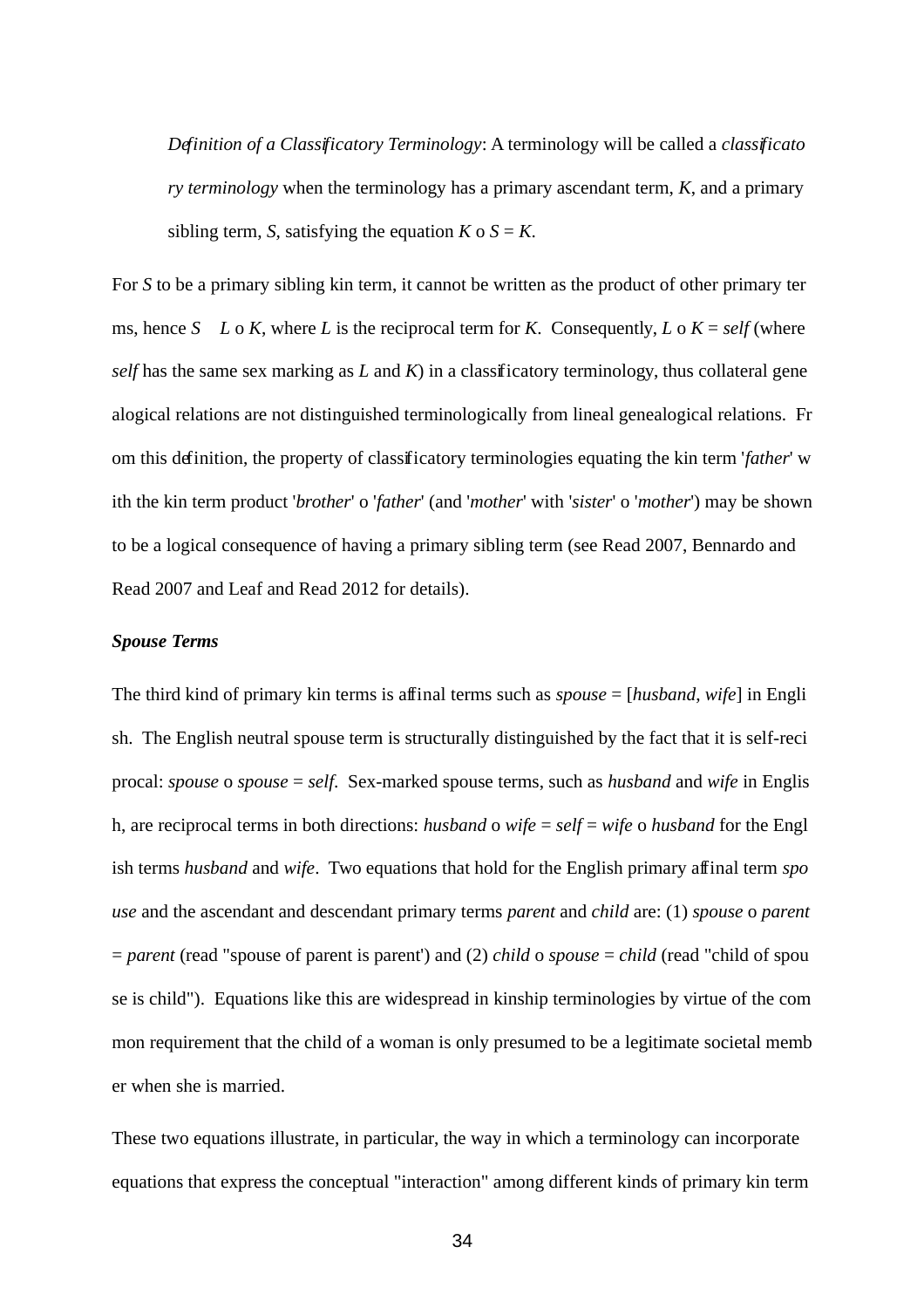s by linking together the spouse dimension and the parent-child dimension for the primary kin terms. They also illustrate what appears to be a universal property of kinship terminologies, namely that if an equation, *E*, holds in the terminology then so does its reciprocal equation *E<sup>r</sup>* . By the *reciprocal equation* for the equation *E* is meant the equation formed by taking the reci procal of any kin term products and/or of any primary kin terms in the equation, *E*. For exam ple, if *E* is the English affinal equation *spouse* o *parent* = *parent*, then the reciprocal equation *E*<sup>*r*</sup> is the equation *child*  $\circ$  *spouse* = *child* since (*spouse*  $\circ$  *parent*)<sup>*r*</sup> = *child*  $\circ$  *spouse* and *parent<sup><i>r*</sup> = *child*. Thus these two equations that express the relationships among *parent*, *child* and *spo use* for English speakers can be reduced to a single equation, *spouse* o *parent* = *parent*, and th e property that a kinship terminology is closed under forming reciprocal equations.

Other equations may limit the extent of the affinal portion of the kinship terminology. In En glish, for example, the equations (1) *child* o *parent* o *spouse* = *spouse* o *child* o *parent* (read 's ibling of spouse = spouse of sibling = sibling-in-law'), (2) *parent* o *parent* o *spouse* = 0 (read "parent of parent-in-law does not correspond to a kin term') with reciprocal equation *spouse* o *child* o *child* = 0 (read "spouse of grandchild does not correspond to a kin term') and (3) the s elf-reciprocal equation *parent* o *spouse* o *child* = 0 (read 'parent of child-in-law does not corre spond to a kin term') constrain the domain of affinal kin terms. Other terminologies will have different equations that constrain the affinal domain.

In some terminologies with prescriptive marriage rules such as the Kariera terminology, there are no spouse terms distinct from the consanguineal kin terms. Among the Kariera, the prescr iptive marriage rule stipulates that a man marries a woman whose kin relation, prior to marria ge, is specified by the kin term *nuña* ('cross-cousin'). After marriage she is still referred to as *nuña*. Terminologies like this do not have separate affinal terms, but instead construct the str ucture of affinal relations from the kinship terminology as it stands before the prescriptive ma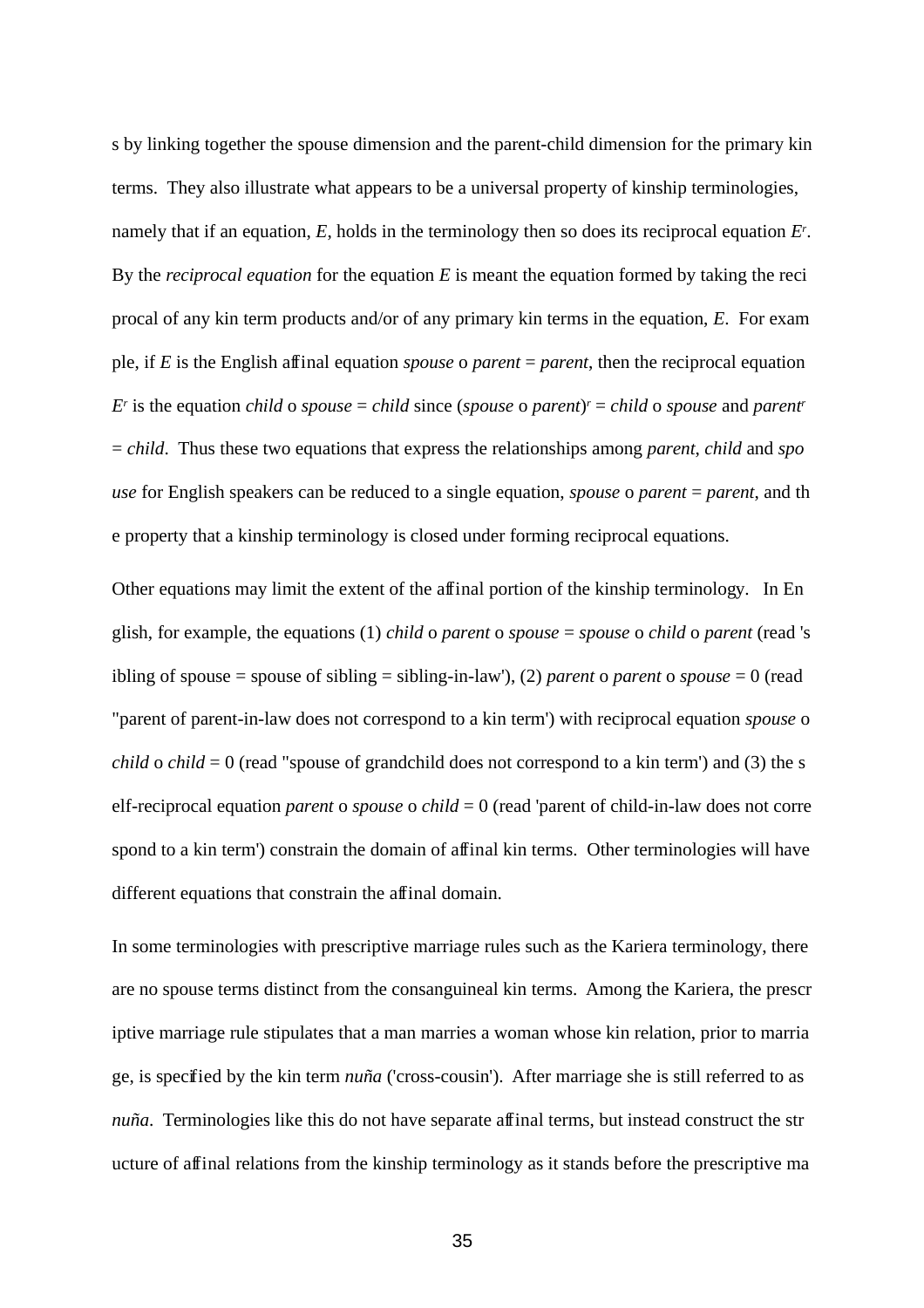rriage rule is in place (see Leaf and Read 2012 for a detailed discussion of the Kariera termin ology and its prescriptive marriage rule; compare with Read 2010 for a Dravidian language te rminology with a superficially similar, so-called prescriptive cross-cousin marriage rule).

#### *Commentary*

In the limited space of this article, we can only outline the beginning steps in working out the conceptual logic of kinship terminologies. Here we have indicated how basic ideas of kinshi p terminologies – generally but not necessarily, as shown here, expressed genealogically in ac counts of kinship terminologies – can be defined using the basic concepts of a kinship termin ology. The basic concepts include the notions of ascendant/descendant kin relations that trav erse generations when instantiated genealogically, horizontal kin relations that stay within the same generational level, and affinal relations established through marriage. New kinship con cepts are generated through taking kin term products using the primary kinship concepts, whe re a kin term product formally expresses the way the users of kinship terminologies compute new kin relations from already defined kin term relations. The kinship concepts generated in this manner can be expressed diagrammatically or formally through kin term product equatio ns using the primary kin term relations. New kinship concepts can be defined at levels varyin g from individual terms to the level of the terminology as a whole; e.g., the definitions of des criptive versus classificatory terminologies. Properties entailed by these concepts can be deri ved logically from their underlying premises; hence we can distinguish between kinship conc epts that are necessarily part of the kinship conceptual system due to its primary concepts and kinship concepts that may have been introduced for cultural or pragmatic reasons extrinsic to the generative logic of the terminology.

The goal of the formalism is to demonstrate how the terminology, as a whole, may be generat ed, in a consistent manner, from its underlying concepts. Users of a terminology can comput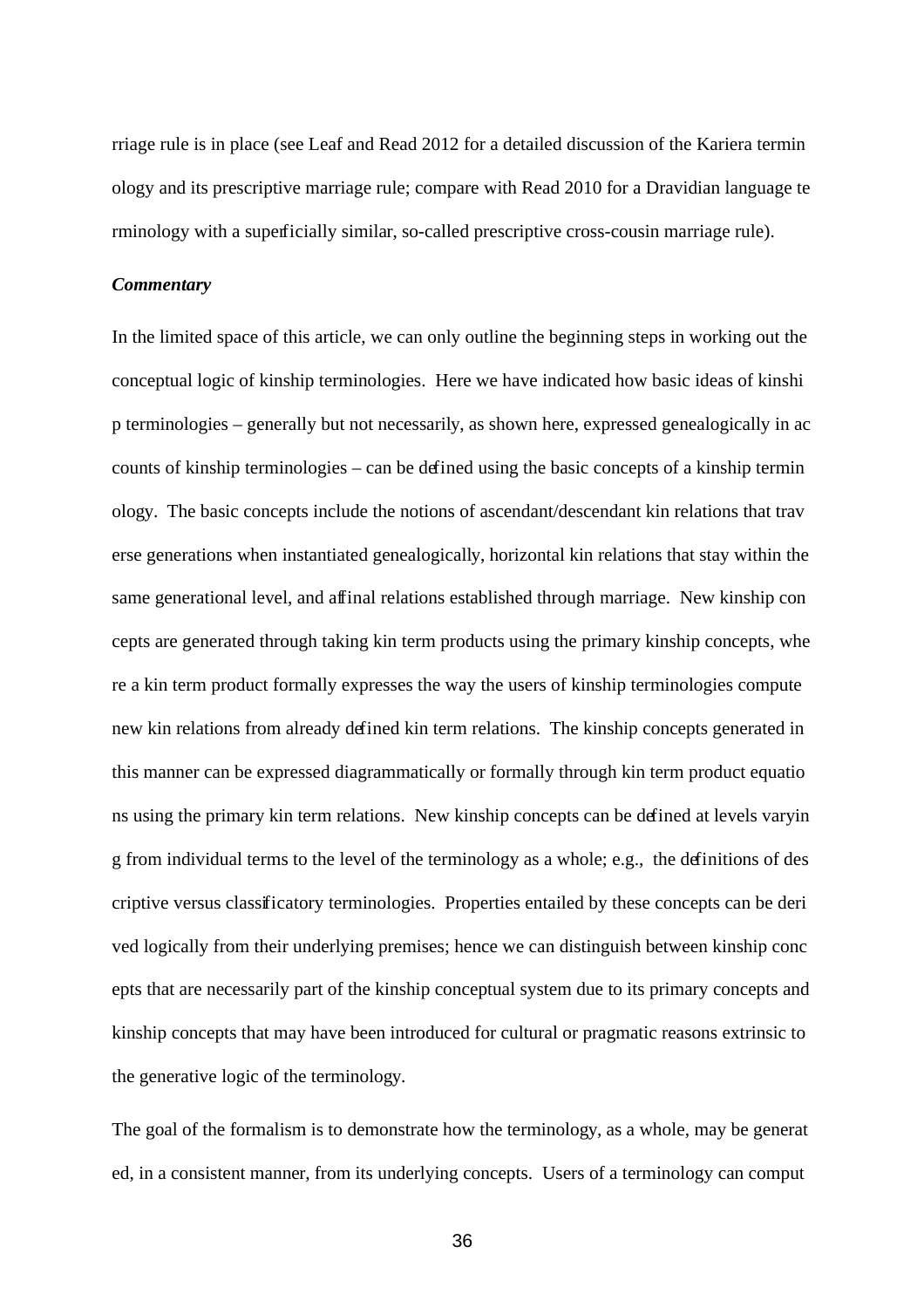e kin relations in a mutually understood and consistent manner only because they are working with symbols/kin terms generated in a logically consistent manner in the same way that the c oncepts of Euclidean geometry or arithmetic are formulated and then used in a logically consi stent manner. By grounding the formalism in what we experimentally elicit, we avoid the eti c/emic problem of whether the analysis is simply an imposed ordering or an ordering that aris es from the nature of the phenomena in question. The formalism expresses what we have alre ady elicited, hence it makes explicit an ordering that is part of the kinship terminology system being analyzed. In this way, the formal argument leads to greater understanding of the cultur al kinship systems upon which human societies are founded.

#### 5. **KAM: Services and Architecture**

Although most research with genealogical data does not include substantial reference to termi nological systems, genealogical data as reported by informants is not a record of pedigrees pe r se, but a record of the outcomes of behaviour framed by local conventions of relatedness. R elatedness can either be genealogical as determined through genealogical tracing based on par ent, child and spouse or terminological and expressed referentially through kin terms. As disc ussed in Read, Fischer and Lehman (forthcoming), universally, genealogical relations (Figure 10, Genealogical Space) are constructed through recursion using the familial relations of par enthood, childhood, and sibling-hood (Figure 10, Family Space) culturally abstracted from th e connections created biologically through reproduction (Read 2001) and affinal relations cre ated culturally through marriage. Terminological relations are determined from the primary f amilial and affinal relations through a composition of kin terms based on the way kin relation s are computed terminologically through calculations such as "If I (properly" refer to him as u ncle and he (properly) refers to her as daughter, then I (properly) refer to her as cousin" witho ut necessarily knowing the genealogical relations (let alone the pedigree relations) involved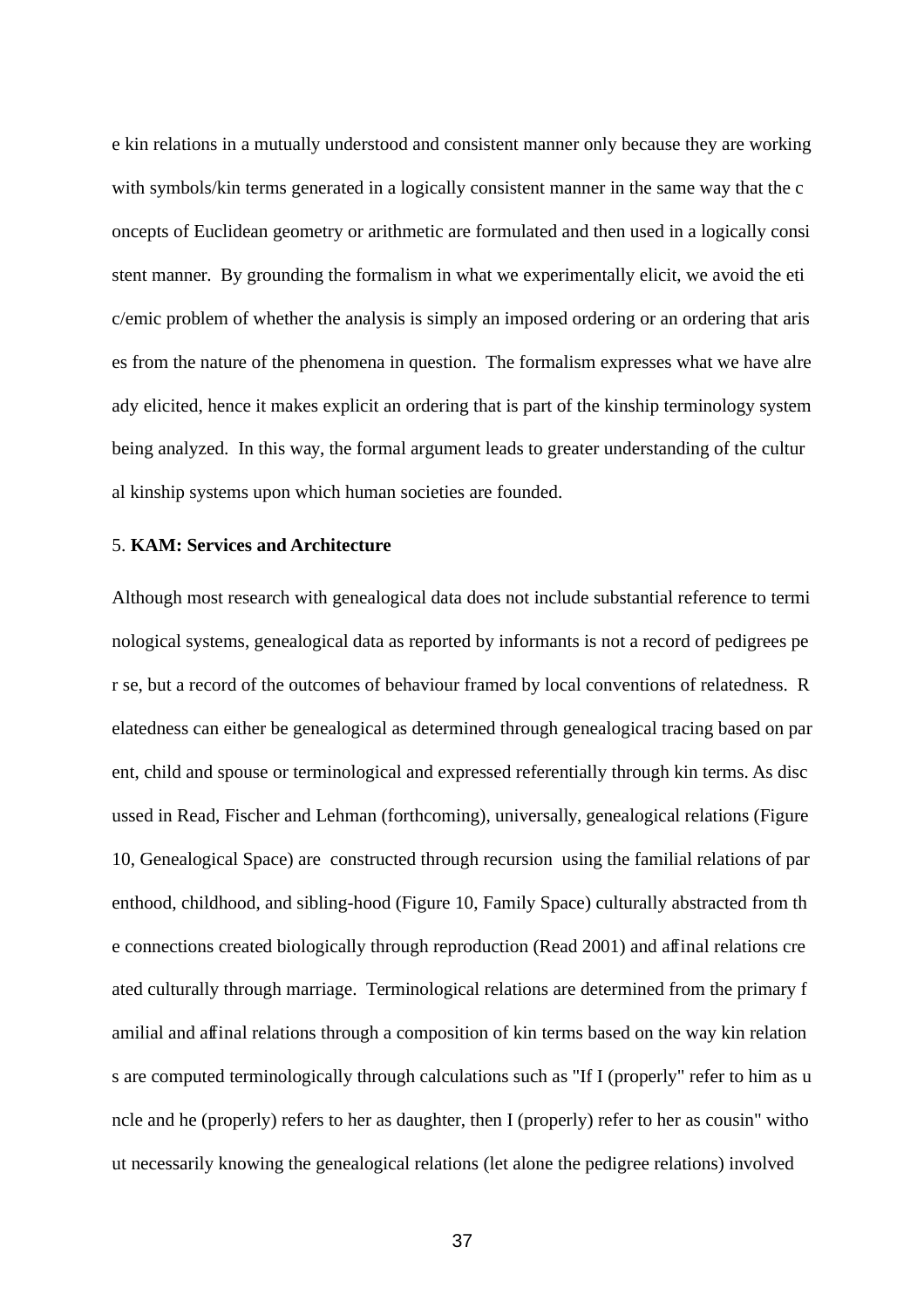(Figure 10, Kin Term Space). The Genealogical Space and the Kin Term Space are linked thr ough (a) a constructed mapping from Kin Term Space to Genealogical Space (solid vertical ar row in Figure 10) and (b) categorization of genealogical relations through a derived mapping from Genealogical Space to Kin Term Space (dashed arrow in Figure 10).

#### [**Figure 10 about here]**

The kin term system expressed through a kinship terminology formalizes (emically) these loc al conventions of relatedness, identifying relationships that will be referenced in conditioning behaviour and establishing relationships that can serve as the basis for further relationships. R ead and Fischer (2004) argue that the integration of terminological and genealogical systems helps establish a deeper understanding not only of the genealogical data, but also how this rel ates to other systems of knowledge and activity.

KAM support for producing kin term maps includes entry of kin terms as text, selecting tentat ive primary terms (e.g., parent versus mother and father, in English) and displaying diagram matically the corpus of kin term products based on the primary terms. A kin term map alone i s a significant outcome since it encapsulates the local logic used to relate different terms as ha s been noted by numerous ethnographers (see examples and references in Read 2007) and, by induction, the different kinship relations, expressible through kin terms, that are possible bet ween individual people. Significantly, kin term maps make it easy to visually compare struct ural differences between kin term maps (compare Figures 5 and 8), a kind of comparison that is extremely difficult to make with the representation of a kinship terminology through labeli ng the positions in a standard genealogical diagram with kin terms. We suspect that the lack of research relating genealogical relations to kinship terminologies is due to, heretofore, inade quate ways to formally represent the relationship between genealogical structure and kin term structure.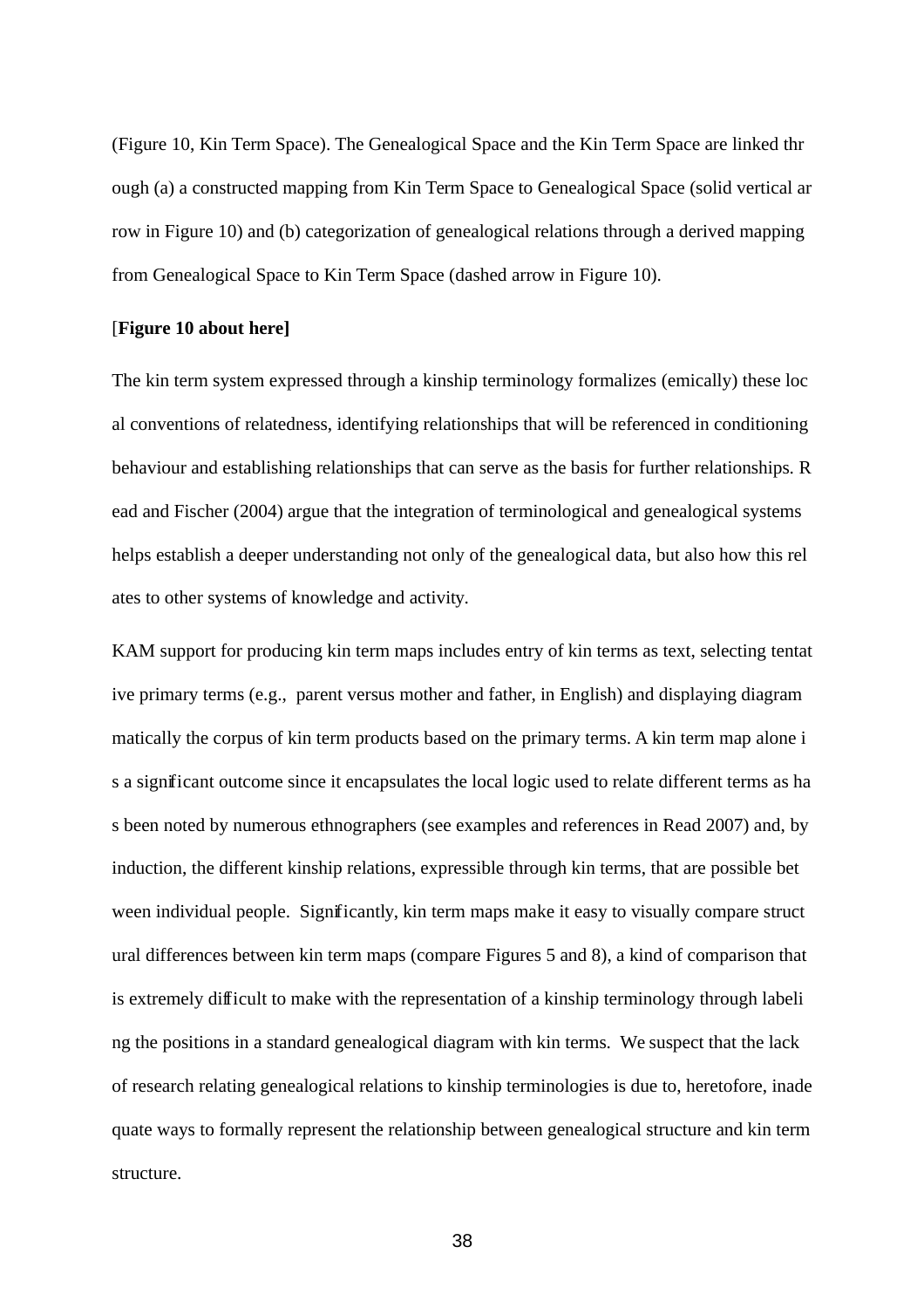A second service provided through KAM is establishing the core logical and structural proper ties of a terminology. For example, in the American Kinship Terminology, gender is a late bin ding property. The core structure, as demonstrated analytically, is based on the kin terms *par ent* and its reciprocal *child*, not the sex marked terms *father* and *mother* and their sex-marked reciprocals. The sex marking of *parent*, as the analysis demonstrates, is introduced into the ki n term structure through what we can call male and female sex markers introduced, as the str ucture is generated, only after an ascendant structure of kin terms and an isomorphic descend ant structure of kin terms has been constructed. The basic logic of the AKT does not depend on the gender associations of terms and the gender of a term is established as the final step in deriving the location of a term in the structure of consanguineal terms in the terminological s pace. In the Punjabi kinship terminology, however, analysis demonstrates that gender is a basi c property that divides the generative logic into both a male and female set of logical relations and creates a unification of these structures at the final stage into a single terminological syste m. From the analysis, we predict that a male/female distinction is a more fundamental, deepe r opposition in Punjabi thinking than it is in American thinking (e.g., the use by Americans of "it," a gender neutral expression, as a way to refer to a newborn does not have any specific le xemic counterpart in the way Punjabis refer to newborns.

KAM assists in this process by providing an (extensible) menu of operations for simplifying t he structure of the complete kinship terminology according to a theory for the construction of kinship terminology structures as a cultural object (see Read 2007, Giovanni and Read 2005, Leaf and Read forthcoming). The KAM program reverses the generative direction as if we we re peeling an onion to reveal its core structure. These operations seek to reduce the complexit y of the entire diagram by identifying the key structures that are universally parts of all kinshi p terminologies, such as an affinal structure, a sex-marking structure, a reciprocal structure, a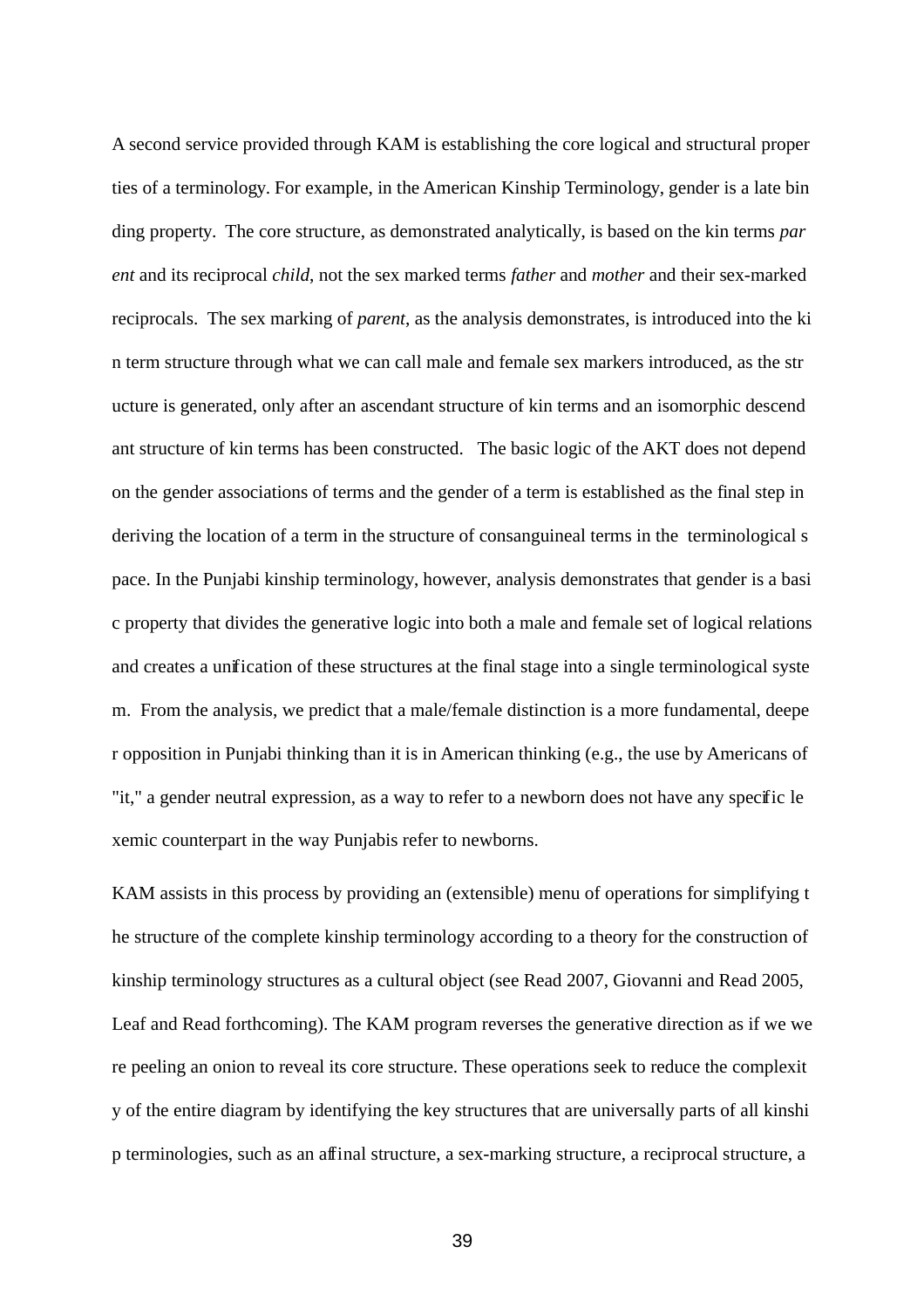nd a descendant and an ascendant structure, each of which is defined using kin term products and kin term equations. In this way, we can use the formalism of algebraic structures as a wa y to determine the basic structural properties of the terminology and, by default to also recove r terminology specific properties (e.g., the "ith cousin j-times removed" system for labeling of cousin positions in the American/English terminology). The presumption is that the complete terminology structure and relationships among kin terms expressed in the kin term map can b e derived from the core structure and a set of generative principles applied consistently.

The third service KAM provides is establishing an algebra whose set of products can be rema pped to the original kin term map. The choice of algebraic formalism stems from the fact that the computations users of a terminology make with kin terms to compute kinship relations is, as it stands, in the form of an abstract algebra. An abstract algebra consists of a set of elemen ts (the kin terms, in the case of a kinship terminology) and one or more n-ary products define d over that set of elements. For kinship terminologies, there is a binary product over the kin t erms determined by the compositions made by users of a terminology; e.g, as mentioned abov e, a computation such as "If I (properly) refer to him as *uncle* and he (properly) refers to her a s *daughter*, then I (properly) refer to her as *cousin*", so the (binary) product of *daughter* and *u ncle* is *cousin*.

The algebra is based on the outcomes of the kin term map reduction process used to obtain a core set of relationships that represent core generative principles for the terminology structur e. The analyst chooses between several common operations, such as how sibling terms are int roduced (i.e., as a composite in English where *sibling* = *child* o *parent*, or as a generating ter m in classificatory terminologies such as the Polynesian, Austronesian and South East Asian t erminologies, among others), introduction of reciprocal relationships (defined through structu ral equations), introduction of affinity (a complex topic!) and introduction of gender. To supp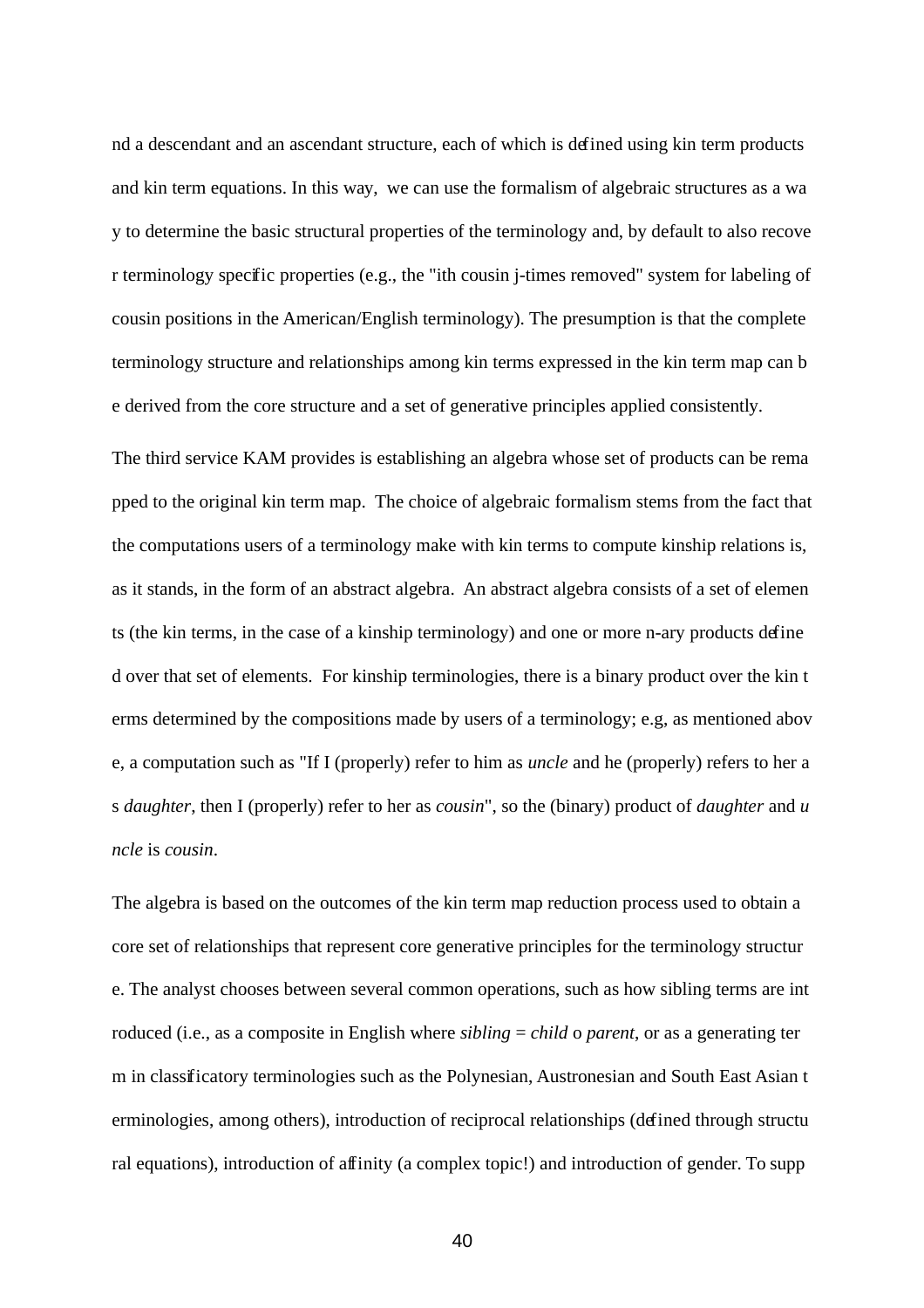ort these operations, KAM provides ways to select and express diagnostics features that indic ate the relationship between the original kin term map, the current representation of the parts of the kin term map that are accounted for by the algebra (including a test for whether the two structures are isomorphic), and a graph of the products of the current algebra. A key aspect of KAM is an underlying algebra engine that calculates and reduces products according to struct ural equations. The outcome of the analysis is an algebra expressed in the form of a set of gen erators, structural equations for simplifying products of the generators (which give the algebr a its structure), and graphs relating the algebra to the kin term map.

Further services are under development to support modeling and simulation based on the alge bras produced by KAM, to compare multiple kin term maps both structurally and logically, to position a given algebra within a space that relates it to algebras representing other terminolo gies, comparing different instantiations over the same population of the same algebra. Eventu ally we hope to broaden KAM to deal with other semantic domains, at least at the level of op erations relating to "semantic maps" in Leaf's sense (see section 2) to explore the extent to w hich algebraic and other 'strong' models (self-referentially structured; see Fischer, 1994) can account for the relationships between ideas in these maps.

#### **6. Conclusions**

Other algebraic approaches to terminological analysis have been extant for over 50 years, but have either fitted terminologies to prescribed structures, or been difficult to instantiate on actu al populations... there was no easy way to relate the algebraic account and the instantiation of kin terms in groups of people. Additionally these systems tended to depend on considerable al gebraic creativity and understanding on the part of the analyst.

The approach through KAM is algebraic and algorithmic. That is, the models are algebras, an d producing these algebras is done following a algorithm. We have developed a computer pro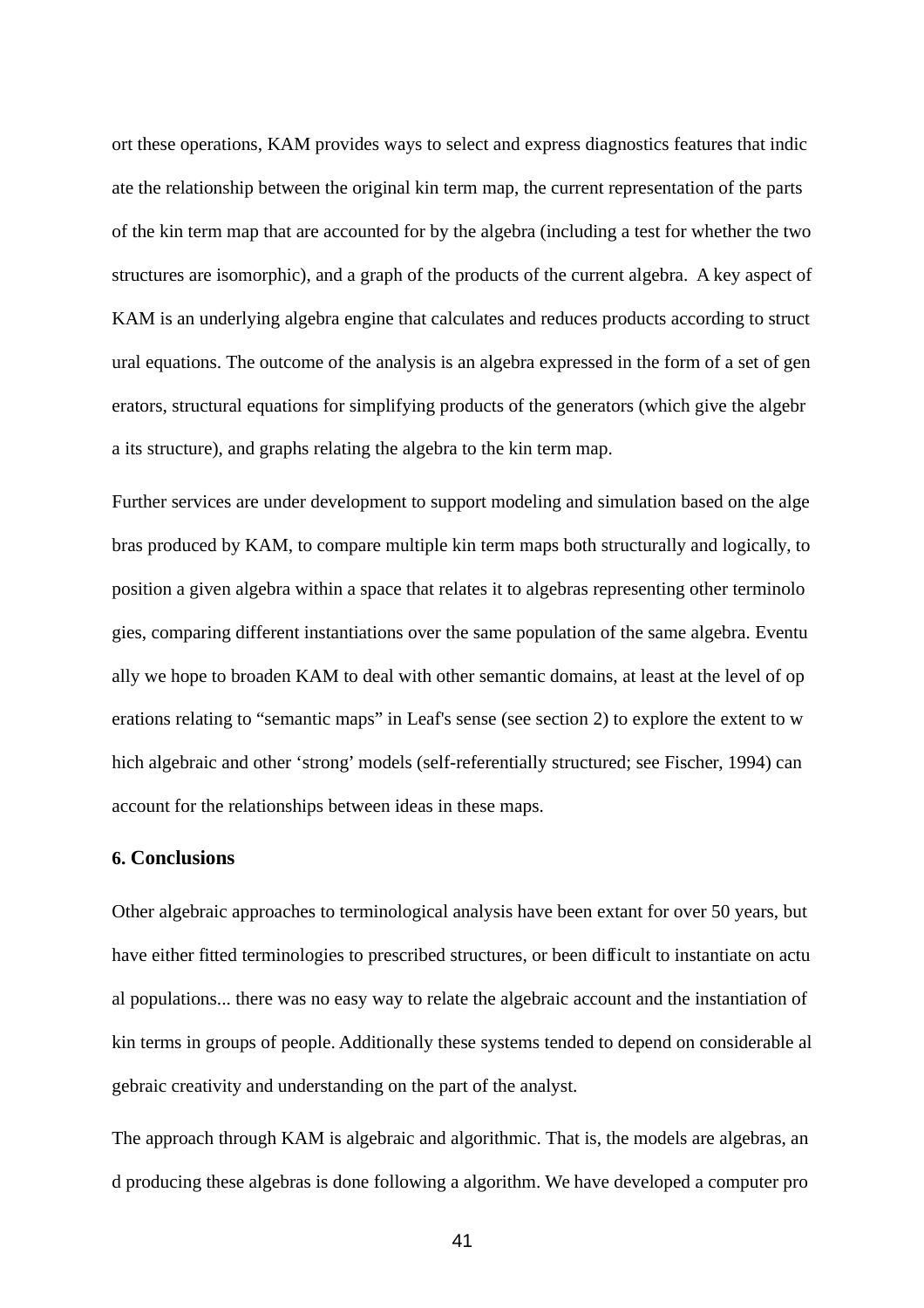gram that generates the algebras directly from the source data (lists of terms and indigenous j udgements on relationships between terms), using only a very limited set of user decisions w here more than one algebra is possible for a set of algebra generators and base equations.

There are many more terminologies possible that do not possess such a structure. That the hu man mind should settle on a more limited set that must be describable by an algebra implies s ome deep commonalities in the forms of logic that humans employ that go far beyond the pro duct of being informative and simple recently suggested by Kemp & Regier (2012).

#### Additionally,

i. a formal model of an ideational system derived entirely from judgements on te rminological relationships, not on an instantiation in a population. (knowledge not behaviour)

ii. the ideational model contains possibilities that specific populations (e.g. Ameri can, Shipebo, Punjabi, and Trobrian groups) do not exhibit, (implies limits)

iii. this model can be instantiated over a specific population in many ways (it is de scriptive), and

iv. results that are predictive of the set of instantiated relationships in specific pop ulations. (it is explanatory)

KAM and the underlying logic provides a means of representing the potentialities of a cultura l system and relating these to specific contexts without performing the reductions a particular context would normally require - reductions are properties of the process of instantiation (app lications), not the underlying symbolic domain.

The most remarkable outcome, from our perspective at least, is that by combining a small sub set of knowledge about the ideational properties of the terminology, the generating terms of t he algebra, and a small subset of the knowledge about instantiation - how the generating term

42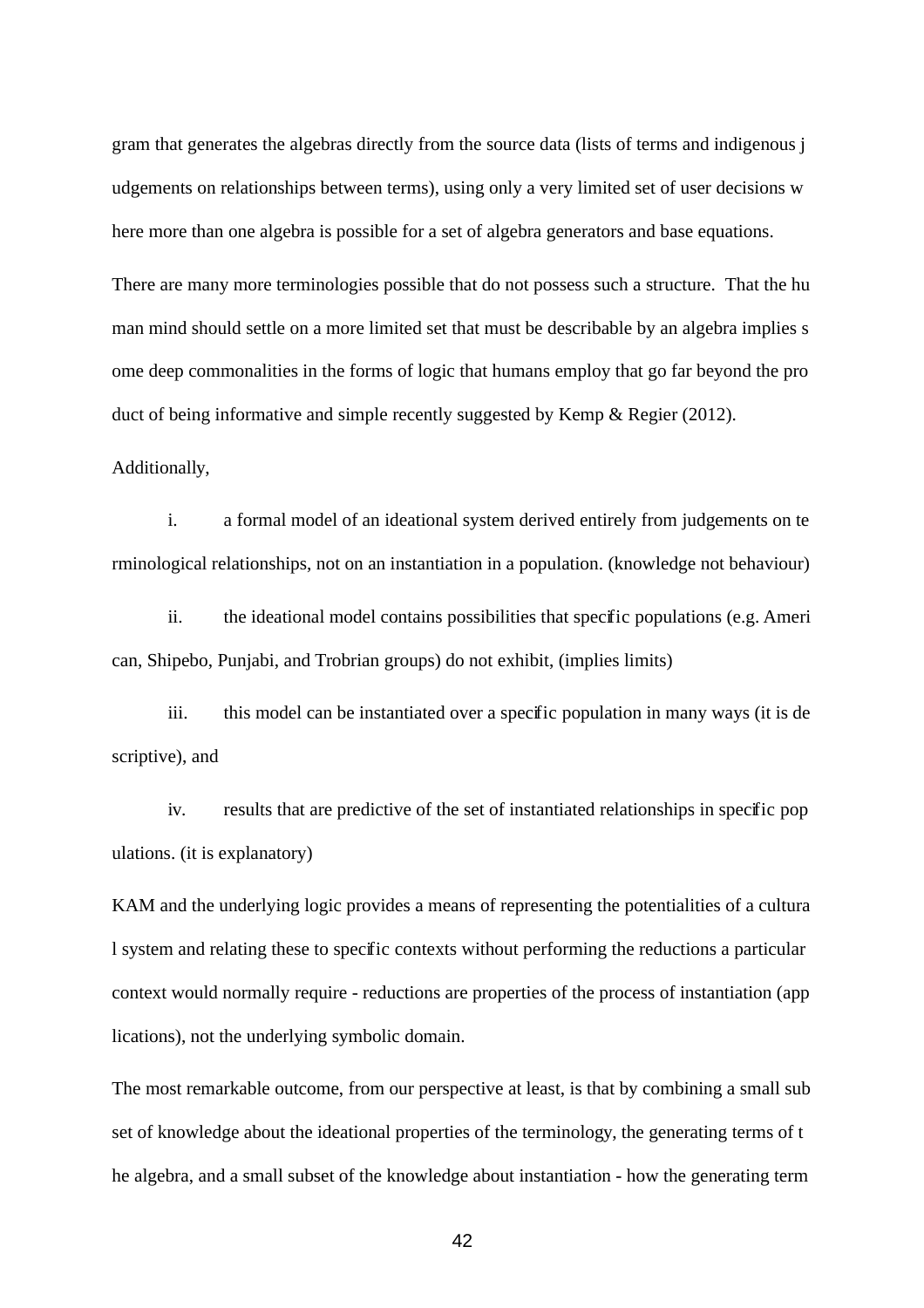s are instantiated - that the structure of the complete terminology can be generated precisely (Read and Fischer 2004). To our knowledge this is the first example of a predictive model of a symbolic system that can be based entirely on data consisting of relational judgements of th e relationships between tokens. This result is not possible by looking at the behavioural data (instantiations in populations) alone, nor by construction of an ideational model alone, only b y combining aspects of both in a single model. That is, the ideational model can be over-gene rative as long as the instantiation process fails to instantiate 'impossible' results.

In some ways this draws us back to the distinction between competence and performance ada pted by Chomksy (1957) following de Sassaure. Perhaps this is where we often go wrong. He notes that we cannot simply analyse the structures that occur, because there are 'errors' and litt le variants that will 'spoil' any formal description. But this is not the real reason. We cannot si mply analyse narrow behaviour where the behaviour is influenced by ideational systems and l ogic because overt behaviour is only the result, and a single behaviour can potentially be imp acted by many different ideational systems. What results is what is instantiated (practiced). T hat is, contrary to Chomsky's conjecture that separated the analysis of competence from that o f performance, the point of instantiation between these is critical in analysis from either an id eational or material perspective. Ideational analyses that ignore altogether issues of instantiati on cannot account for the form, variation in or stability of ideas, nor can materialist analyses i gnore the principles of ideation, instantiation of practice or behaviour and hope to account for the behaviour these address.

#### **Bios**

Michael D. Fischer is Professor of Anthropological Sciences at the University of Kent, and D irector of the Centre for Social Anthropology and Computing where he has worked on compu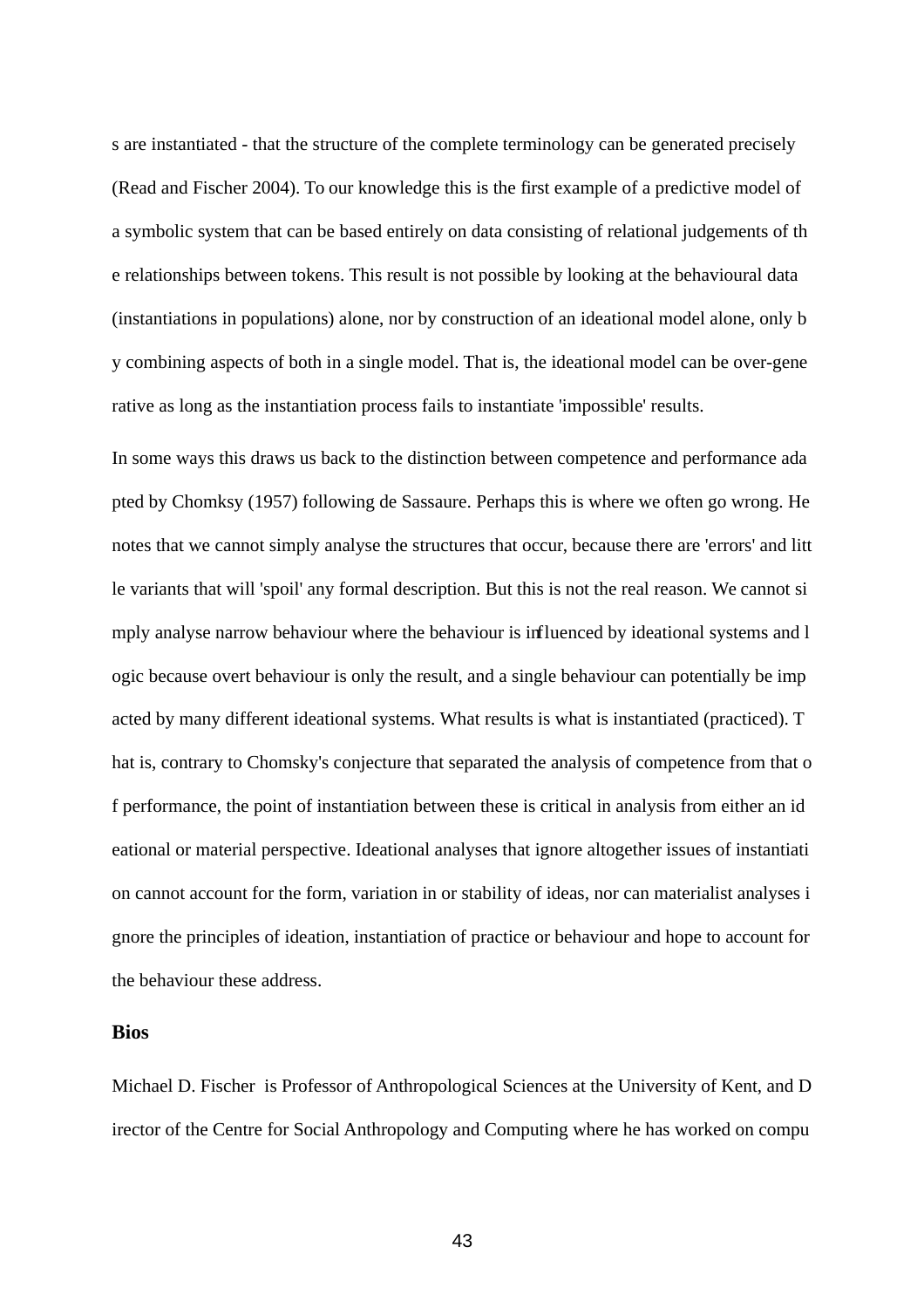tational support for anthropology from fieldwork to publication as an Internet publishing pion eer. He can be reached at m.dfischer@kent.ac.uk.

Dwight W. Read is a Distinguished Professor of Anthropology at UCLA. He is broadly interd isciplinary, with many published works in social and cultural anthropology, archaeology and physical anthropology. He can be reached at [dread@anthro.ucla.edu](mailto:dread@anthro.ucla.edu).

Murray J. Leaf is Professor in Economic, Political & Policy Sciences. His basic interest is i s in how people think and in what the fact that we think, and what we think, has to do with th e fact that we have organization. He can be reached at [mjleaf@utdallas.edu.](mailto:mjleaf@utdallas.edu)

#### **Bibliography**

Behrens, C. (1984). *Shipibo ecology and economy*, Ph.D. Dissertation, UCLA.

- Bennardo, G., & Read D. (2007). Cognition, algebra, and culture in the Tongan kinship termi nology. *Journal of Cognition and Culture* 7:49-88.
- Benson, N. J., & Anglin, J. M. (1987). The child's knowledge of English kin terms. *First Lan guage* 7:41-66.
- Buchler, I. & Fischer, M. D. (1984). Comment on "An algebraic account of the American kin ship terminology". *Current Anthropology* 25:417-449.
- Burridge, K. O. L. (1959/60). Siblings in Tangu. *Oceania* 30:127-154.
- Carsten, J., ed. (2000). *Cultures of Relatedness: New Approaches to the Study of Kinship*. Ca mbridge: Cambridge University Press. ISBN 0-521-65627-3.
- Chapais, B. (2008). *Primeval kinship: How pair-bonding gave birth to human societies*. Cam bridge: Harvard University Press.

Chomsky, N. (1957). *Syntactic Structures.* The Hague: Mouton.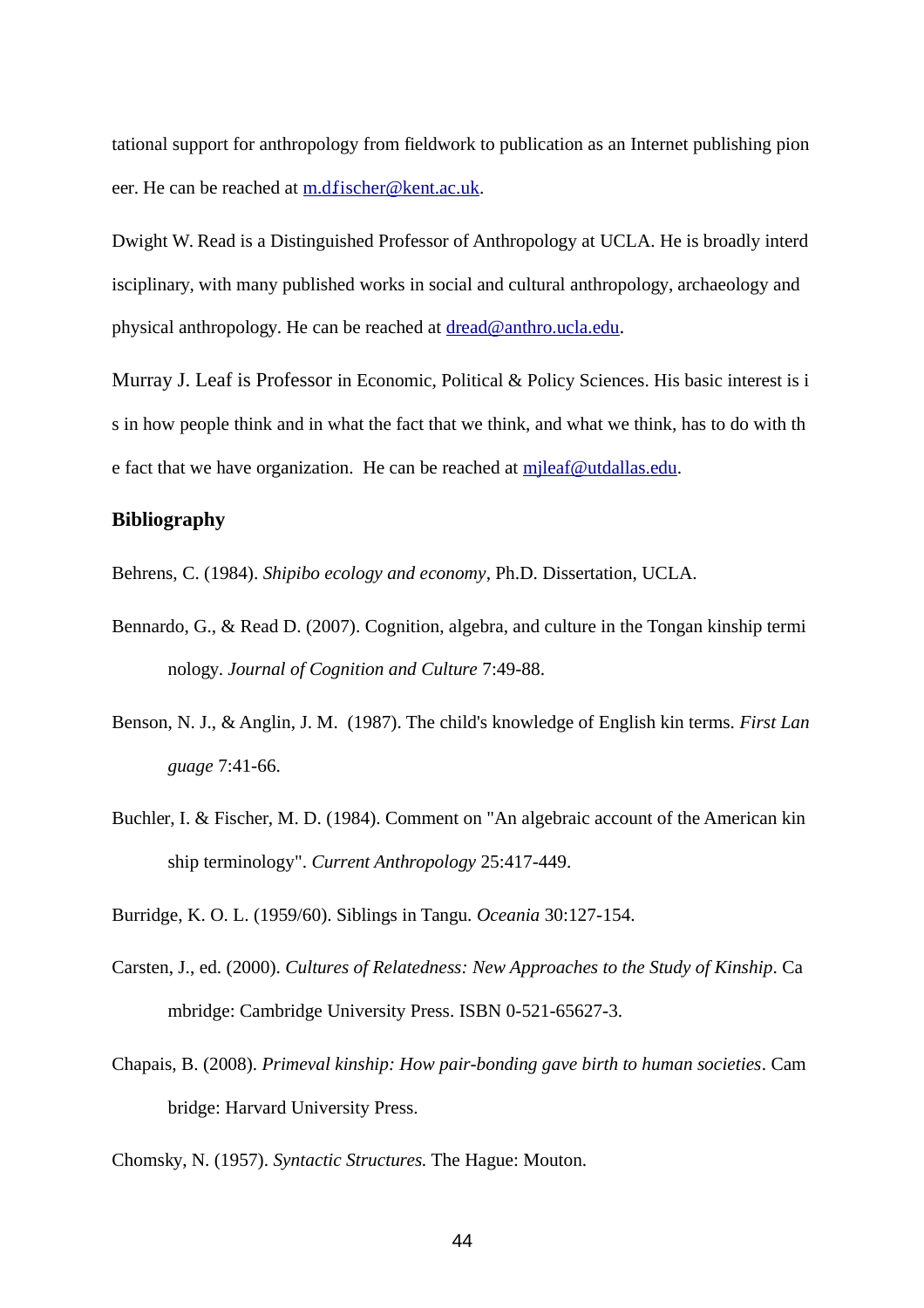- Fischer, M. (1994). Modelling Complexity: Social Knowledge and Social Process. in *When H istory Accelerates: essays on the study of rapid social change,* ed. C. Hann. London: Athalone.
- Fischer, M. & Read, D. (2012). Kinship Algebra Modeller. *Sourceforge*. <http://sourceforge.net/projects/kam/>retrieved 6-8-2012.
- Kemp, C. & Regier, T. (2012). Kinship Categories Across Languages Reflect General Comm unicative Principles. *Science* 336:6084:1049-1054.
- Leaf, M. J. (1971). "The Panjabi Kinship Terminology as a Semantic System," in *American A nthropologist*, 73:3:545-554.
- Leaf, M. J. 1979. *Man, Mind and Science: A History of Anthropology*. New York: Columbia University Press

Leaf, M. 2006. Experimental analysis of kinship. *Ethnology* 45:305-330.

- Leaf, M. J. (2009). *Social organization and social theory*. Urbana: University of Illinois Pres s.
- Leaf, M., & D. Read. (2012). *The conceptual foundation of human society and thought: Anth ropology on a new plane*. Lanham: Lexington Books.

Leaf, M. & Read, D. (forthcoming).

Luong, H. V. (1986). Language, cognition, and ontogenetic development: A reexamination of Piaget's premises. *Ethos* 14:7-46.

Marshall, L. (1976). *The !Kung of Nyae Nyae*. Cambridge: Harvard University Press.

Milicic, B. (2010). "Is there a kinship module? Evidence from children's acquisition of kinshi p terms in Pitumarca, Peru," in *Kinship, prehistory and language: Per Hage and the r*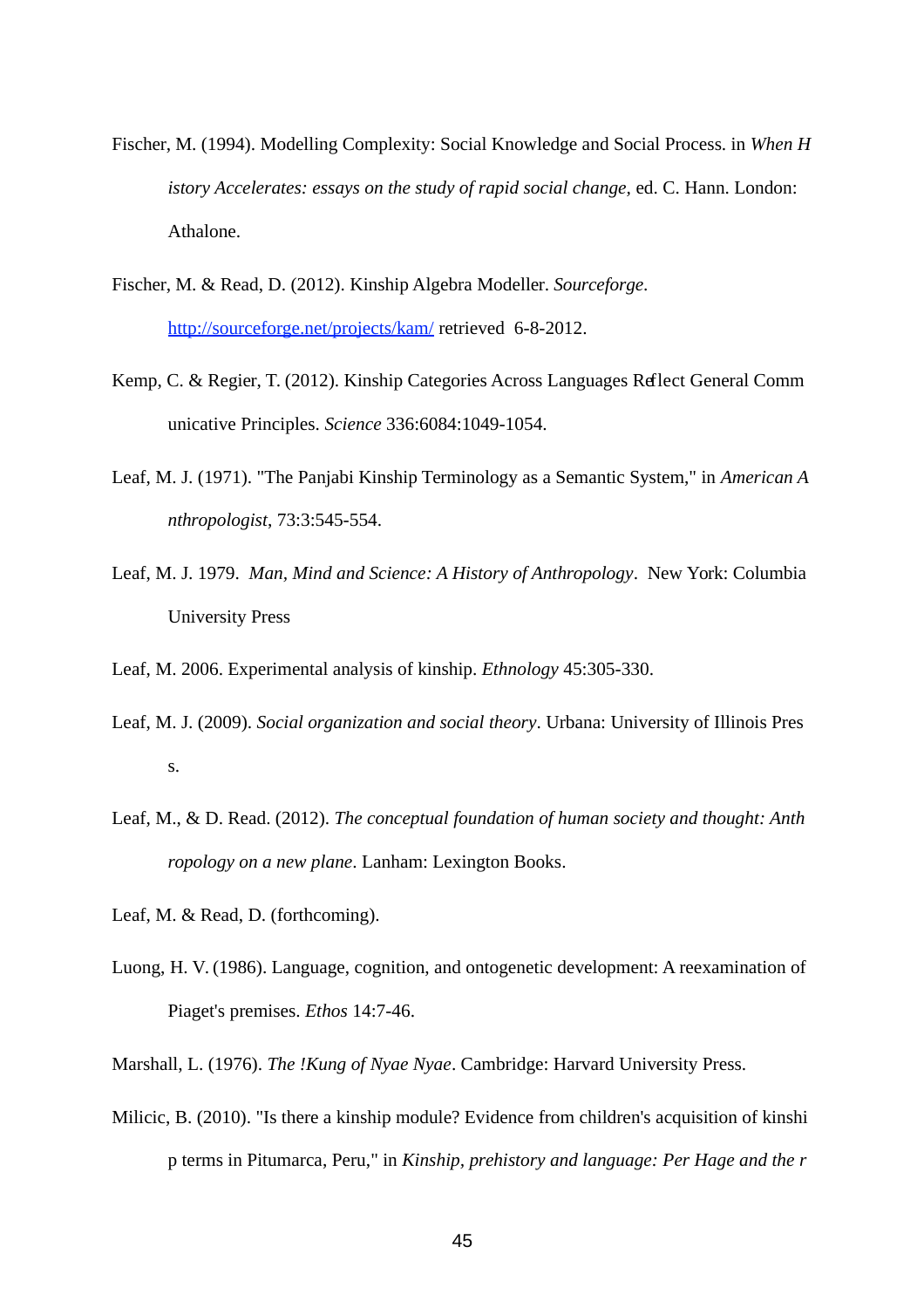*enaissance in kinship studies*. Edited by D. Jones and B. Milicic, pp. 212-221. Salt La ke City: University of Utah Press.

- Mill, J. S. (1843 (1950)). Philosophy of Scientific Method. Containing the text of A System o f Logic, 1843. Edited with an Introduction by Ernest Nagel. New York: Haffner.
- Morgan, L. H. (1871). *Systems of consanguinity and affinity in the human family*. Washingto n, DC: The Smithsonian Institute.
- Price-Williams, D., Hammond, O., Edgerton, C., & Walker, M. (1978). "Kinship concepts a mong rural Hawaiian children," in *Piagetian psychology: Cross-cultural contribution s*. Edited by P. Dasen, pp. 296-334. New York: Gardner Press.
- Read, D. (1974) "Kinship Algebra: A Mathematical Study of Kinship Structure." In Genealog ical Mathematics. Paul Ballonoff, ed. Pp. 135-161. Mouton Press.
- Read, D. (1984). An algebraic account of the American kinship terminology. *Current Anthrop ology* 25:417-449.
- Read, D. (2001). "What is kinship?," in *The cultural analysis of kinship: The legacy of David Schneider and its implications for anthropological relativism*. Edited by R. Feinberg a nd M. Ottenheimer, pp. 78-117. Urbana: University of Illinois Press.
- Read, D. (2002). "Mathematical Modeling Issues in Analytical Representations of Human So cieties." In Cybernetics and Systems: Volume 1. Vienna: Austrian Society for Cybern etic Studies: 408-410
- Read, D. (2006). Kinship Algebra Expert System (KAES): A Software Implementation of a C ultural Theory. *Social Science Computer Review*, vol. 24, 1: pp. 43-67.
- Read, D. (2007). Kinship theory: A paradigm shift. *Ethnology* 46:329-364.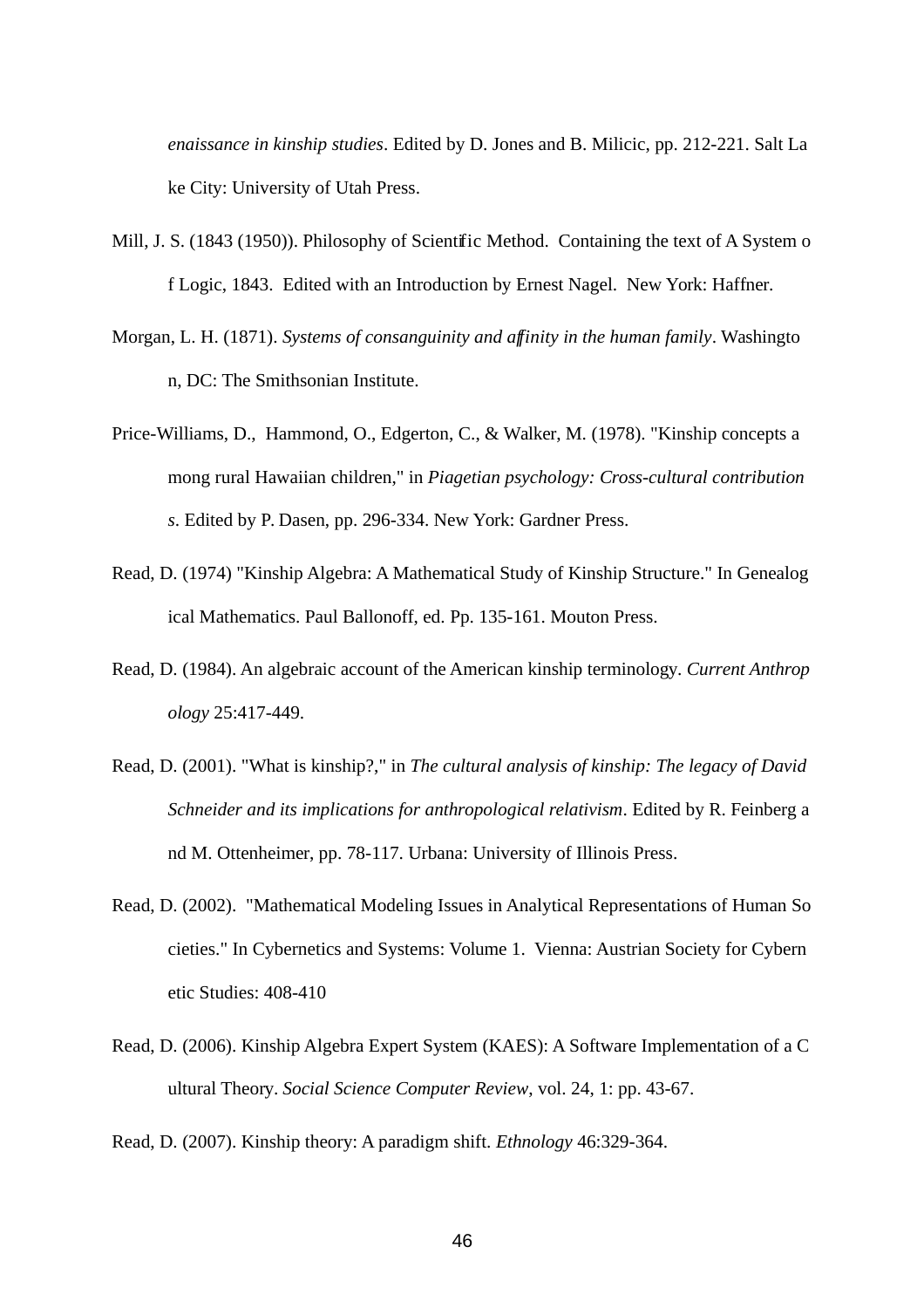- Read, D. (2008). A formal explanation of formal explanation. *Structure and Dynamics*, vol. 3 (2). Retrieved from:  $\frac{http://escholarship.org/uc/item/91z973j6}{6-8-2012}$  $\frac{http://escholarship.org/uc/item/91z973j6}{6-8-2012}$  $\frac{http://escholarship.org/uc/item/91z973j6}{6-8-2012}$
- Read, D. (2010). The generative logic of Dravidian language terminologies. *Mathematical An thropology and Cultural Theory* 3(7). Retrieved from: <http://escholarship.org/uc/item/7dc0m5jj>6-8-2012.
- Read, D. (2012). *How culture makes us human: Primate social evolution and the formation o f human societies.* Walnut Creek: Left Coast Press.
- Read, D. (n.d). A new approach to forming a typology of kinship terminology systems: From Morgan and Murdock to the present. Manuscript in possession of author.
- Read, D., and C. Behrens. (1990). KAES: An expert system for the algebraic analysis of kins hip terminologies. *Journal of Quantitative Anthropology* 2:353-393.
- Read , D. & Fischer, M. D. (2004). KAES Kinship Algebra Expert System. Canterbury: CS AC Monographs. Retrieved from: [http://kaes.anthrosciences.net](http://kaes.anthrosciences.net/) 6-8-2012.
- Read, D., Fischer, M. & Lehman, F. (forthcoming).
- Schieffelin, E. L. (1976). *The sorrow of the lonely and the burning of the dancers*. New York: St. Martin's Press.
- Schneider, D. M. (1969.) "Componential Analysis, a State of the Art Review." in *Symposium on Cognitive Studies and Artificial Intelligence Research, March 2-8*, University of C hicago Center for Continuing Education.
- Schneider, D. M. (1987). *A Critique of the Study of Kinship*. Ann Arbor: University of Michi gan Press.